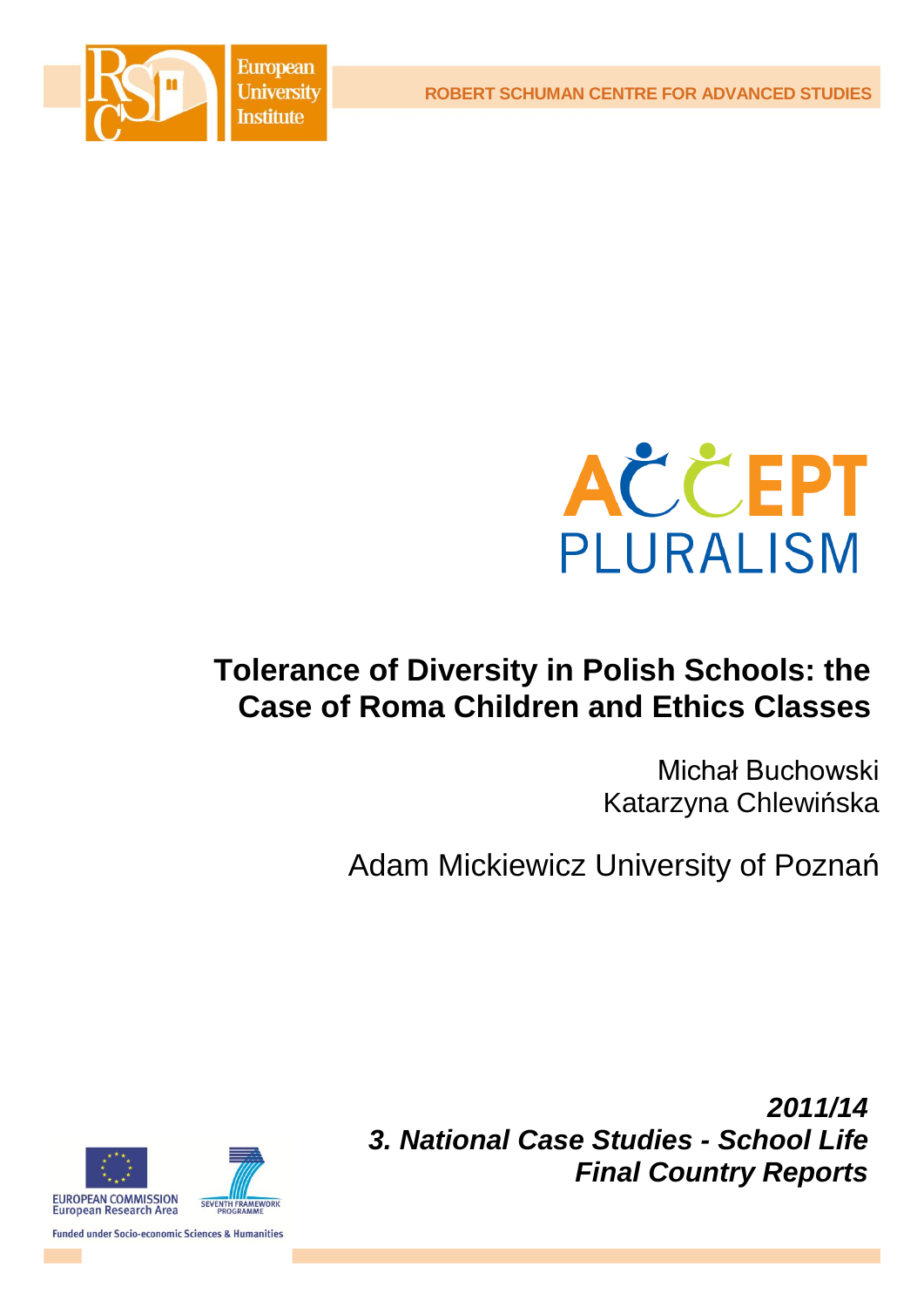**EUROPEAN UNIVERSITY INSTITUTE, FLORENCE ROBERT SCHUMAN CENTRE FOR ADVANCED STUDIES**

# **Tolerance of Diversity in Polish Schools: the Case of Roma Children and Ethics Classes**

**MICHAŁ BUCHOWSKI & KATARZYNA CHLEWIŃSKA**

## **ADAM MICKIEWICZ UNIVERSITY**



## **WP3: National Case Studies of Challenges to Tolerance in School Life**

**D3.1 Final Country Reports on Concepts and Practices of Tolerance Addressing Cultural Diversity in Schools**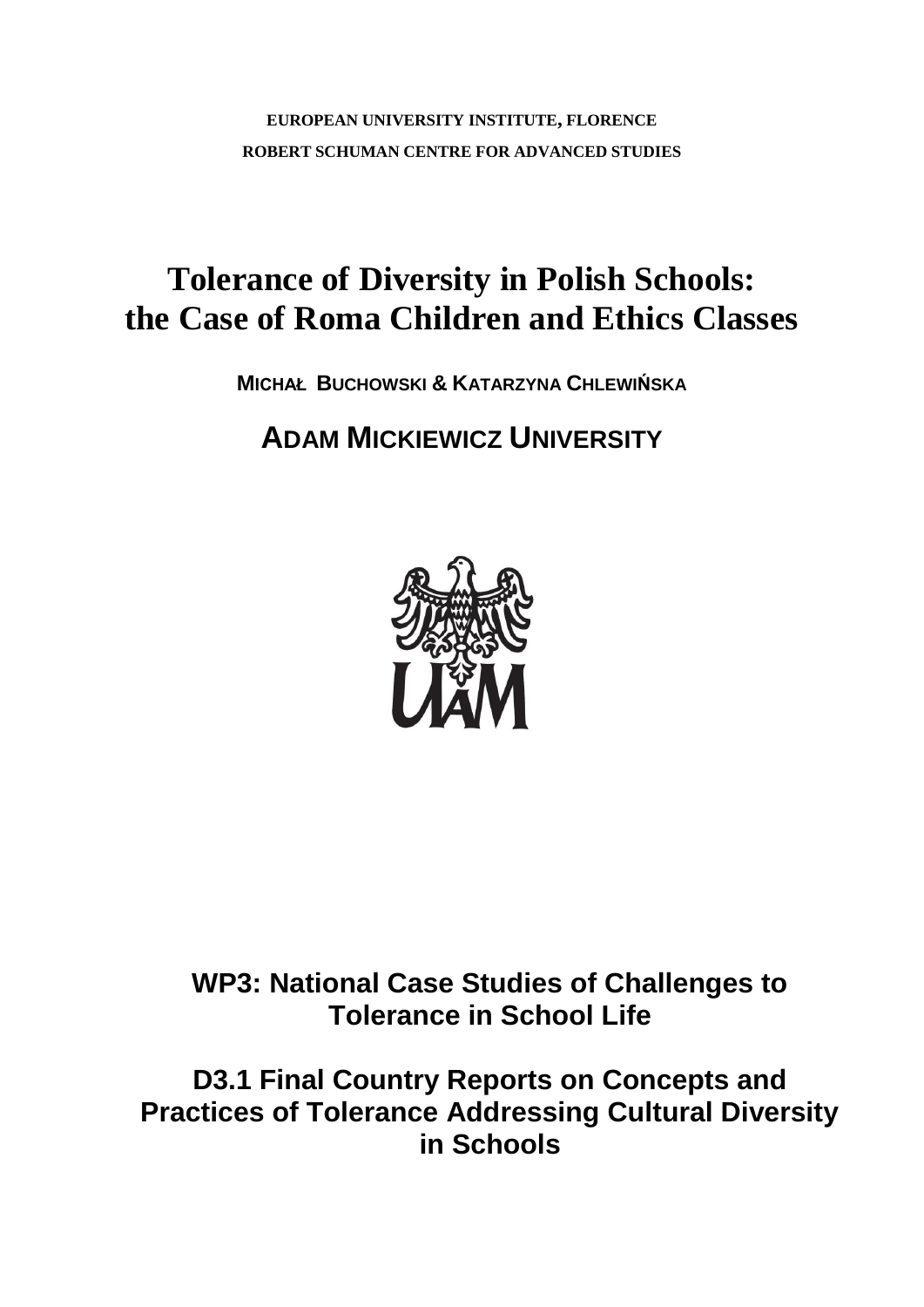© 2011 Michał Buchowski & Katarzyna Chlewińska

This text may be downloaded only for personal research purposes. Additional reproduction for other purposes, whether in hard copies or electronically, requires the consent of the author(s), editor(s). If cited or quoted, reference should be made to the full name of the author(s), editor(s), the title, the research project, the year and the publisher.

> Published by the European University Institute Robert Schuman Centre for Advanced Studies Via dei Roccettini 9 50014 San Domenico di Fiesole - Italy

## **ACCEPT PLURALISM Research Project, Tolerance, Pluralism and Social Cohesion: Responding to the Challenges of the 21st Century in Europe**  European Commission, DG Research Seventh Framework Programme Social Sciences and Humanities grant agreement no. 243837

[www.accept-pluralism.eu](http://www.accept-pluralism.eu/) [www.eui.eu/RSCAS/](http://www.eui.eu/RSCAS/)

Available from the EUI institutional repository CADMUS cadmus.eui.eu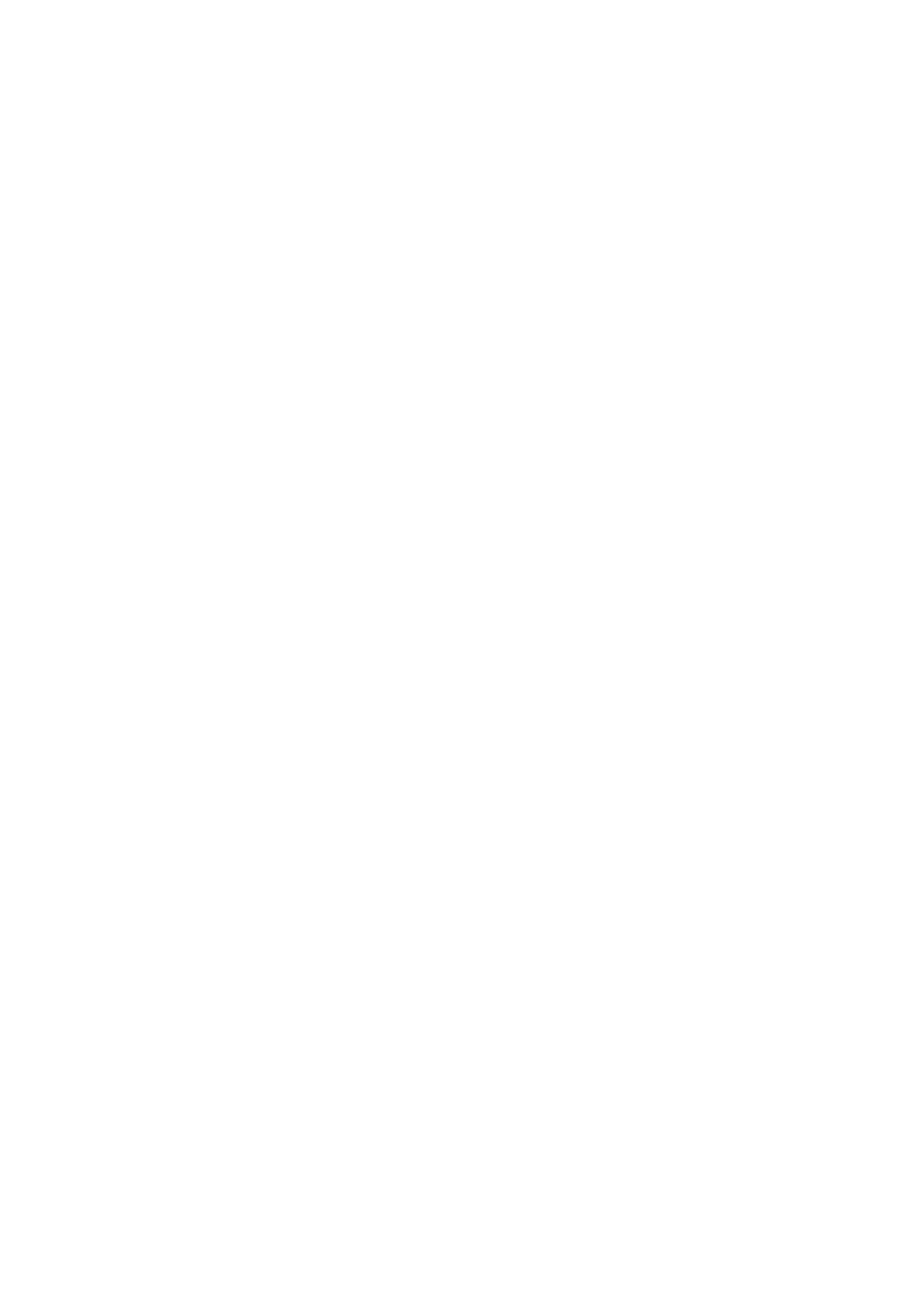#### **Tolerance, Pluralism and Social Cohesion: Responding to the Challenges of the 21st Century in Europe (ACCEPT PLURALISM)**

**ACCEPT PLURALISM** is a Research Project, funded by the European Commission under the Seventh Framework Program. The project investigates whether European societies have become more or less tolerant during the past 20 years. In particular, the project aims to clarify: (a) how is tolerance defined conceptually, (b) how it is codified in norms, institutional arrangements, public policies and social practices, (c) how tolerance can be measured (whose tolerance, who is tolerated, and what if degrees of tolerance vary with reference to different minority groups). The ACCEPT PLURALISM consortium conducts original empirical research on key issues in school life and in politics that thematise different understandings and practices of tolerance. Bringing together empirical and theoretical findings, ACCEPT PLURALISM generates a State of the Art Report on Tolerance and Cultural Diversity in Europe, a Handbook on Ideas of Tolerance and Cultural Diversity in Europe, a Tolerance Indicators' Toolkit where qualitative and quantitative indicators may be used to score each country's performance on tolerating cultural diversity, and several academic publications (books, journal articles) on Tolerance, Pluralism and Cultural Diversity in Europe. The ACCEPT PLULARISM consortium is formed by 18 partner institutions covering 15 EU countries. The project is hosted by the Robert Schuman Centre for Advanced Studies and co-ordinated by Prof. Anna Triandafyllidou.

The EUI, the RSCAS and the European Commission are not responsible for the opinion expressed by the author(s).

Adam Mickiewicz University of Poznań is one of the largest academic centres in Poland. The University employs nearly 3,000 teaching staff and serves 50,000 students in 14 faculties offering BA, MA and PhD programmes. Students can choose from 190 majors. AMU cooperates with over 100 partner universities abroad. Department of Ethnology and Cultural Anthropology is one of the leading anthropological institution in the region that offers specialised courses on identity, ethnicity, migration, multiculturalism and cultural critique.

*Michal Buchowski* is a Professor of Social Anthropology at the University of Poznań and of Comparative Central European Studies at European University Viadrina in Frankfurt/Oder. He also lectured as a Visiting Professor at Rutgers University and Columbia University. His scientific interest is in Central European postsocialist cultural and social transformations as well as ethnicity and migration. Currently he serves as a Head of the Department of Ethnology and Cultural Anthropology in Poznań, President of the European Association of Social Anthropologists and vice-Chair of World Council of Anthropological Associations.

*Katarzyna Chlewińska* is a PhD student in the Department of Ethnology and Cultural Anthropology at AMU. She works on tolerance towards minorities, including sexual ones.

#### **Contact details:**

Michał Buchowski & Katarzyna Chlewińska Department of Ethnology and Cultural Anthropology Adam Mickiewicz University ul. Św. Marcin 78 61-809 Poznań, Poland

Fax: + 48- 61 829 4710 4685 770 E-mail: [mbuch@amu.edu.pl](mailto:mbuch@amu.edu.pl) & kacha@amu.edu.pl

http://etnologia.amu.edu.pl/go.live.php

For more information on the Socio Economic Sciences and Humanities Programme in FP7 see: [http://cordis.europa.eu/fp7/cooperation/socio-economic\\_en.html](http://cordis.europa.eu/fp7/cooperation/socio-economic_en.html)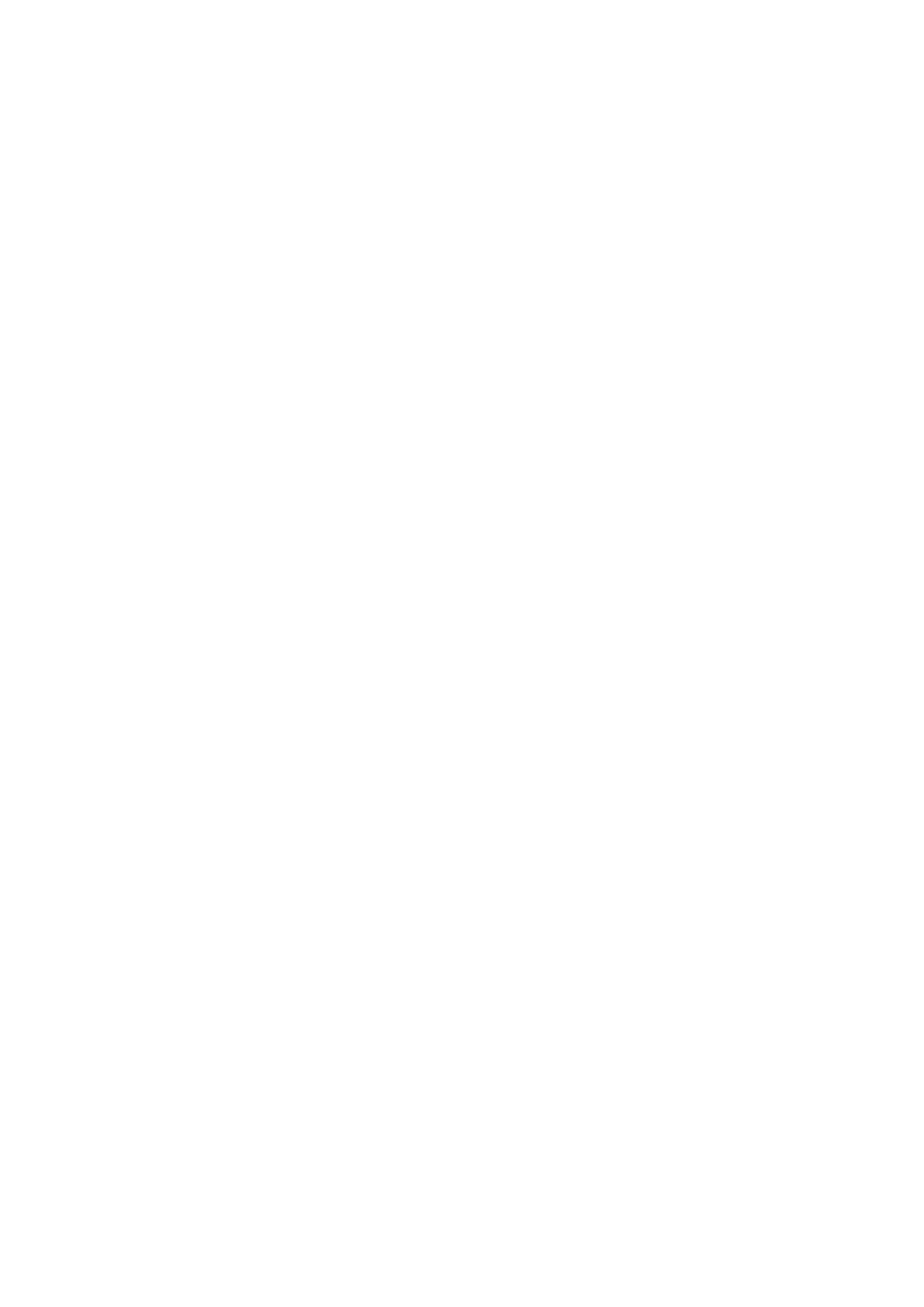## **Table of Contents**

| 7. Cross and Religion – the Polish School in Need of Religious Tolerance?23 |
|-----------------------------------------------------------------------------|
|                                                                             |
|                                                                             |
|                                                                             |
|                                                                             |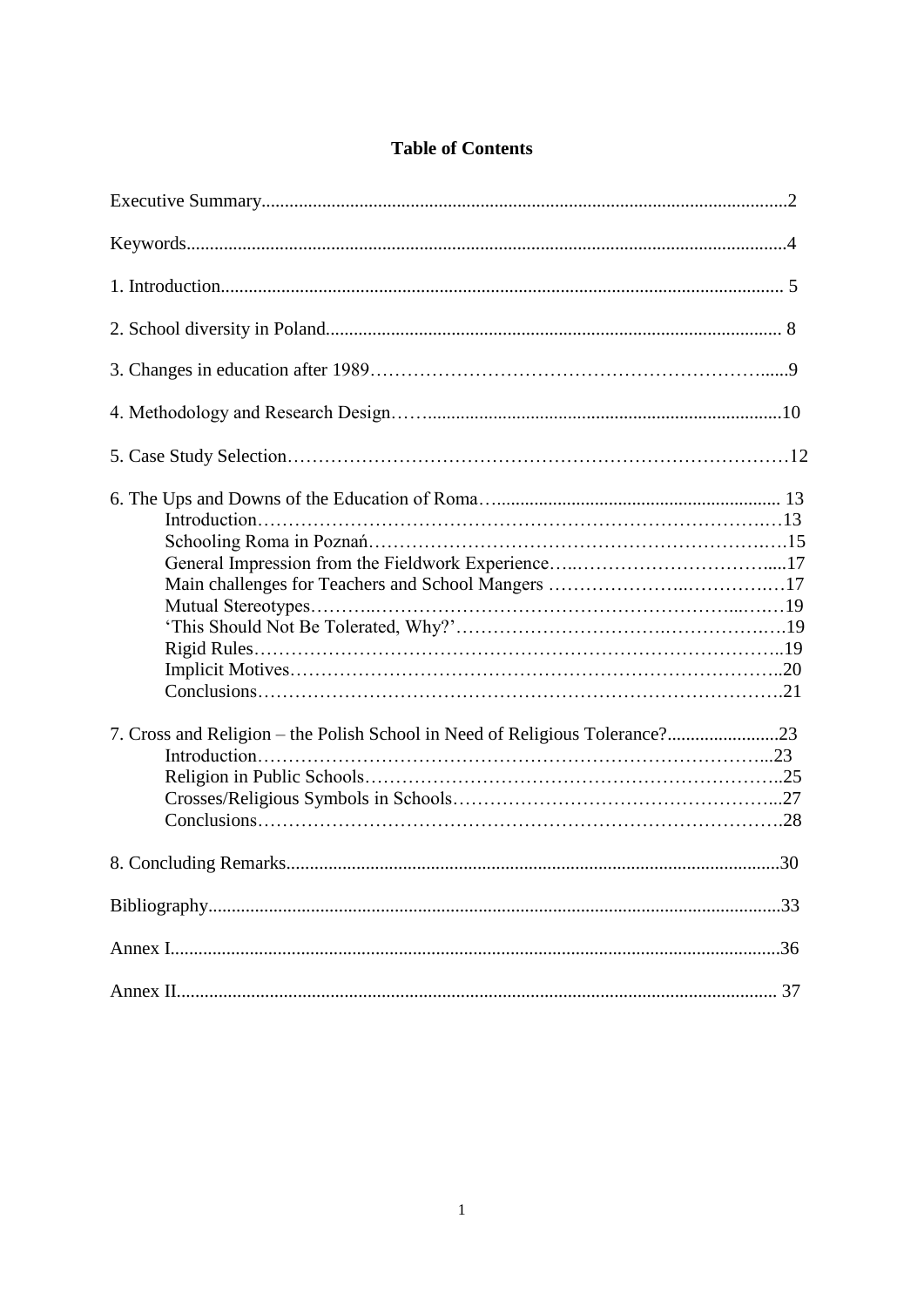## **Executive Summary**

This report on the 'Tolerance of Diversity in Polish Schools: the Case of Roma Children and Ethics Classes' presents selected issues related to the practical application of the idea of tolerance to cultural diversity, as well as to worldview pluralism in Polish public schools. The chosen case studies, i.e., the education of Roma in one of the Polish cities, as well as the controversies around arranging classes on ethics as an alternative educational offer to religion classes and the presence of religious symbols (crosses) in schoolrooms, may at first sight appear as barely interrelated, but we think that together they accurately show the attitude of the various actors in the education system (teachers, students, headmasters, educational authorities and bureaucrats) to the slowly but steadily growing multiculturalism of the Polish society, and to the increasing plurality of worldviews shared by various groups and individuals. Together they contribute to the collapse of the image of an ethnically and religiously homogenous nation.

In statistical terms, multiculturalism in Polish schools is minimal. Ethnic minorities and immigrants comprise merely 2-4% of the whole population (see Polish report in WP1). Official data also indicate that there are only up to four thousand foreign students attending Polish public schools – a drop in the sea of five million pupils. However, this data can be inadequate because the methodology of their gathering is patchy. Many children coming from minority, immigrant and foreign families can stay unregistered. The public opinion is not really interested in the issue, which is perceived as marginal and unimportant. Only conflicts about the implementation of multicultural education, which surface now and again, attract media attention.

Our research shows that the Polish educational system has constantly been reformed and adjusted to the changing social and political situation (the collapse of communism, EU integration, global educational challenges), but little attention is paid to teaching multiculturalism, securing curricula adjusted to ethno-cultural diversity, or implementing an alternative to training in religion, i.e. classes in ethics. These shortcomings are probably part and parcel of the Polish school system's structural problems and are at least partly related to the underfunding of this sector.

We chose the education of Roma because it is a permanently unresolved problem that Polish authorities cannot effectively tackle. Various efforts to increase Roma participation in education either failed, or raised serious objection – e.g. the ghettoization of this minority's children. The initiative undertaken in Poznań is an attempt to make a breakthrough that is free of bureaucratic restraints and takes local circumstances into account. With the support of local educational authorities, school headmasters, teachers and Roma minority activists, the schools ran by the 'Bahtałe Roma' Foundation have attracted quite a few Roma children. The Foundation's results are much more promising that the centrally administered 'Programme for Roma minority'. The latter was initially tested and implemented in southern Poland where Roma people also live in concentrated communities, but proved to be inapplicable to the Poznań region, where there are fewer Roma who are much more dispersed. Rigid educational standards combined with a policy which is unattractive for the Roma has resulted in a high level of school absenteeism among them.

In the first part of the report, we wanted to show the challenges and dangers faced by public schools in their attempts to offer alternative educational paths for Roma children as well as to analyse the discourses on tolerance and cultural diversity surrounding such initiatives.

The second case addresses a complex issue of the organisation of ethic classes that are meant to be an alternative to religion classes commonly held in public schools, as well as the presence of religious symbols (crosses) in schoolrooms. As long as cultural diversity is recognised in Polish schools, although not necessarily actively supported or venerated, worldviews other than the dominant one are negated or simply ignored and dismissed. The undisputed domination of Roman-Catholicism and its transparent omnipresence allows educators and administrators to find easy excuses for not arranging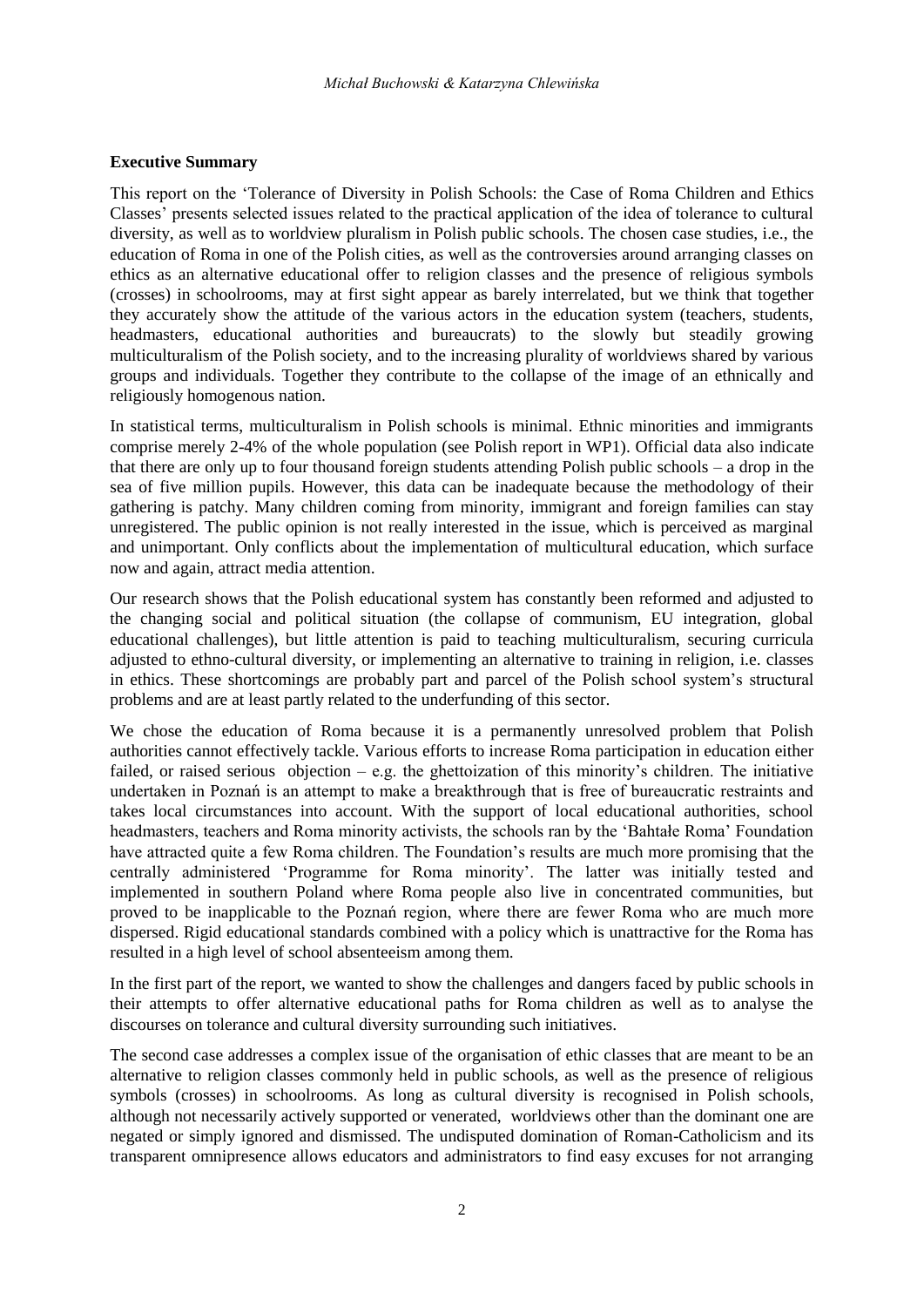classes in ethics. Students show passivity in this respect. Their disinterest is paired with a special sort of cunningness. Very good and excellent marks in religion help to raise the grade point average in the final certificate. They also show/exhibit conformism towards their parents' expectations and cultural tradition.

One of the features of ethnographic case studies and long conversations is that they cannot be evaluated in sociological terms of representativeness. This kind of analysis, based on semi-structured in-depth interviews and qualitative methods, gives insight into the nature of the functioning of the Polish educational system with regard to multiculturalism and pluralism. In comparison to other European countries, the number of minorities and immigrants in Poland is tiny, but the problem of inefficient educational practices concerning members of these groups is indicative of the perspective of tolerance towards cultural diversity in a country which has a growing immigration rate and is intensively subjected to global cultural trends and influences.

Materials were gathered between January and May 2010 in schools and institutions responsible for education in Poznań. Interviews were conducted with teachers, headmasters, bureaucrats, administrators, scholars and one student (see Annexes I and II). In addition, we also studied documents related to education, as well as media resources and literature on multiculturalism and pluralism in Polish schools.

#### Case 1

Designed for Roma communities in southern Poland and implemented by the central authorities, the programmes for increasing Roma participation in education have proven inadequate in regions and cities with a dispersed Roma population, such as Poznań. Simultaneously, most of the interviewed educators do not see particular reasons for employing special methods of teaching, or for implementing extraordinary means to encourage the Roma to attend school. A prevailing view is that equal rights and duties apply to all and that a unified policy in the national state should be executed. Only few see the necessity to adjust the educational curricula to Romani culture. However, even in such cases respect for Roma culture is not shown. The recognition of otherness is possible only when it is excluded a priori from the established mainstream with its entrenched patterns of values and attitudes. Other cultures that are present in Poland are perceived as a colourful folkloristic supplement to the 'transparent' and 'normal' Polish culture. Also, some Roma associations tend to see folkloristic activity as the main objective of their existence and prefer not to interact with educational authorities. The Bahtałe Roma Foundation, which is discussed in this report, goes beyond this pattern. Working in Poznań and its vicinity, the Foundation's activists have implemented an innovative project which is adjusted to the local circumstances. Roma students are offered classes which are adapted to their cultural needs, and are held in a special school that is organised in fact for them. However, this experiment also raises fears of the ghettoization of Romani children.

#### Case 2

The lack of tolerance towards worldview pluralism in Polish schools is widespread. The commonly accepted, or at least commonly followed cultural order in which Roman-Catholicism assumes a dominant position, fosters intolerance towards those who undermine it. The few individual endeavours to challenge the 'natural' presence of religious symbols in schools are quelled, and the demands of securing teaching in ethics as a substitute to religion lessons are ridiculed or simply ignored. Even the decision of the European Court in Strasbourg ('Lautsi vs. Italy' case, see: p. 27 of this report) which was in favour of a person asking for this constitutional right has not changed the situation. On the political scene, there areas only two parties that made it into the Parliament in this Fall parliamentary elections, i.e. Democratic Left Alliance, and the so-called Palikot's Movement, which in their programme claim a ban for religion classes in public schools. Together they have won only 18.26% of votes and currently have 67 seats in *Sejm*, the lower chamber of the parliament (Państwowa 2011). However, even if they would have a majority in it, such a ban is hardly imaginable in contemporary Poland. Well-organised, led by religious priests and authorities, having their own media and resources,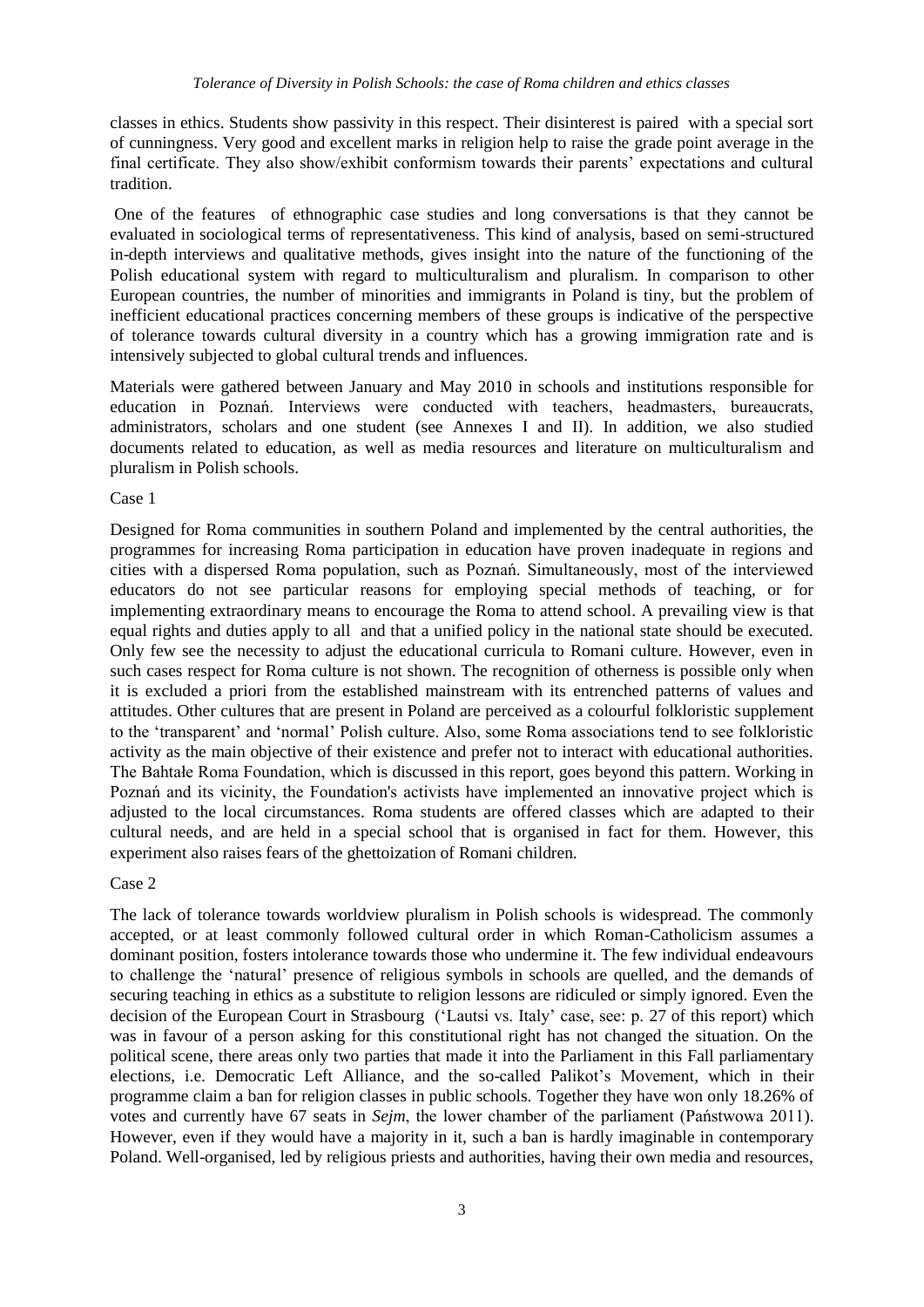#### *Michał Buchowski & Katarzyna Chlewińska*

the Catholics would definitely stage massive protests and block any action in this direction. Although the proportion of persons questioning the presence of religion in public education is slowly growing, there is no momentum for forming any social movement that would defend the worldview neutrality of the state. Incidents of protest can trigger public debates in which various views are articulated, but these discussions are short-lived. Defenders of the existing state of affairs immediately refer to the moral values of religious teaching and get an upper hand in these disputes. The Polish model of religiosity which is strongly embedded in Polish culture, entails a nearly universal participation in religious rites of passage (baptism, first communion, confirmation, church wedding, funeral). In order to partake in these rituals, individuals have to join and successfully pass religious training. Thus, to a certain extent, tradition makes students attend these classes, which by political decision are held in public schools. In result, crosses hang on the walls of classrooms, a vast majority of schoolchildren participate in religious training, and the dissatisfied persons stay silent.

Overall, paying lip service to tolerance is practiced in the Polish educational system. It is grounded in a historical discourse of its obvious presence in Polish tradition. However, in reality most teachers and their supervisors are hardly aware of what the contemporary liberal meaning of tolerance in the educational system is. Cultural otherness is accepted as an exotic adornment of life that from time to time can be staged to the public, or even mentioned in a classroom. The existing miniscule minorities prove the assumption of the exercised in the past, but also still found in the present 'Polish tolerance'. However, virtually all persons interviewed overtly or implicitly opt for a unified model of education that is 'Polish' in the 'Polish school', because it is the 'Polish state', in which 'Polish people' live. The notion of 'normality' is very often evoked. It reveals a strong commitment to the idea of a 'leading culture' (German *Leitkultur*). It actually represents a much more radical version of this policy, because for the majority of Polish educators it is self-evident , and their statements do not result from prolonged deliberations about multicultural experiments and actually existing ethno-cultural diversity. The demographic situation, i.e. the low number of minorities and immigrants, at least partly explains this attitude. A similar point can be made about the attitude towards the secular character of the state and its institutions, especially schools, as well as to worldview pluralism. Students that are willing to practice tradition and are conformist attend classes in religion that are conveniently taught in school buildings and are integrated into the weekly class schedule. Because most citizens are baptised Catholics, the arguments against religious instruction in public schools are preposterous for the supporters of it. Advocates on both sides of the intellectual and/or political barricade are entrenched in their views and are unable to accept the opponents' arguments, but they have to tolerate each other out of necessity and in the name of (the Polish) democratic tradition. At stake is the principle of tolerance/acceptance/respect that is challenged by the struggles over social imagery and control of people's minds and habits. So far in these struggles the hegemonic position of Roman-Catholic denomination remains very strong, but practically unchallenged.

In the face of the presented challenges, a number of possible recommendations: (a) improving the cooperation on the level of municipal institutions and policy makers, for the preparation, implementation and evolution of the most effective solutions in Roma education; (b) providing qualitative research on the expectations and visions of Roma activists that would result in establishing common goals for the future; (c) modifying the curricula at all stages of education in order to extend the knowledge of cultural diversity in Polish society; (d) introducing social campaigns promoting tolerance and multiculturalism; (e) putting more effort into stimulating discussion among policymakers, officials and citizens on the presence of religious symbols in public space in Poland and the place of multiculturalism in public discourse and social practice.

#### **Keywords**

Tolerance, Roma education, religious tolerance, religious pluralism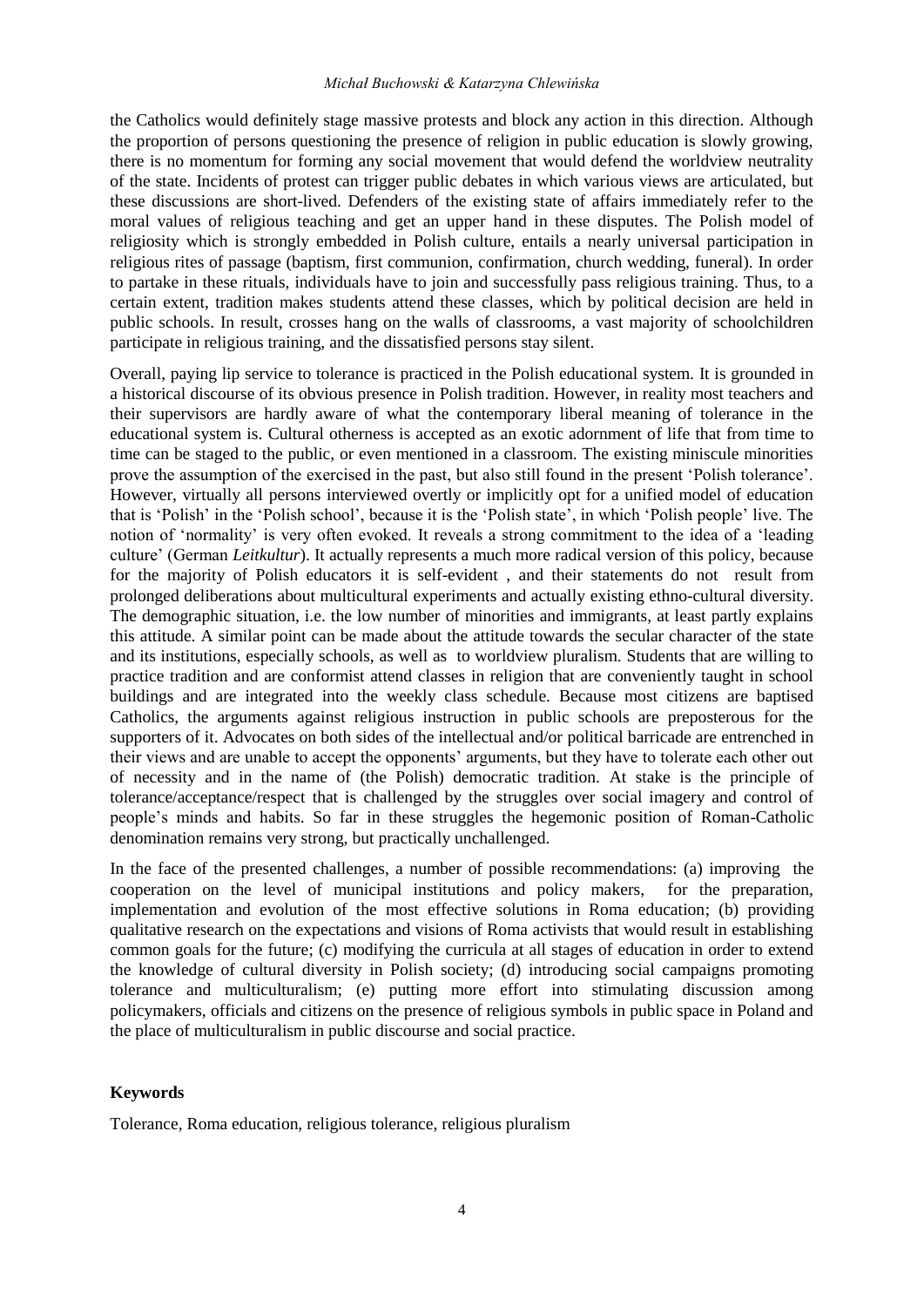## **1. Introduction**

 $\overline{\phantom{a}}$ 

In line with global trends and European guidelines, Polish education in the last two decades has become not only a subject of thorough and comprehensive reforms (many of which turned out to be unsuccessful versions of the old reformative ideas), but also of extensive studies. Most of the latter were inspired by the idea of monitoring the education system in order to enhance its efficiency. They were also a result of the comparison of achievements of Polish students with their peers from other countries conducted at the beginning of the New Millennium.

For several years after the systemic transformation, a strong and far-reaching myth prevailed in the Polish self-image, which claimed a superiority of the Polish educational system over similar systems in Western Europe and the United States<sup>1</sup>. This myth was painfully verified in the process of growing Polish involvement in international research and education networks, the most prominent example being the PISA report<sup>2</sup>, which was carried out in the group of 15-year-olds, and was based on an evaluation of the effectiveness of the education system. In the study carried out in the year 2000, Polish students ranked at the tail end, ahead only of Greece and Portugal (Białecki and Haman 2010: 8), which caused a big shock among educational authorities and led to an avalanche of ideas about radical reforms of teaching methods.

Additionally, along the need for raising efficiency and competitiveness of the educational system in Poland, increasingly more attention is being paid to the monitoring of how the core values – such as, multiculturalism – are being promoted in the framework of the schooling system. The practice of multiculturalism is far from ideal not only because of the relatively low rate of children of non-Polish origin in the structures of public education, but also because state solutions to the challenges of cultural diversity are minimal. This relatively bleak situation is deepened by persisting difficulties in the cooperation between the central ministries and local educational authorities.

Following Michael Waltzer, who utilises a distinction between tolerance as an attitude and tolerance as a practice, the Polish school can be characterised as operating in two different, and not always overlapping realities. In what follows, we will try to present this discrepancy. It has to be admitted that several improvements have been made in this respect. The new core curriculum has been in force since 2008. It was preceded by several years of educational changes introduced by successive governments. Unfortunately, this was a rather chaotic process commented on by one of the headmasters in the following way: 'please do not say anything about the reforms – we [teachers and headmasters] don't do anything else, but adjust from one reform to the other' [MG]. Both the curriculum and all additional guidelines and publications supporting school teachers and managers strongly emphasise the need for promoting the ideas of multiculturalism and tolerance towards diversity. Calls for implementing diversity in education policies appear from all sides with a relatively great frequency.

This is a visible change from the previous regulations of the Ministry of National Education (hereafter also MEN)<sup>3</sup>. Before 2008, the need for the promotion of these ideas was not expressed directly and

<sup>1</sup> In the period between 1990 and 2005 Poland experienced a nearly 5-fold increase in the number of university level students (from about over 400 thousand to just under 2 million), combined with more than a four-fold increase of the number of universities and colleges in 1990-2008 (from 112 to 456). Educational desires and the significant increase in educational opportunities have caused problems in keeping standards in the quality of education (EAOEA 2010: 21).

 $2^{\circ}$ OECD/PISA, a Programme for International Student Assessment Organization for Economic Cooperation and Development is an initiative aimed at ensuring, through periodic surveys, the analysis of the effectiveness of educational systems in European countries, OECD countries and non-members. In 2000, 32 countries (28 OECD and four nonmembers) took part in the program, while in 2003, already 41 countries participated in this comparative study (30 OECD and 11 non-members). 3

The name of the Ministry is indicative of the way education of children and young people in Poland is understood. In Polish it is 'Ministerstwo Edukacji Narodowej'. The term 'naród' (from which 'narodowej' is derived) translates into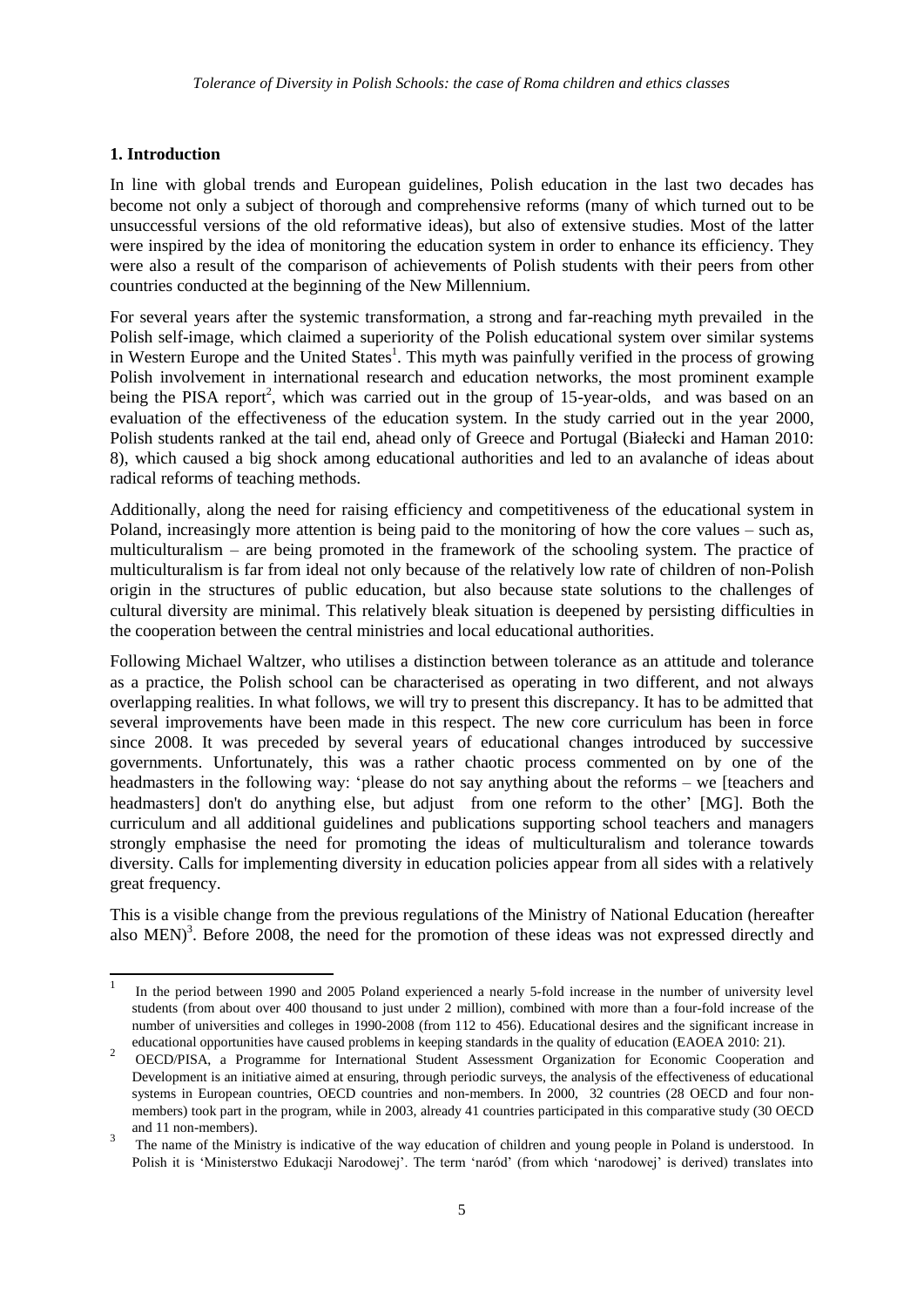#### *Michał Buchowski & Katarzyna Chlewińska*

appeared rather as a general necessity for teaching dignity and respect for other people in the school life. Since Polish accession to the European Union (2004), closer attention has been paid to developing specific multicultural guidelines for teachers at all levels of the educational ladder. It has not been, however, accompanied by securing new teaching tools and proper training for educators, which would assist them in implementing novel tasks in the field of multicultural education.

Moreover, like many practices in other areas of social and political life, 'crisis intervention' is a routine modus operandi in the area of education in Poland. Instead of planning long-term policies for the benefit of all actors involved, the authorities react hastily when strong conflicts or new disturbing phenomena are revealed. For instance, classes about Jewish culture usually are offered only when pupils have been caught using anti-Semitic expressions; and a lecture on Roma culture is organised only when children from this minority are bullied in the school. As one of the interviewees said: 'If there are Romani children in the class, this topic is discussed. If not, then we talk about human values in general' [EN].

Thus, state educational policy is mostly geared towards the local authorities' actions and responsibility, i.e. in fact no general policy is applied (Czerniejewska 2008: 55). Despite the adoption of all EU legal recommendations in the field of education and protection of minority rights, a discrepancy between European provisions and their actual application is a salient characteristic of the educational system in Poland.

The Ministry of National Education invites schools to cooperate with NGOs which are prepared for and can initiate the promotion of multiculturalism (inter alia, through co-organised extracurricular activities in schools), as well as positive attitudes of students and their families towards cultural, ethnic and religious diversity. These commendations are neither mandatory nor universal. They take place mainly in the so-called 'good schools<sup>24</sup> and often function as attractive or decorative appendages to the schools' curricula, rather than comprise a permanent feature in teaching programs or general educational policy. The majority of teachers and their superiors does not see a need for this type of education, mostly because of the small number of migrant children and children representing national, ethnic, or religious minorities. As an employee of the Provincial Board of Education (*Wojewódzkie Kuratorium Oświaty*) in Poznań, the capital of the Greater Poland (Wielkopolska) region (voivodship)<sup>5</sup> stated:

'Many more initiatives of this kind [aimed at promoting multiculturalism and monitoring schools in this respect] are carried out in regions where such problems exist. Warsaw puts a strong emphasis on the integration of refugees, because they have facilities there. We do not have them [refugees], so there is no problem, the phenomenon does not exist'[WCH].

This statement renders the prevailing approach of most local and state officials: If there are no alarming events or actual conflicts, there is no reason to speculate about abstract problems. Polish schools are on their way to decentralization that has begun in the 1990's, they are slowly being transformed into a network of autonomous units, with gradually growing links to the local environment (Dolata 2005: 3-4) . However, the core curriculum is mandatory for all schools, and local programs and initiatives (eg. programs targeted to children of Vietnamese immigrants in Warsaw, see: Głowacka-Grajper 2006: 133-135) are rarely reflected in general guidelines.

In 2008, within the framework of the European Year of Intercultural Dialogue, MEN promoted multiculturalism in schools. Since then, Multicultural Days, School Festivals of Culture and Diversity,

l

English as 'nation', which here is understood in an 'ethnic,' not 'civic' sense (see: Polish report in the WP1 in this project). 4

The concept applies to school facilities in better neighbourhoods, which are attended by children from wealthy families, and which are usually ranked highly in the rankings of the pupils' achievements in the city or region.

<sup>5</sup> Poland is a centralist state divided into 16 administrative regions traditionally called 'voivodships'. Many of them have a long and distinctive provincial history. Poznań (ca. 560 thousands dwellers, close to 900 thousands with close suburbs) is the capital of the Greater Poland voivodship (Wielkopolska).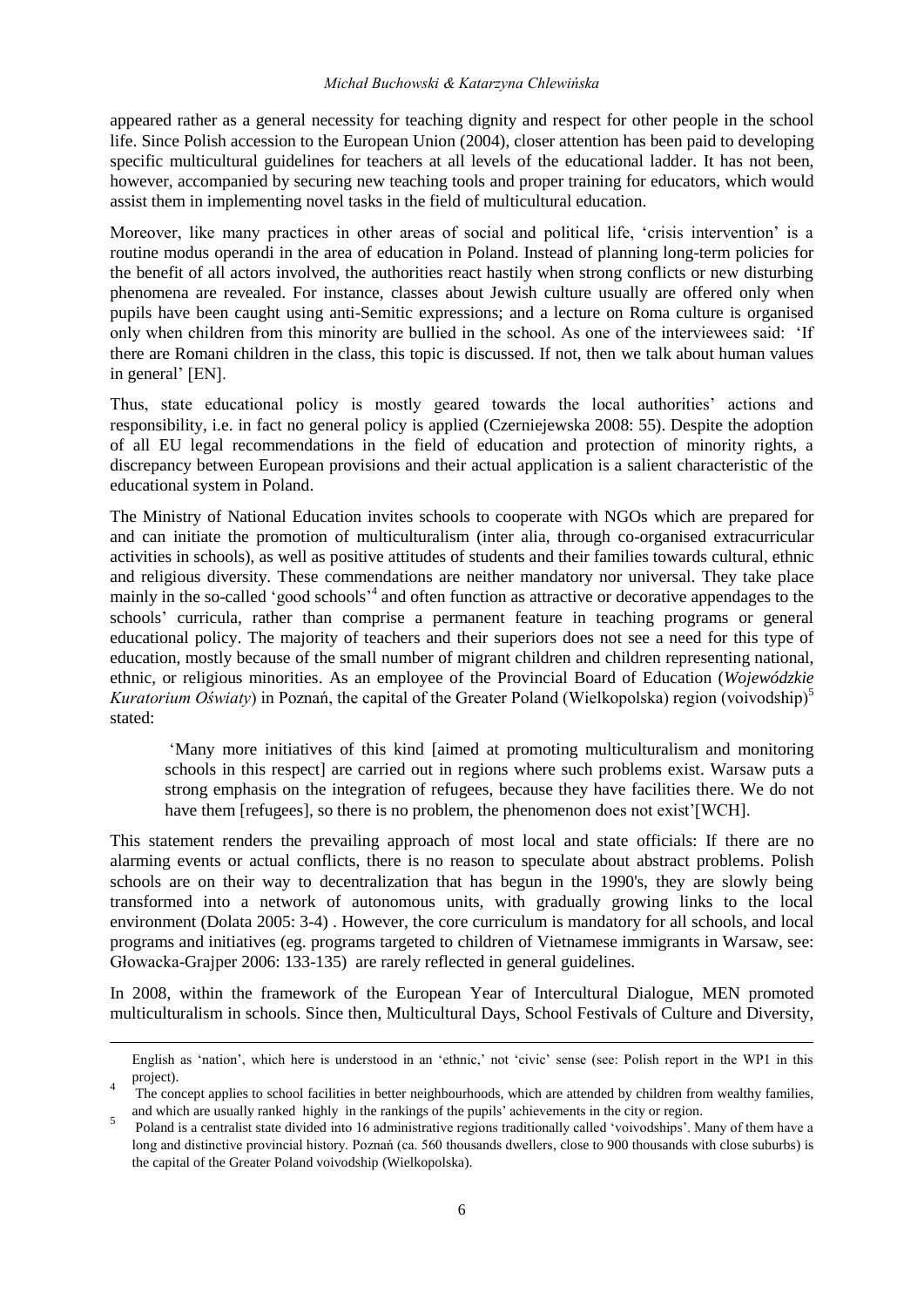and similar initiatives have taken place, but in most cases they turned out to be one-time events. An employee<sup>6</sup> of the Provincial Board of Education in Poznań was somewhat embarrassed when she could not find a report on the activities undertaken within the framework of this programme. During the interview she said that:

'there was a report on multiculturalism, I guess, but in the meantime the Ministry of Education reformed us, so I cannot don't know where it is at the moment' [JCH].

This statement aptly expresses a predominant stance of the local educational authorities towards the importance of cultural pluralism and the events promoting multiculturalism.

Press reports and direct conversations with teachers, pupils and their parents indicate that the introduction of tolerance and respect in school life and their enforcement in daily interactions does not look particularly optimistic. While local officials and employees of the Board of Education declare that they are not aware of any actual physical violence based on intolerance towards ethnic or racial others [JCH, PP], cases of racist or anti-Semitic insults are common at all school levels. One can read about them in media releases or hear about them from the students (Rasizm 2011). It is self-evident that attitude to others and multiculturalism are closely related to the issue of tolerance towards unconventional conducts in public life.

Tolerance towards intolerant behaviour and language in a given institution depends to a large extent on the school's executive management's attitude and sensitivity. The headmaster's personal perception of the issue can shape the everyday practices in a given school. One of the teachers expressed this clearly: 'the headmaster always has the last word'[AG]. This explains why local educational officials frequently mentioned the autonomous decisions of schools' authorities that have to be made in cases of conflict or difficult situations related to interethnic relations<sup>7</sup>.

A tolerant or sensitive attitude toward multicultural ethics is not the priority in educational curricula. Schools are ranked according to their teaching efficiency. The teaching agenda is still anchored in an old 'memorising' style of knowledge acquisition. Tests are heavily based on this type of accumulated wisdom. In other words, the main criterion for the effectiveness of education is the number of points in the final exam, and – only additionally – the so called 'assessment of conduct' (*ocena z zachowania*). The latter in fact reflects the level of students' adaptation to explicit or unwritten rules of behaviour in a given school, but does not refer his or her general manners, social life skills and opinions about social relations. Teachers are aware of this discrepancy and acknowledge that the students' demeanour and attitude towards social issues, including tolerance towards 'otherness', in particular ethnic and religious others, should be given more value in the educational process and in the evaluation of individuals. One of the tutors in the International School of Poznań<sup>8</sup> said that 'in the Polish school, contents of textbooks are in the first place - what the child should know is crucial. It is not entirely clear, what kind of students we want to have [at the end of each stage of education]' [AT]. This

 6 The cited employee of the Board is a person designated to deal with multicultural issues in schools in Wielkopolska, who at the end of the interview critically stated that the Board has no people with a sociological background who could competently approach these issues, and mentioned that her assignment to this area in the Board was completely random.

<sup>7</sup> The authority of headmasters and their large impact on the overall character of a given school has been clearly manifested on various occasions in the course of the research. Usually, teachers and officials suggested that only meeting with the headmaster of the school will produce valid information, and not – what would seem more obvious – teachers having non-Polish pupils in the class, or experiencing difficulties in teaching foreign students. The headmaster is the 'face' of the school and ensures that the information about events in the school is appropriate (politically correct) when given to external parties.

<sup>8</sup> The International School of Poznań is a member of the Bachelor International Organization, an institution with a mission statement emphasising the comprehensive development of openness and communication skills. In comparison to the core curriculum of Polish public schools, its philosophy of teaching may be called 'progressive', or even revolutionary, as it promotes good attitudes, and not only knowledge. Half of the students are Poles whose parents pay for international education, and the other half are foreigners whose parents prefer international education for their offspring to the regular Polish one.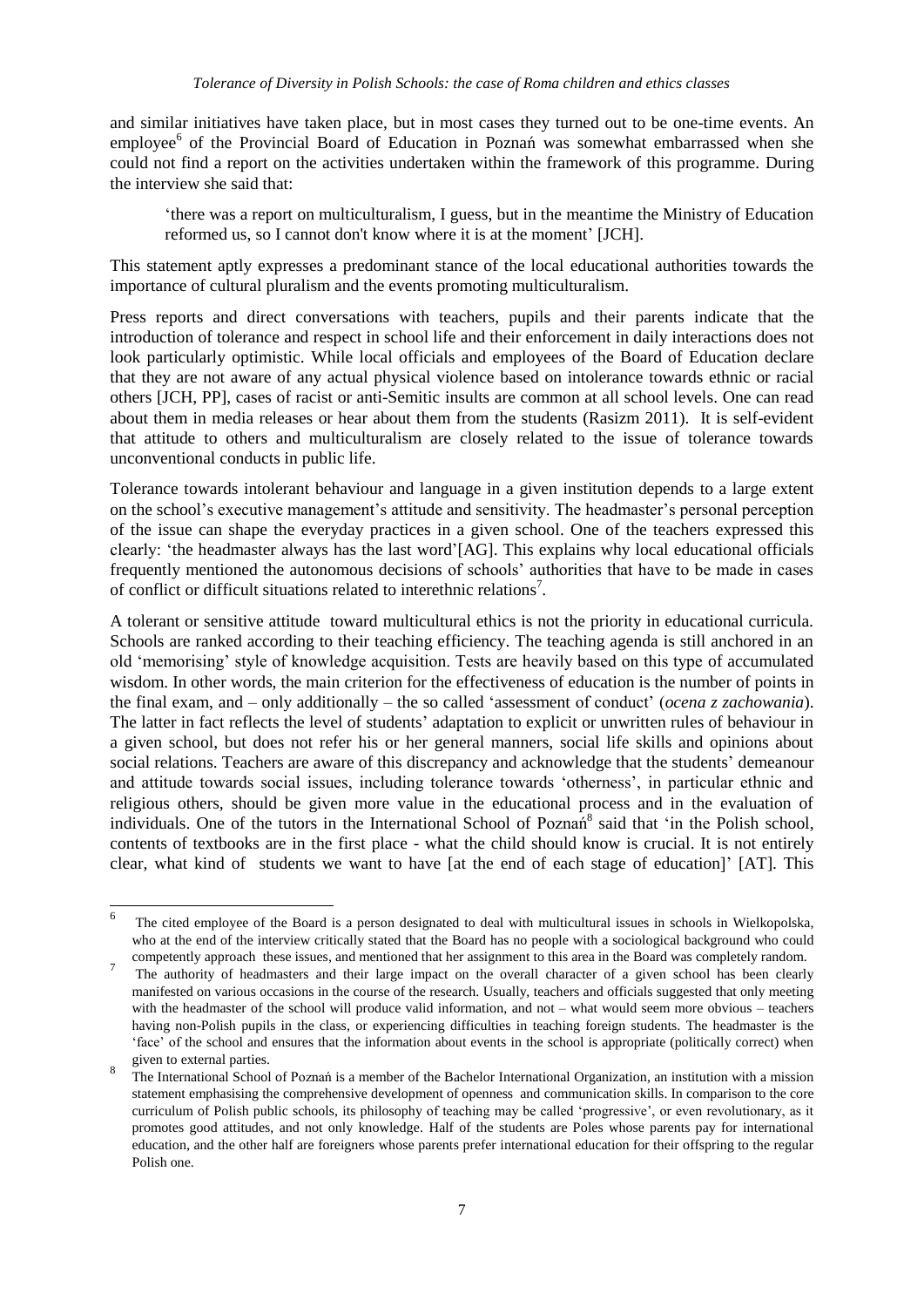statement suggests that the students' attitudes and behaviours towards cultural diversity are not a real concern for the public education officers.

The current ethnic and religious situation in Poland, i.e., by European standards a very low rate of students coming from minorities and immigrant communities in relation to the Polish majority, can serve as an 'excuse' for this situation. However, this argument totally misses the point. Teaching tolerance toward otherness and the education about multiculturalism has a much wider aim and meaning in contemporary Europe and world than just being a tool for solving local conflicts or addressing problems existing here and now. All in all, it seems that with respect to the promotion of multiculturalism and advocacy of pluralism, the Polish educational authorities and ordinary teachers can be reproached for their passivity and disinterest rather than negligence.

#### **2. School diversity in Poland**

In order to see the issues discussed in a wider context, let us give some numbers relevant to multiculturalism in Polish schools.

To determine the number of foreign students (i.e., non-Polish citizens) in schools is not an easy task (see Table 2 below). It is also virtually impossible to verify the number of students who are members of national, ethnic and religious minorities holding Polish citizenship, simply because schools do not keep records on nationality/ethnicity and the religious affiliation of students. As all Polish citizens, they have a right to free public education, which is compulsory between age six and eighteen. In addition, the strong link between the school system of civil registration<sup>9</sup> (concerning not only school students, but all inhabitants of the country) and the formal demand of residence registration (*meldunek*) can lead to absurd: if the school has no information regarding the registration of residence of a given pupil coming from a minority group, the child does not exist for this school. This fact is extremely important in the context of the so-called compulsory schooling rule<sup>10</sup>, i.e. the legal obligation imposed on parents that all people residing in Poland has the duty to send their children to school (not necessarily public school). This educational duty also extends to immigrants. However, in practice it quite often happens that the rule does not apply to certain minorities, particularly the Roma, who often do not register their residence. Because of this administrative blind spot, which sometimes leads to the situation where children do not appear in school records, headmasters cannot take any legal action to enrol these children into the education system (in a given school district).

| Type of school                                                                                                                                                                                                                                                                                           | of<br>Number<br>thousands) | (in<br>pupils | Number of schools |           |
|----------------------------------------------------------------------------------------------------------------------------------------------------------------------------------------------------------------------------------------------------------------------------------------------------------|----------------------------|---------------|-------------------|-----------|
|                                                                                                                                                                                                                                                                                                          | 1999/2000                  | 2008/2009     | 1999/2000         | 2009/2010 |
| Primary School                                                                                                                                                                                                                                                                                           | 3958,0                     | 2294,4        | 17743             | 14067     |
| Gymnasium                                                                                                                                                                                                                                                                                                | 615,3                      | 1381,4        | 6121              | 7204      |
| Secondary School                                                                                                                                                                                                                                                                                         | 864,0                      | 688,0         | 2156              | 2451      |
| <b>Vocational School</b>                                                                                                                                                                                                                                                                                 | 1552,3                     | 880,0         | 8066              | 5206      |
| <b>Additional secondary School</b>                                                                                                                                                                                                                                                                       | 205,5                      | 344,1         | 2328              | 3369      |
| 9<br>$\mathbf{T}$ 000 at $\mathbf{P}$ 1. The contract of $\mathbf{P}$ (OTO) is the $\mathbf{P}$ $\mathbf{P}$ at $\mathbf{P}$ $\mathbf{P}$ at $\mathbf{P}$ at $\mathbf{P}$ at $\mathbf{P}$ at $\mathbf{P}$ at $\mathbf{P}$ at $\mathbf{P}$ at $\mathbf{P}$ at $\mathbf{P}$ at $\mathbf{P}$ at $\mathbf{P$ |                            |               |                   |           |

In 2005, the Education Information System (SIO) was introduced. This is a platform created to collect and store public education data. It is being constantly reconstructed in order to adjust to changing legislation, including the latest law on personal data (the last change was made on 12 May 2011, which resulted in another suspension of the SIO for an unspecified period of time).

<sup>10</sup> The Education Act explicitly states the obligation of school education. This law applies to all children aged between 7 and 18 years, living in the Republic of Poland, and therefore also the children of refugees or asylum seekers – in other words, all children residing on the territory of the country, regardless of their legal status. This makes primary and secondary school education universally compulsory.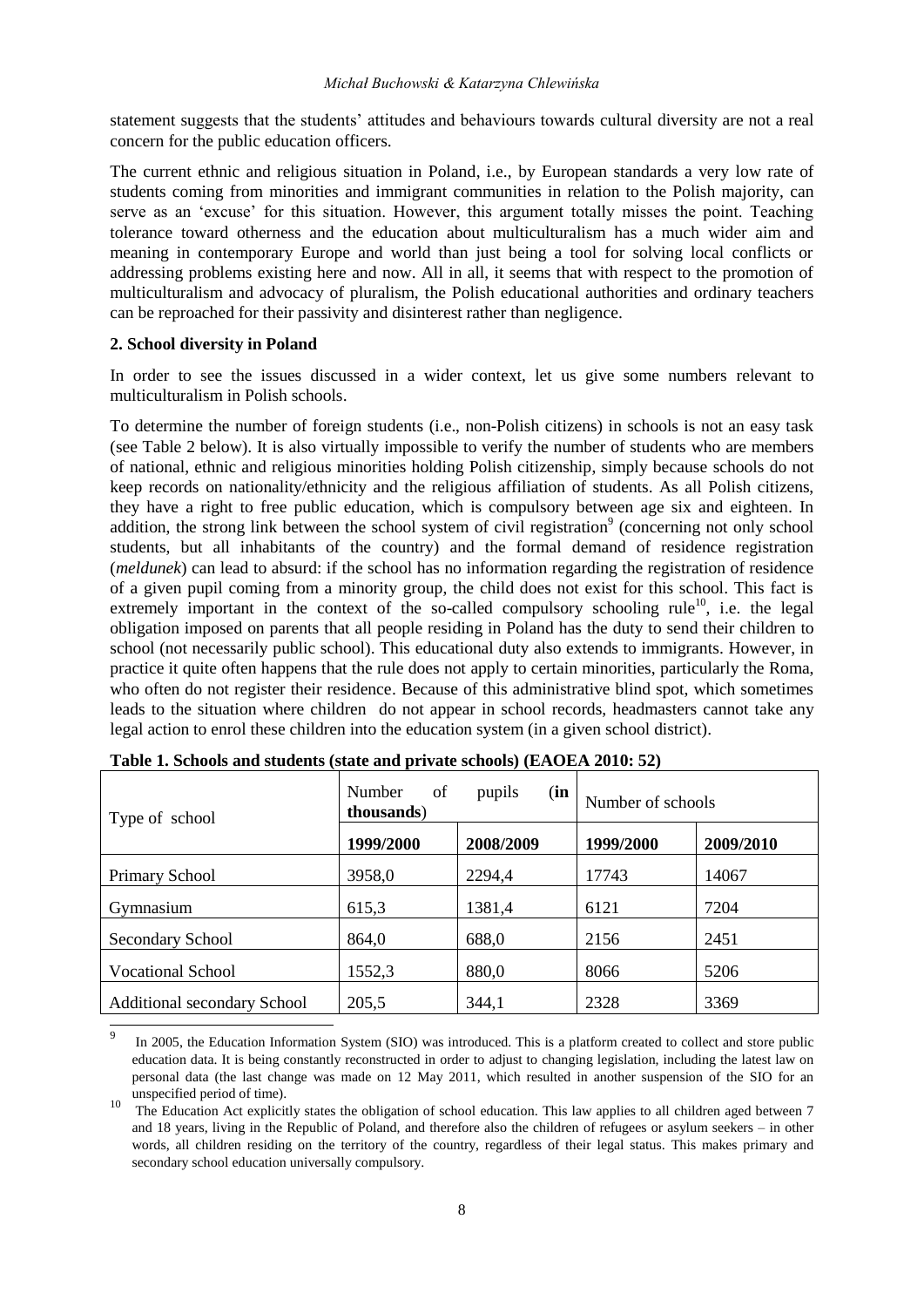The Central Statistical Office (GUS – acronym of *Główny Urząd Statystyczny*) determines the number of foreigners in Polish schools. According to GUS, the total number of immigrant students currently oscillates around 4000; they barely comprise () 0.06% of the total student population below university level. Although Polish non-citizens can teach in Poland, there are also only 775 foreign teachers employed in the Polish educational system (Szelewa 2010: 25), a fringe in the army of six hundred thousand schoolteachers.

Another difficulty in the precise identification of ethnic belonging of foreigner children attending schools in Poland stems from the fact that the headmasters, who are responsible for the gathering of this kind of data, specify only whether a child comes from a member state of the EU or from a third party country. Current MEN regulations do not provide for the acquisition of more detailed data in this respect.

| of<br><b>Type</b><br>school     | 2001/2002 | 2002/2003 | 2003/2004 | 2004/2005 | 2005/2006 |
|---------------------------------|-----------|-----------|-----------|-----------|-----------|
| Primary<br>School               | 2,6       | 2,1       | 3         | 2,8       | 2,6       |
| Gymnasium                       | 0,5       | 0,7       | 0,8       | 0,7       | 0,6       |
| Secondary<br>School<br>(Liceum) | 0,6       | 0,7       | 0,8       | 1,1       | 0,8       |

**Table 2. Number of foreign students in Polish schools ( Szelewa2010) [in thousands]**

## **3. Changes in education after 1989**

 $\overline{\phantom{a}}$ 

Post-1989 *structural* changes in the education system began to be introduced relatively late in Poland, together with the reform of the healthcare and social welfare systems in the late 1990s. The main changes concerned the organization of education (e.g., allowing for the establishment of non-public schools, enhancing the role of local authorities and parents in the functioning of the school), the content of already partly modified textbooks and curricula, and last but not least, the values promoted in schools. An important part of these reforms, implemented already at the very beginning of the 1990s, was the possibility of teaching religious classes in public schools<sup>11</sup>. This regulation has caused several re-emerging controversies revolving around the issue of a secular constitution of the state that were amplified/ by the slowly but steadily growing secularisation of Polish society.

In the 1990s, the state began to delegate the responsibility of managing schools and kindergartens to local governments, which has proven to be very beneficial to the educational facilities and schools' functioning. The local authorities have proven to be more effective managers than the state which is detached from local affairs. The process was accompanied by a significant change in the way of thinking about the funding of education. The state-granted resources are correlated to the number of students participating in the system; local authorities can, if they can only afford it, allocate their own resources for educational purposes.

Soon after this structural transition, in the period before the Polish accession to the EU (May 2004), the educational system faced further challenges prompted by the necessity of its adaptation to EU requirements. The main changes were related to the modernisation and computerisation of schools, the need to raise teachers' competence (e.g., continuous vocational training), the introduction of external examinations, and the reform of the structure of the schooling system. Secondary education was split into junior level gymnasiums and senior level lyceums. In result, children attend elementary schools (6 grades), gymnasiums (3 grades) and lyceums (3 grades). In the transition from one stage to the other,

Religious classes in public schools were banned by the communist authorities only in 1961. Religious education classes, which were widely attended between 1961 and 1990, took place in classrooms arranged by the Church parishes.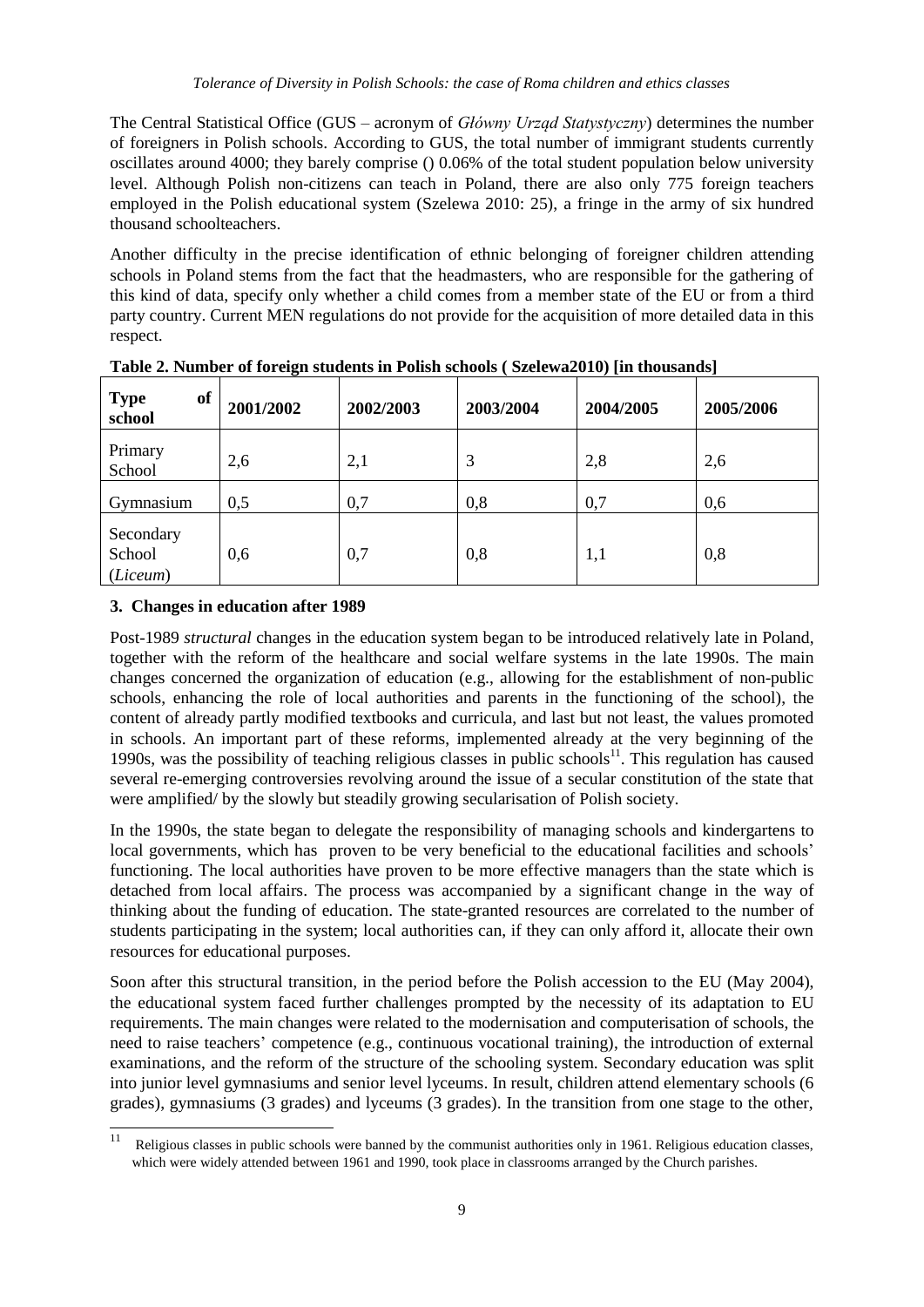#### *Michał Buchowski & Katarzyna Chlewińska*

final exams are taken. By successfully passing the secondary school (lyceum) final examinations final examinations, called *matura,* (German *Abitur*), one can enter university level education.

Actually, due to the change of government in the autumn of 2001 and the changes in education policy associated with it, the reform of 1999 had not been fully implemented. This was especially true for structural changes and alterations in curricula at the secondary school level . In particular, it was the inconsistencies between education in junior (gymnasium) and senior high school (lyceums) that constituted the main reasons for implementing another reform program in 2009 (EAOEA 2010: 20- 23).

Because of several political changes and the diverse visions of the way education should look like related to them, the 'Polish school' is endlessly looking for a more coherent policy. This instability (mitigated by the fact that the currently ruling coalition has a chance to win the upcoming elections this year), combined with the formal and practical challenges of an increasingly visible cultural diversity of the society, gives a picture of a chaotic and constantly transforming area, as the case studies chosen for the purpose of this research will further illustrate.

## **4. Methodology and Research Design**

This report is based on the analysis of scientific literature, documents circulated by MEN and the Ministry of Interior and Administration, reports and expert documents on minorities' education in Poland, articles in newspapers, and qualitative interviews conducted for the purpose of this study. The latter were conducted between February and May 2011 with employees of educational institutions, teachers, headmasters and NGO activists engaged in the efforts aimed at improving the education and integration of the Roma minority in Poznań and Swarzędz<sup>12</sup> (case study 1), as well as with people involved in the disputes about the presence of religious symbols in school buildings and in public education (case study 2). Interviews were preceded by several weeks of preparations which often focused on identifying people willing to take part in such interviews and meetings. We have to say that the subject of interrogations evoked a lot of unease among the people inquired to the degree that they were sometimes suspicious about the purpose of our research.

We also used a snowballing method in the process of interviewing in both case studies. Each interview lasted at least 60 minutes (on average app. 80 minutes), was recorded and transcribed. In the body of the report, citations from the interviews end with the initials of the interlocutors.

The interview guides and the list of interviews can be found in Appendixes I and II of this report. During the interviews conducted by one of us (Katarzyna Chlewińska), many questions were asked about the use of the material. The interviewees also expressed their concerns about the possibility of quoting them and, above all, about disclosing their names. In several cases, the interlocutors asked for turning the recorder off, because they thought that some contents may prove problematic and threaten their jobs.

During the classes on ethics, group discussions were conducted. The group consisted of three high school teachers (teaching history, and a subject called 'knowledge of society'), the researcher and one student (classes on ethics as equivalent to 'religion' are very poorly attended). The participants did not agree to take record of the meeting. In the course of preparing and conducting interviews, there was a clear reluctance and lack of understanding for the idea of a group discussion on the issues of multiculturalism and tolerance, especially among the employees of education-supervising institutions and some teachers. This confirms our previous finding that tolerance appears as something obvious in Polish society, but at the same time public expression of opinions on socially sensitive topics, such as minorities' rights and the hegemony of the Roman-Catholic religion in Poland, raise some fears. In result, we actually failed to persuade more people to participate in the focus groups. To us, it is a piece

<sup>12</sup> <sup>12</sup> An economically vibrant town with more than 30 thousand inhabitants, a part of the Poznań agglomeration.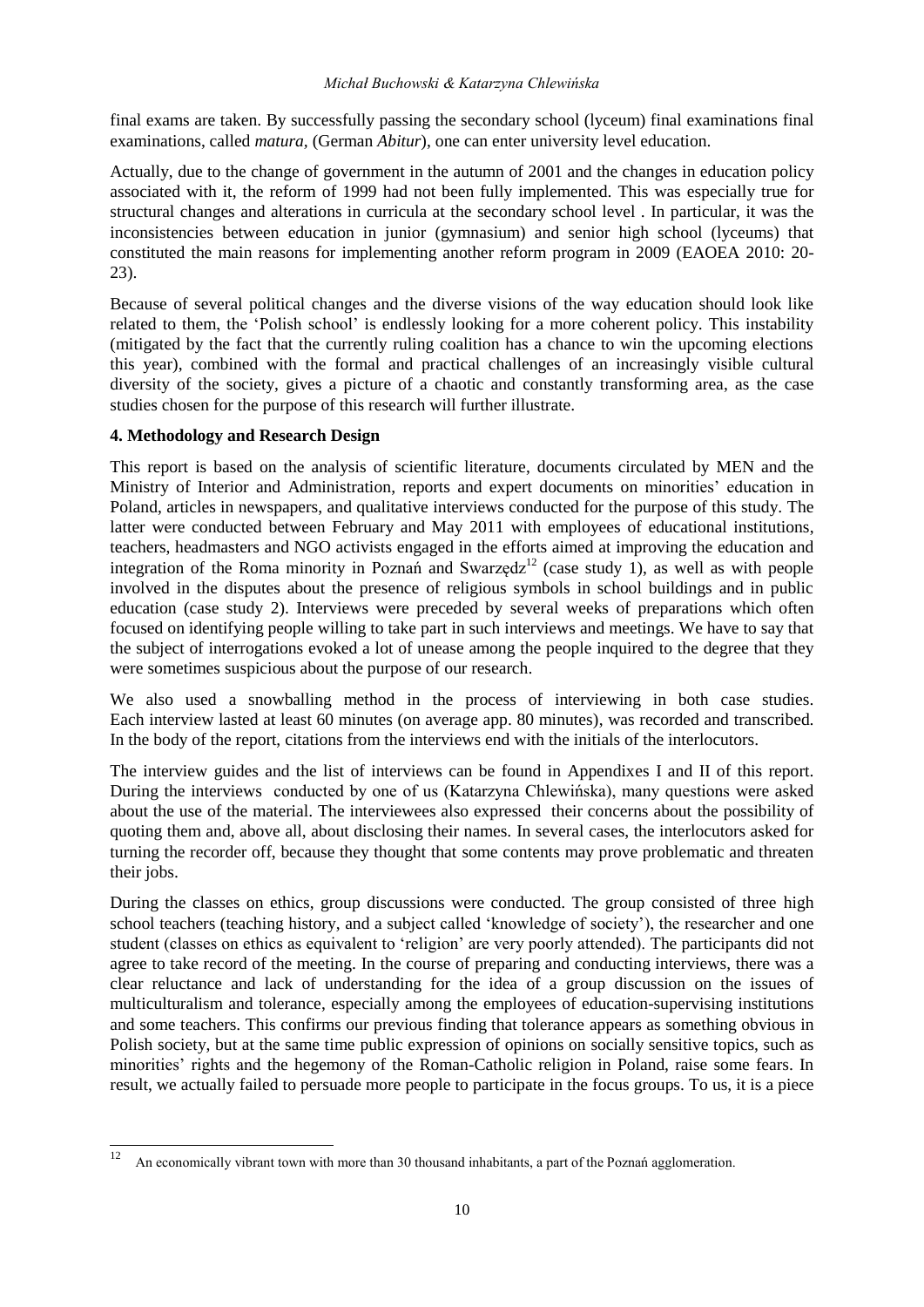of information important in the context of the topic studied and in fact supporting our view on the general attitude towards the debate on multiculturalism in Poland.

The structure of the interviews is given in Annex II, however, we have to emphasise here that we have conducted semi-structured interviews, treating the guidelines merely as a helpful tool for keeping the basic scheme of the interview. Spontaneous comments of the respondents were particularly desired as the views on the topics addressed during interviews are often rooted in stereotypes. Simultaneously, questions about the situation of national minorities and the attitude toward religion proved to be quite embarrassing for many informants. In any case, we made all possible effort not to impose answers.

Some basic socio-demographic data about the informants, such as ethnicity or nationality, gender and workplace, are given in the list of interviews in Annex I below. In total, 16 interviews were conducted with employees of the Educational Board (*Kuratorium Oświaty*), the Department of Education of the Municipality of Poznań, teachers, principals, the head of a Romani NGO, a lawyer who works in the field of human rights, and one high school student.

Persuading the representatives of educational institutions to participate in the interviews was also a relatively difficult task. These institutions usually designate a person responsible for communication with the media and other outside parties. Therefore, it is difficult to obtain a greater spectrum of opinions held by the people working in them. Interviewees were mostly women, which reflects their numerical dominance in the Polish education system.

Interviews were conducted by one person, usually in the workplace of the informant. Only in one case it was conducted in a café, since the interlocutor did not want to talk at her workplace. She was afraid of being accused by her superiors of spreading unauthorised information about sensitive issues to someone from the outside.

In the first case study, we accepted the principle that interviews should be conducted with the representatives of the educational authorities as well as with the teachers involved in a bottom-up process of reforming and improving the education of Roma children in Poznań and its vicinity. We made this decision for several reasons. On the one hand, it is practically impossible to find Roma families willing to participate in an interview. The same applies to Roma children in public schools. It has to be said that their commandment of Polish is inadequate, particularly in the lower grades. On the other hand, experts and politicians at the (inter-)national level, whom we wanted to interview, were extremely elusive. Also, most of them are not very competent in their area of responsibility. Unfamiliar with the issues related to multiculturalism, an issue virtually absent in public discourses, they felt unprepared for a meaningful discussion about Roma education in Poland and refused to give an interview. (Some were ready to talk about the events organised by the European Union – such as the 'Multicultural Year 2008'.)

From reading the scientific literature in the field of education (Głowacka-Grajper 2006; Kwadrans 2007, 2008; Sułkowska-Kądziołka 2007; Weigl and Formanowicz 2007), one can get the impression that the *Program for the Roma community* (see below), despite its flaws, has given some good results and has improved the quality of education of this minority. However, opinions of volunteers and NGO workers are hardly heard and rarely taken into account in official documents and recommendations for schools and teachers. Local ideas and practices are not promulgated by the Educational Board in other regions. As a matter of fact, cross-regional meetings and trainings are not on the agenda of this institution.

As for the second case study, i.e. classes on ethics and religious symbols (crucifixes) in schools, it has to be stressed that this is an issue barely present in Polish scholarly literature. It is usually raised by lawyers deliberating the similarities of legal systems in Europe (e.g., a book on this topic is being prepared by one of the interviewees, an employee of Poznań Human Rights Centre). It seems that this problem is in a certain way denied because it is also very rarely a subject of concern in the everyday life of students and their parents. It sometimes concerns intellectuals and is from time to time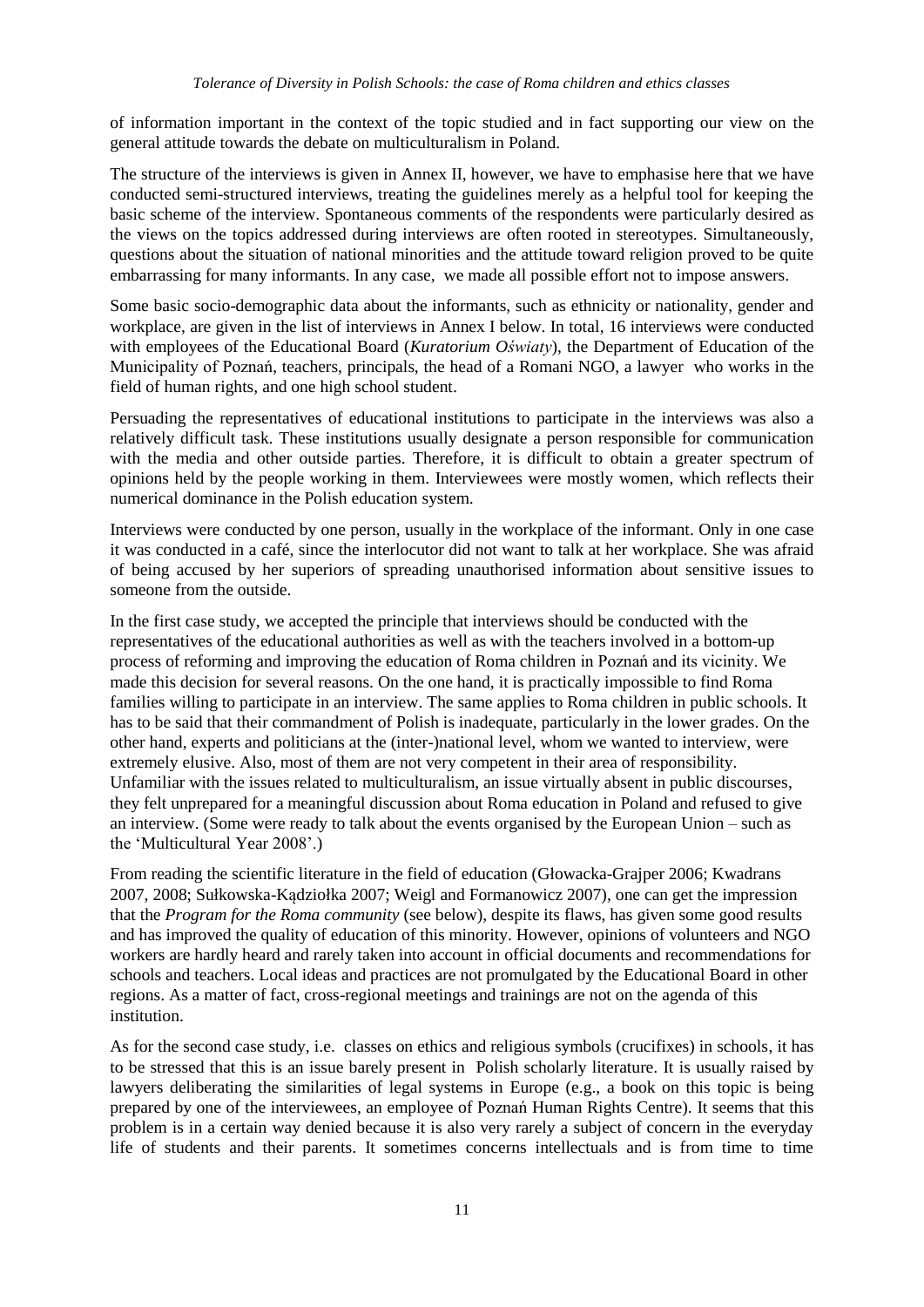addressed by the media. The supporters of a purely secular model of education are a minority in the public debate, while advocates of religious education and the presence of religious symbols in school premises do not see a point in starting the debate again. Newspaper articles, as well as documents on ethics classes issued by the MEN or by local educational authorities are prompted by rare conflicts about the issue.

In our interpretation of materials we applied the method of qualitative discourse analysis. We have looked for meanings and concepts emerging in the discussion on specific issues. Common ideas and statements have been integrated into themes that are of our interest and that are helpful in understanding the attitudes of our interlocutors to tolerance, diversity and pluralism in school life.

#### **5. Case Study Selection**

Our case studies were selected for two major reasons: their importance to the education system as a whole, and their significance for the issues of tolerance and multiculturalism. While in Poland multiculturalism is not hotly debated (most probably due to the miniscule proportion of migrants and minorities – see: Buchowski &Chlewińska 2010), we think that the case studies discussed here address some questions that are indicative of the currently on-going as well as future debate on this topic. Seemingly, the two topics are not closely related, but they touch upon the crucial challenges for 'Polish multiculturalism'. On the one hand, the problems of Roma children education demonstrate the character of general, often implicit assumptions underlying the practices observable in the state education system in relation to immigrants/foreigners and minorities. On the other hand, there is a question of the dominant role of Roman-Catholicism in Polish society, which is correlated to the presence of this religion in public spaces and the strong position of the Roman-Catholic Church in politics. This situation spawns debates about the relations between the nominally secular state and the Church, and leads to postulates of revising these relations in many domains of life, also in education and daily practices in schools.

At the same time, two additional criteria were a factor in our selection of case studies: the severity of the problem, i.e. a desire to focus on those aspects of education which cause long-lasting unsolved problems; and, the relevance of attitudes towards and practices linked to diversity and tolerance in Poland, which are mostly hidden to the public. We think that these two cases provide glaring examples of the ineptitude of policy makers and education officials in this field, and they expose their ignorance towards basic principles of a liberal society in Europe.

#### *The ups and downs of the education of the Roma*

At the state level, the education of the Roma is covered by the 'Program for the Roma community in Poland'. The Program aims to improve the level of education among Roma children through increasing graduation rates, improving attendance and the learning outcomes of Roma children and youth, and facilitating the Roma youth to continue their education in secondary schools and institutions of higher education. The first case study deals with a local response of Poznań activists, educational officers and teachers to the failure of the implementation of the Program, caused in this particular situation by the Roma families' dispersion in the area. It also exposes the main attitudes towards members of the Roma minority in the schooling system.

#### *Crosses and religion – the Polish school in need of religious tolerance?*

The second case study addresses the fledging debate undermining the established ideological order in Polish schools. It analyses the protests against the removal of crosses from classrooms, which were commonly present there since the fall of communism, and the public reactions to them,. Rare attempts at removing some of the crosses followed the European Court of Human Rights sentence passed in 2009. The same applies to the debate on teaching classes on ethics for students who do not attend religion classes. A particularly intense debate was engendered by a family that sued their son's school (in principle, the Polish state) to the Court of Human Rights for not fulfilling the obligation to organise classes on ethics.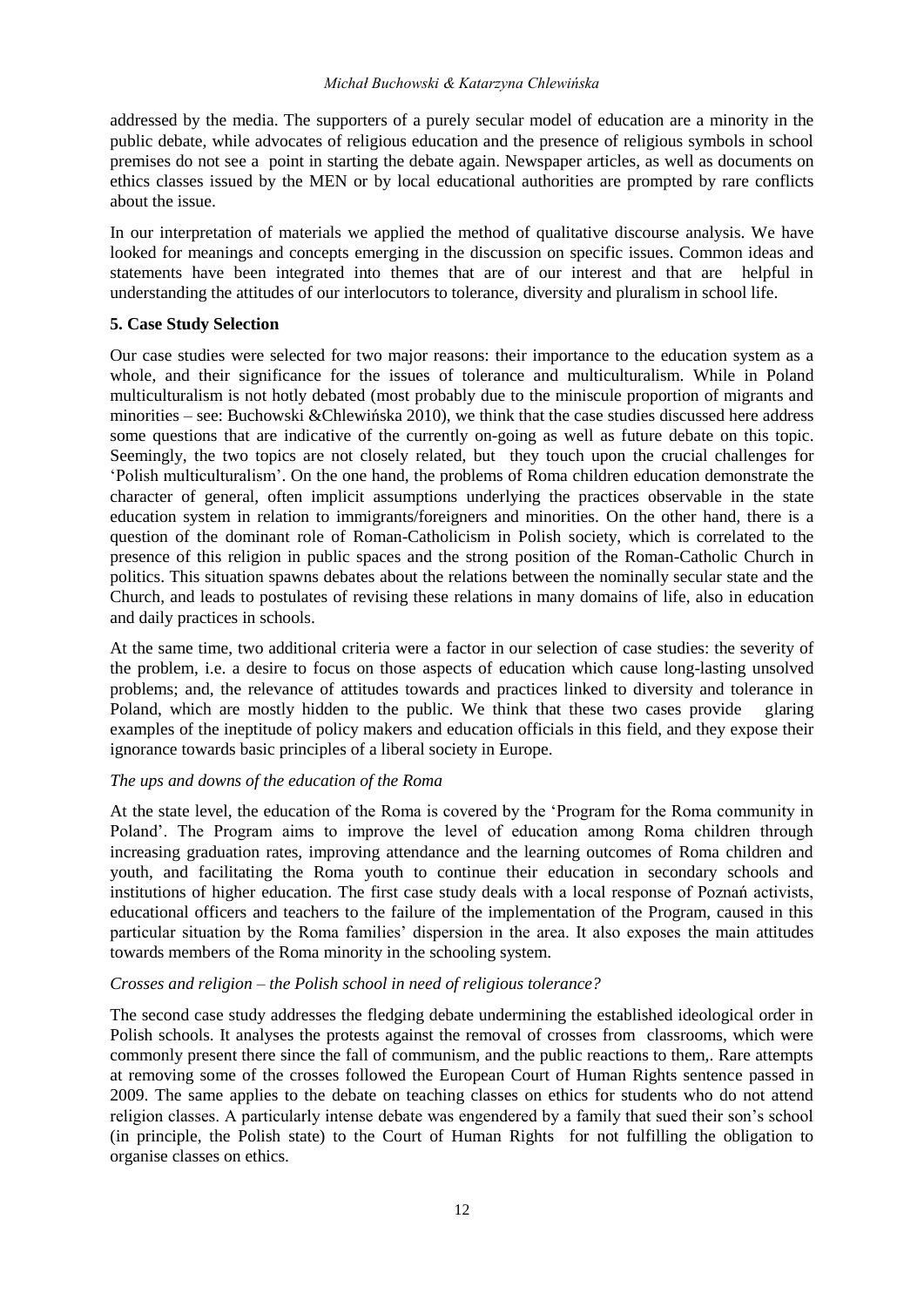## **6. The Ups and Downs of the Education of Roma**

#### *Introduction*

The Roma's nomadic lifestyle is a well-identified, culturally rooted excuse for their offspring low level of school attendance. As a matter of fact, some practices of the nomadic lifestyle have not completely disappeared. Despite the fact that Roma were banned to travel in their caravans almost five decades ago, many of them in most parts of Poland<sup>13</sup>, including western provinces, are forced to move within the country and beyond it in order to earn a living, simply because they are still unable to find regular employment.

As just mentioned, some 'experts' explain the disinterest of Roma in education by their 'nomadic' lifestyle which is embedded in their culture. Moreover, cultural patterns allowing 14-year-old girls to marry and give up on education, are another common and easy justification for the low rates of educated Roma. It is also said that Roma fear to lose their identity, which reinforces their reluctance towards state education. In result, school is imagined as a punitive institution that threatens the sustainability of the group and the preservation of its heritage (Głowacka-Grajper 2006: 47).

Many Roma face unemployment caused by industrial restructuring and the collapse of state enterprises. Indeed, in the communist past, Roma found employment in industrial plants in many regions. Nowadays, the majority of Roma in Poland live in relatively bad conditions, have no or very limited access to social services and health care, which is, at least partly related to the their illiteracy, especially among adults. The latter, in combination with a disregard shown towards education by Roma themselves, impede the so-called 'social advancement' (Czerniejewska 2008: 151).

All these factors constitute a seemingly consistent explanation of the yet unresolved problem of the creation of an efficient education system for the Roma minority in Poland, especially in the regions with a high dispersion rate of members of this group, which is also the case in Wielkopolska. Library research on the subject and the interviews conducted in the framework of the ACCEPT Project lead to similar conclusions. However, one may ask if this image is not an outcome of a strongly entrenched belief that because of their unbridgeable cultural distinction, it is impossible to work out an effective educational strategy for the Roma minority in Poland.

The issue of the education of Roma children appears as a problem not only for the Polish state, but also for NGOs and Roma leaders. At the beginning of the 1990s there was an idea to create separate 'Roma classes'. This idea was actually implemented with the help of teachers from local communities in which Roma live. Classes were established on the assumption of a short-term utility: teaching helpers should serve as an aid in the early stages of school education for the Roma children who had difficulties with the Polish language caused by the fact that Romani was used at home, as well as the fact that they lacked any pre-school preparation. By 1998, nearly 30 classes attended by 430 pupils were set up, mainly in the southern and north-eastern parts of the country, where there are areas of higher Roma concentration. However, this initiative was stopped due to the growing protests of Roma community leaders who perceived this solution as leading to the 'ghettoization' of their group, at least in the domain of education (Czerniejewska 2008: 155; Kwadrans 2008: 232-238).

In result, state and local authorities abandoned the idea criticised by Roma activists and searched for less controversial and more systemic solutions. The most popular ones are the attempts to include Roma schoolchildren into the existing system of general public education. Such practices should lead to the promotion of integration through education and other domains of life. Ideally, it should also

<sup>13</sup> <sup>13</sup> They are divided into four main groups – Lowari, Kalderashi, Polska Roma and Bergitka Roma.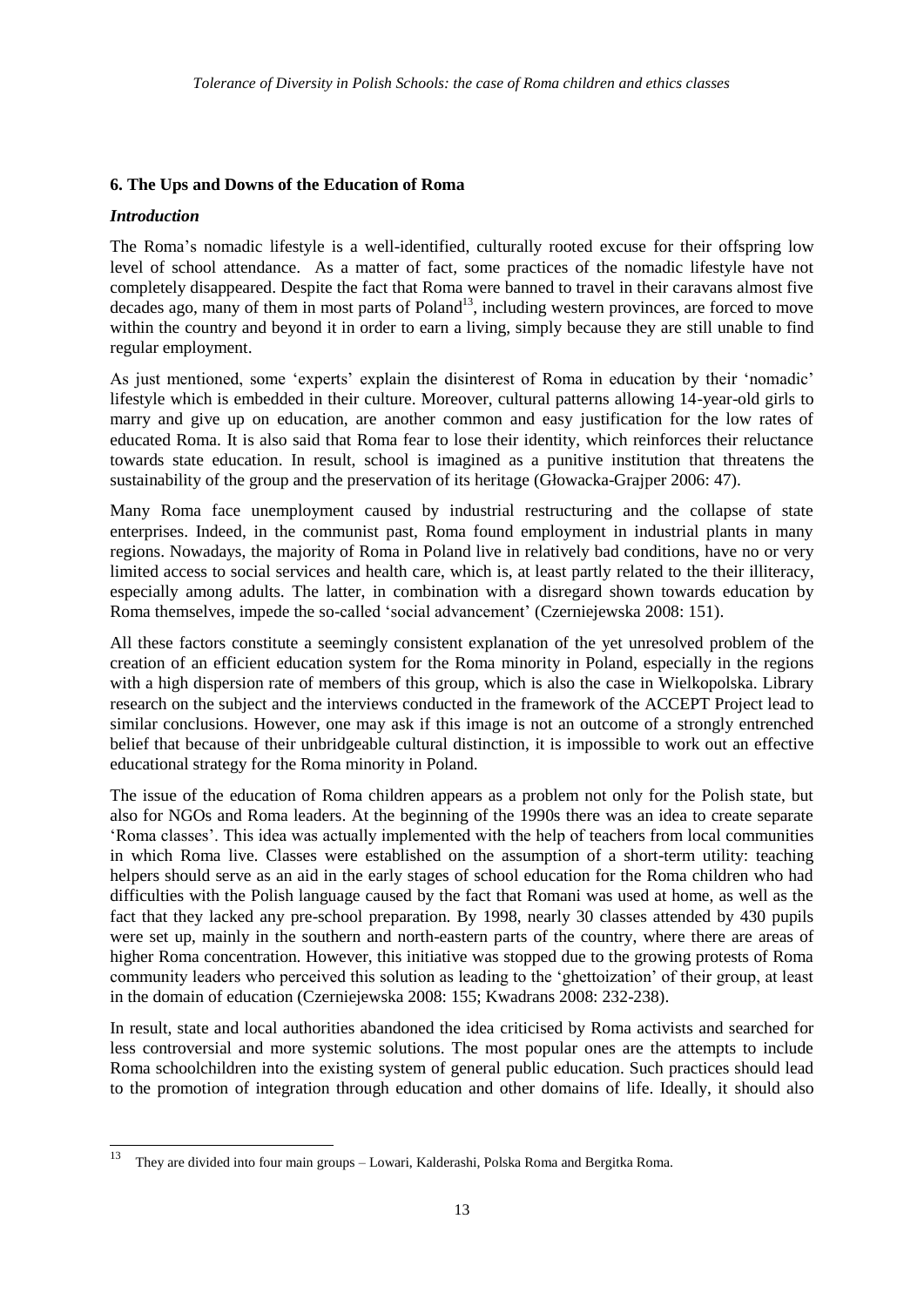mean that authorities, bureaucrats, public servants and social workers start to perceive Roma as citizens equal to all others.

As mentioned, currently at the state level, the education of the Roma is covered by the general 'Program for the Roma community in Poland'(see: Zawicki 2010: 121), which is financed, supervised and coordinated by the Ministry of the Interior and Administration. (It is noteworthy that most minority-related issues are handled by the Ministry also responsible for public security!). It is declared that the Program should improve Roma children's achievements in education by reducing the practice of skipping classes and reducing cultural and mental barriers.

The implementation of this project started in the mid-1990s. Actually, it was initiated by grass-root activists from the Małopolska voivodship (SmallerPoland) in southern Poland, a region where Roma can be found in numbers larger than average for the country, and where they are often concentrated in local township communities. In the next step of the project, these small-scale educational activities were formalised in the form of a more coordinated program under the auspices of the central government (Kwadrans 2007: 242). The Pilot program in Małopolska alone, realised in the years 2001–2003, proved a common opinion among the teachers working with Roma students – opinion that they lack a basic knowledge of Polish, and should be given the initial education and socialisation provided by pre-school education in the so-called 'zero-classes'.<sup>14</sup> No wonder that in the recommendations based on this Pilot programme experience, it was stated that it is particularly important to facilitate access of Roma children to kindergarten education in order to prepare them for further education.

At this point one important conclusion referring to a significant shift in educational policy can be made. As we have seen, initially the idea of teaching children in special Roma classes prevailed. It was based on the assumptions that they comprise an isolated group that is culturally homogeneous and that their social and cultural difference prevents integration into mainstream society. Later, due to criticism and the failure of the policy itself, this idea was replaced by another one, based on the principle of integration in commonly attended classes. In classrooms, teachers were aided by Roma assistants – specialists trained for this task and ready to act in a multicultural environment. A special emphasis was put on the necessity of bridging socio-cultural differences existing between Roma children and their peers at the initial, pre-school stage of education, which was to enable these minority students to catch up with others (See: *Sprawozdanie z realizacji... 2010, 2009, 2008* [Reports on the implementation of the 'Program for the Roma community in Poland' in 2010, 2009, 2008]).

Roma assistants – Roma community members – provide comprehensive support for Roma students in dealing with the school environment, help to build a positive image of the school and the benefits of education for Roma children, ensure emotional support for Roma pupils, advise teachers and educators in identifying the needs and problems of individual students, and mediate in situations of conflict. The introduction of Roma assistants improved the efficiency of schools in the education of Romani children and made all students more familiar with multiculturalism as a phenomenon. Similar practices, based on the experience with the Roma, have been currently introduced in the education of refugee children, e.g., Chechens. However, it is still questionable if today one can really speak of a coherent state educational policy in this respect.

Also, the policy towards the Roma proved to be only a partial success. Shortly after the turn of the century, it appeared that such a policy did not in fact result in a greater inclusion of the Roma as a group into the majority society. The number of children benefiting from the public school offer systematically decreased. This problem became especially severe in regions with few Roma families, while the situation was somewhat better in the areas of their bigger concentration. Elders in Roma communities, often illiterate, have not been able to benefit from any form of assistance. In order to see the picture in a proper perspective, one should keep in mind that in a given context, a lot has always

 $14$ <sup>14</sup> Currently, 'class zero' preparatory education can take place both in schools and kindergartens.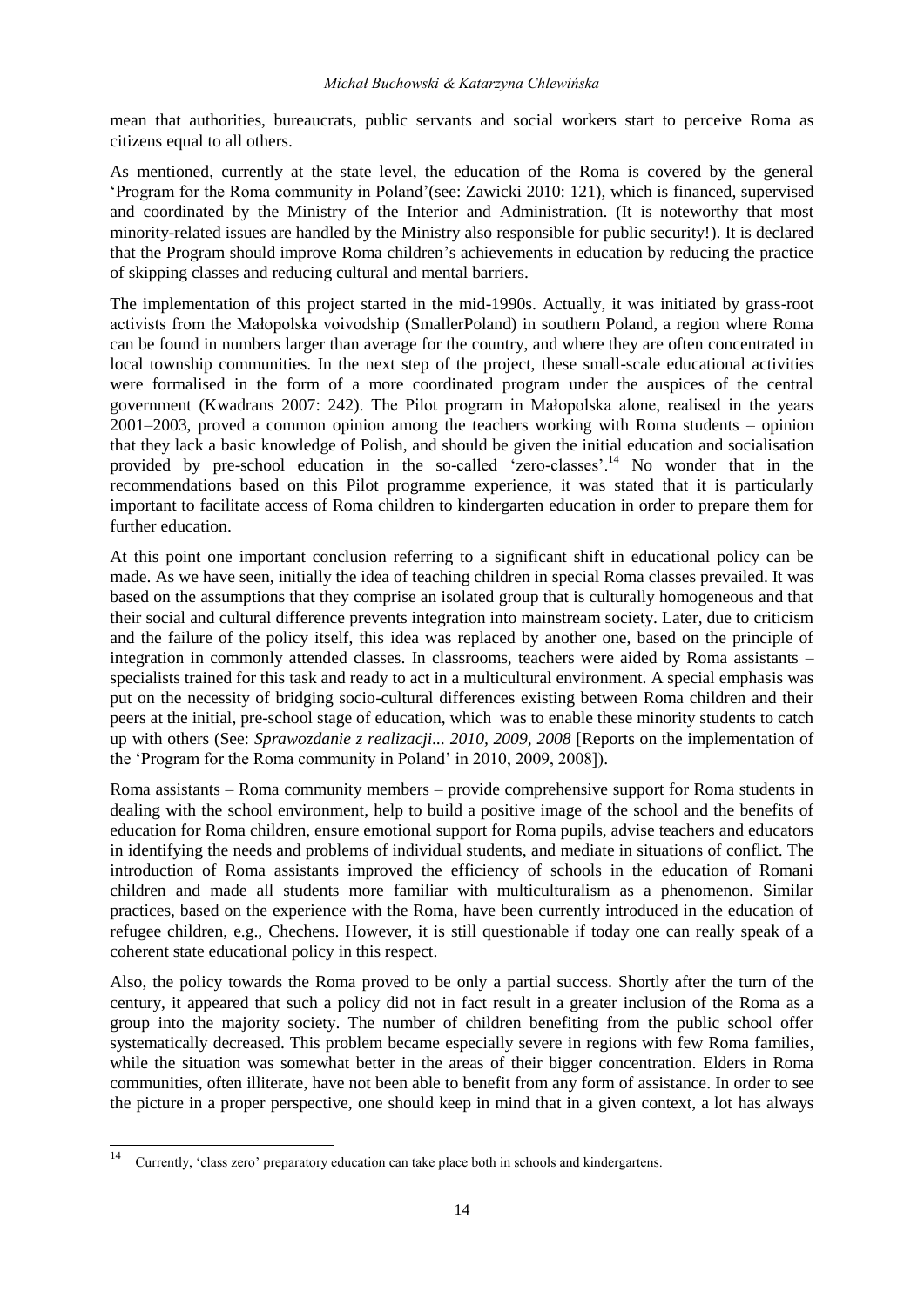depended on the attitude of the Roma parents and community leaders on the one hand, and the local communities majorities' good will to improve the living conditions of Roma people on the other.

All in all, the governmental programs and the initiatives of foundations and associations implemented with the goal of creating effective tools for Roma integration in the mainstream education system left all stakeholders with the feeling of unfulfilled promises (Paszko and Czynsz 2010: 75). With this in mind, we can start the analysis of the above mentioned case study, i.e. to scrutinise the response of Poznań's school communities and authorities to the challenge of establishing an effective tool for the improvement of the education of Roma and their children.

#### *Schooling Roma in Poznań*

In Poznań, as in most cities and provinces of western Poland, the number of Roma is difficult to determine because of their mobility. Census data from 2002 refer to 1086 Roma living in Wielkopolska (more than 3.3 million in total), while in the city of Poznań (ca. 570 thousand inhabitants), only 155 Roma are listed (Chrabąszcz and Gałecki 2010: 37-38). Anna Markowska is a very prominent Roma leader in the city and she is president of the successful 'Bahtałe Roma' Foundation<sup>15</sup> (which in Romani means 'Happy Roma'). According to her, the picture is even more confusing. She thinks that there are circa 100 thousand Roma in Poland, and more than a hundred big families about whom the authorities have no knowledge at all in the heart of Poznań alone<sup>16</sup>. She emphasises that:

'it's true that there are not many Roma people here [in Poznań], but it doesn't mean that the problem does not exist. In Poznań there are over a hundred families,. The social welfare officers complain that too many Roma ask for assistance, and at the same time the authorities claim that the problem does not exist' [AM].

Chrabąszcz and Gałecki (2010) also emphasise that the dispersion of the Roma in western parts of the country is a myth, since it is a general feature of the whole group in Poland. This scattered and unstable pattern of settlement might be the major reason for significant differences and inconsistencies in the official estimates of the number of Roma in Poland. Indeed, statistics show that there are about 12 thousand Roma in the country, while Roma organisations claim that their number reaches 20 or even 40 thousand.<sup>17</sup> However, despite all these demographic uncertainties, the fact is that in Małopolska there are villages with Bergitka Roma who have settled there for generations, a phenomenon unknown in Wielkopolska. Therefore, attempts to transpose experiences directly from there have proven problematic in Poznań.

Local authorities, which in principle support Roma organisations, see Bahtałe Roma's<sup>18</sup> undertakings in the field of education positively. The Foundation itself decided not to cooperate with the Ministry of Internal Affairs and Administration within the framework of its above mentioned Program for Roma, since they perceive the bureaucrats' stand as rigid, disregarding local conditions and inflexible in the very domain of educational matters. Bahtałe Roma has been trying to implement an alternative

 $15$  $15$  http://www.bahtale-roma.pl/index.php

<sup>16</sup> A review of the data is impossible at this point. However, the officials strongly argue that these blown up numbers are a part of Roma organizations' 'propaganda'.

<sup>17</sup> This discrepancy in the number of minority members given by officials and by minority activists is a common pattern in Europe, particularly in Central Europe. However, the difference in numbers claimed is especially striking in the case of Roma.

<sup>18&</sup>lt;br>Another significant organisation in the vicinity of Poznań is the association of 'Polish Roma'. Their activities focus more on (1) media releases, (2) the participation of its activists in events combating stereotypes about Roma and other minority groups, (3) the promotion of tolerance, and (4) active participation in groups engaged in the cause of minorities and their rights. Several attempts to meet the leader of this organization failed, so it is impossible to confront the strategies of these two Roma NGOs in our report. The headmistress of a school in Swarzędz, where this organization has its office, said that their activities boil down to the regular organisation of the Roma Culture Festival. All her attempts to start a discussion about the encouragement and facilitation of Swarzędz's Roma children in public schooling have been left unheard.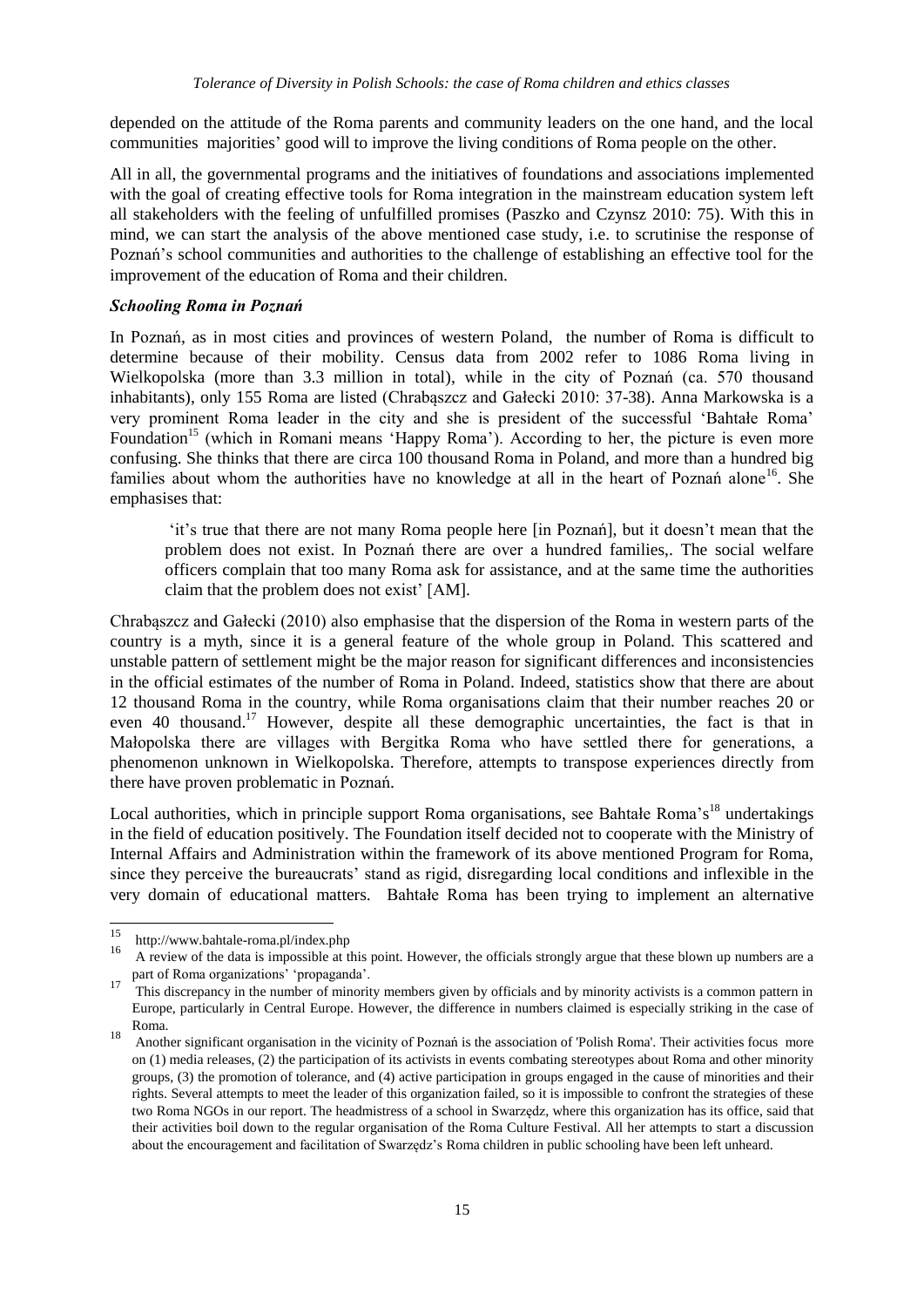educational program, based on the experience in schools run by the Foundation. Anna Markowska stated:

'We do not work with the Ministry of Administration, and the Ministry of Education understands better that we cannot do everything at once, we are not able to move every Roma to one district. So we are doing it by ourselves, and it is worth doing' [AM].

The Foundation is currently managing, in cooperation with and the help of various public school headmasters and local educational authorities in Poznań, late afternoon schools open to all persons who have Polish citizenship and who were not able to complete their education, or prefer extraordinary forms of education.

Every Roma who wants to move from the public school to one of those supervised by the Foundation gets permission from the Board of Education. Since local educational authorities are currently more flexible towards Roma and their education, they eagerly support virtually all non-governmental initiatives in this field. This attitude is no doubt related to the shortages of other governmental programs, especially the one discussed above.

To explain this mechanism, one should remember about the often rigid attitude and dominant position of school headmasters described in the previous sections. Usually, headmasters, referring to the principle of equal treatment of individuals independently of their ethnic background, deny the promotion of Roma students to higher grades on the basis of their excessive absenteeism. There is no room for more flexibility. In this context, the local Board of Education gladly issues permission to transfer students to the afternoon school run by the Foundation. Thanks to this arrangement, teaching results statistics in regular schools are not spoiled. Moreover, the stakeholders are not forced to be differently tolerant to various students, to support individuals by all means nor at any expense. Simultaneously, the unwritten rule is that in the schools run by the Foundation, a flexible attitude towards school attendance is commonly known, but what is equally commonly recognised is that what really counts (there) is the quality of the material prepared for classes. This means that with some intellectual effort and lower respect for discipline, Roma students have the opportunity to finish a school operated by the Foundation

The Bahtałe Roma Foundation school experience leads to the following conclusion: Despite formal guidelines to promote the integration of Roma within the general educational system, it is better for all parties involved not to force Roma children to participate in the state sponsored integration programs. Regular schools are not ready for a proper implementation of the centrally advocated policy because of the lack of material resources and willingness to create a space for exercising cultural diversity.

A relative success of the Primary and Secondary Music Schools run by the Foundation encourages it to make plans for a further expansion of the curricula by including in it the general subjects taught in all schools<sup>19</sup>. Thanks to this, they could be transformed into regular public schools with additional

l

<sup>&</sup>lt;sup>19</sup> The Foundation is in charge of the following schools (they were open one after the other since  $2006$ ) :

<sup>1.</sup> Primary School for Adults (opened in 2009) – the program consist of a a one-year course designed to complement the education of those who did not completed the first stages of education. It is open to ever Polish citizen, and free of charge, but Poles are minority in it; it is attended mainly by Roma adults whose number varies **between 55 and 100**.

<sup>2.</sup> Evening Gymnasium for Adults.

<sup>3.</sup> Evening High School for Adults.

<sup>4.</sup> Complementary High School for those who have partly completed secondary education.

<sup>5.</sup> Primary and Secondary Music School – the Foundation plans to expand their offer and include obligatory curricula subjects into their curricula, and transform them into public schools with special music education.

To indicate the scale of this initiative: Roma community in Poland is estimated at 12,000 people (*Census 2002*) and at about 1000 people in Wielkopolska *(*Mazur 2010: 41*)*. Board of Education in Poznan has information about 50 students of Roma origin at all levels of education in public schools.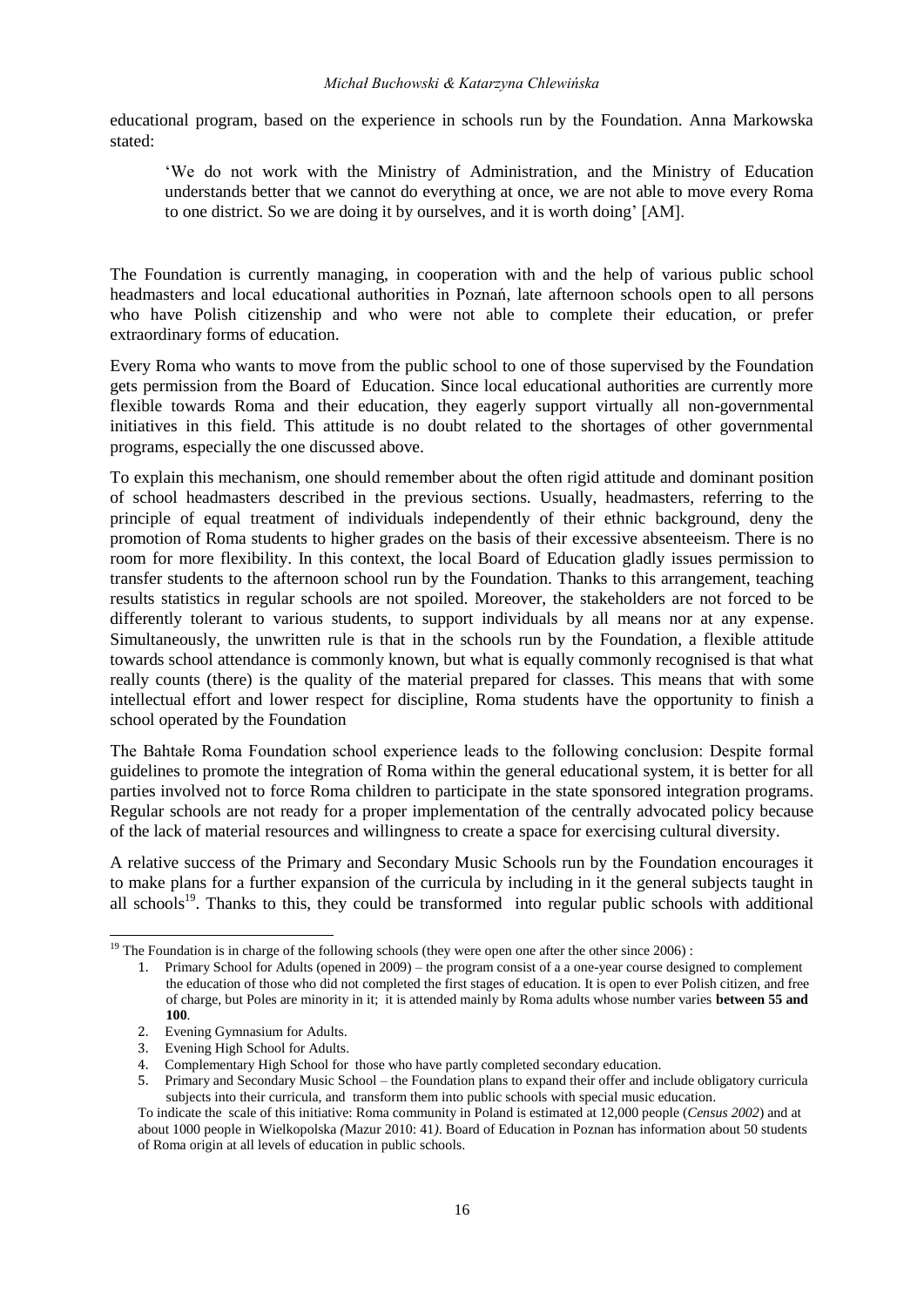classes in music. The Board of Education has some plans to apply the elaborated by Foundation schooling model in other o Wielkopolska's towns.

Practices in these schools represent an attempt to break the deadlock involving, on the one hand, a failure of universal education mechanisms in confrontation with the challenges related to the education of Roma, especially those who live in dispersion and, on the other hand, the lack of awareness that Roma should be integrated into the education system in a flexible and sensitive way. The activists involved in the particular project discussed here (and, as mentioned earlier, this is a joint initiative of open-minded headmasters, teachers who are not afraid to advocate tolerance in a multicultural social environment, members of the Foundation and the municipal and provincial authorities) are conscious of the difficulties involved in their undertaking, but they perceive it as a promising pragmatic solution that has many advantages in the view of the failure of other programs.

As for the authorities, their support can be interpreted as a response to the growing awareness of the lack of flexible social and educational policies in an increasingly multicultural Poznań. Accommodating multicultural challenges is an official responsibility of those authorities. It is thus fair to say that a reciprocal change in the perception of the relationship between local communities and local government does actually take place. These are admittedly only the first steps, but the desire to create alternative scenarios for socially relevant issues is comforting in this so far ethno-culturally homogenous country.

In the next sections we are going to investigate the material gathered during the interviews and we will attempt to point to the main challenges and projected scenarios for the grass-roots education of the Roma minority.

#### *General Impressions from the Fieldwork Experience*

The first striking thing in the interviews on the education of Roma – which were conducted among teachers, headmasters, activists, education officers and local educational authorities – is that almost every single interviewee had a great difficulty in defining the phenomena and concepts related to the Roma population. The interlocutors frequently use the word 'Gypsy' (a name which only recently has become officially politically incorrect), rarely correcting themselves afterwards. Education officers have a significant difficulty in talking about a different culture and finding neutral terms when defining it. It gives the impression that the interviewees look for words which would satisfy the interviewer and which would be interpreted as proving their 'correct' attitude towards minority groups. Terms such as 'they', 'stranger', or 'others' often appear in moments of hesitation. At the same time, in many conversations the interviewees make a straightforward statement on tolerance and openness towards others (often in the plural form), for instance: 'Polish people are very tolerant', 'we are open, others should learn from us' [EP]. They assure the interviewer of a high degree of tolerance towards the Roma or members of any other minority. Asked directly, they hardly ever remember experiencing any conflicts or problems with teaching Roma, or with negotiating with other social actors: 'the cooperation has always been very good', is a frequently repeated phrase. When in the course of the conversation any conflict is mentioned, the interlocutors are reluctant to give details.

#### *Main Challenges for Teachers and School Managers*

The challenges emerging in the education of Roma can be divided into several major categories. The first includes everything that is associated with cultural difference. It is considered by teachers and administrators to be the main cause of 'problems' in public schools and in the schools mentioned above, i.e. those less formal and granting a greater tolerance towards different behaviours.

The issues related to what one teacher called '*the normal behaviour*', i.e. the presence in class on a regular basis, and the conduct of children whose 'codes' were learned at the beginning of the first grade, seem to be the most often referred obstacles. Teachers frequently cite stories from everyday school life in support of their belief that the Roma must be taught some basic 'good manners', because only then can real education start: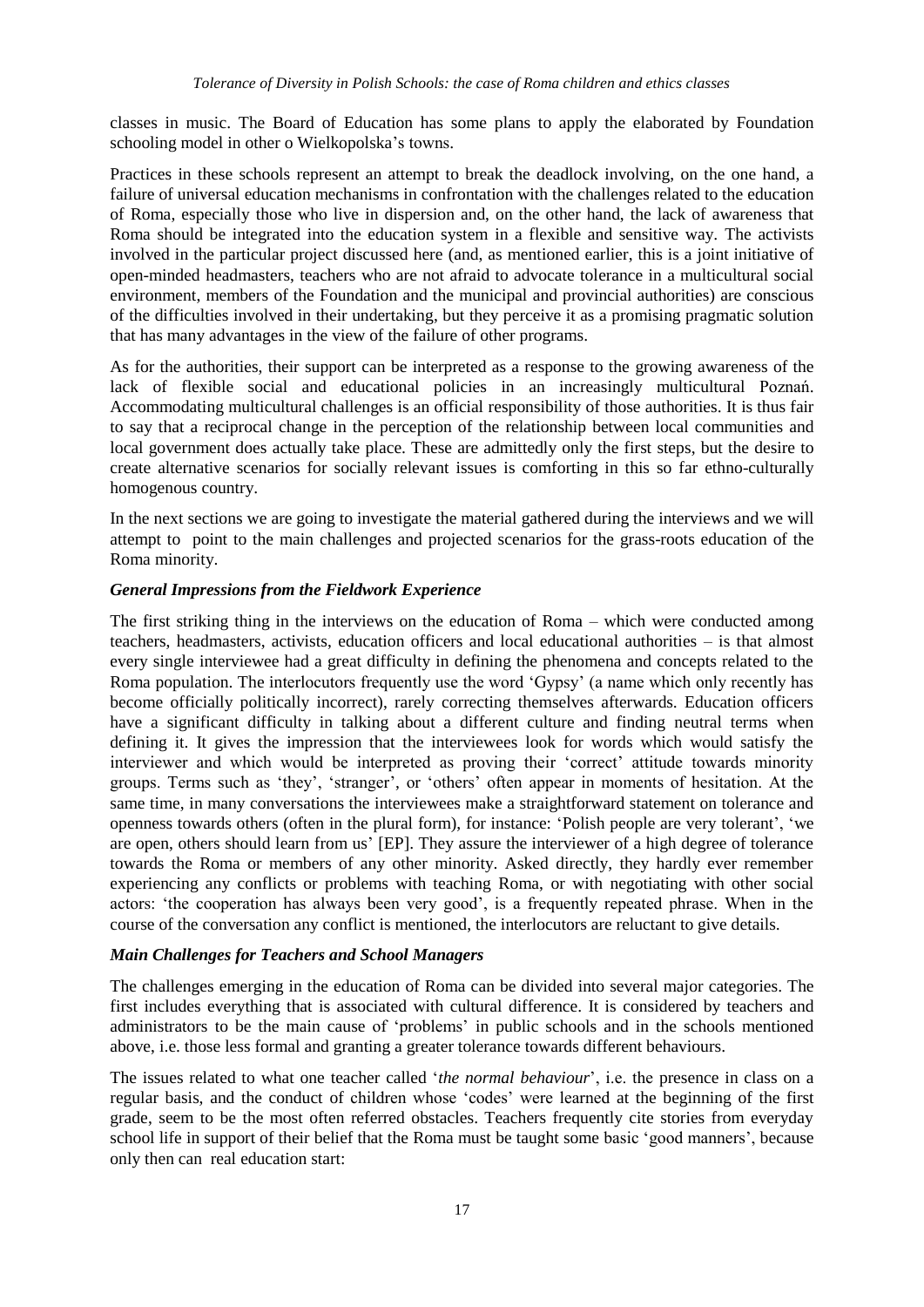#### *Michał Buchowski & Katarzyna Chlewińska*

'One day a student came to class without a pen. I gave him one a few days earlier. He didn't take it with him and had nothing to write with. Well, this is his problem. I'm trying to teach them that when you get something, you have to take care of it. The **standards** are to be maintained, e.g. that the phone is switched off during the lesson. They need to learn these things' [KL].

Another teacher is more pointed when he states:

'These are the **barriers** that can interfere to some degree. This year, a Roma student came to the middle school exam and I asked him politely to take off his jacket, but he refused. However caustic it may seem, one may say that they need to be dressed in order to be safe at the time when they want to flee... Some things are in the cultural system, we cannot change this culture, even if it is not polite to write an exam in a jacket. He didn't take it off. If I had forced it on him, he would have left the room. His father, who is a little bit more enlightened than others, although he did not finish any school, sent the son to school, because otherwise he would have run away' [PB].

This passage reveals yet another element of the student – teacher relationship: it is easy to see a *patronising* vocabulary and a pre-established assumption of cultural superiority.

Another teacher pointed to the discomfort established in the class by Romani students using their language, assuming that the domination of one (Polish) *language* is not only correct, but also *undisputed*:

'When they start talking about something in Romani language, and a Pole stands next to them, he gets confused. We had to demand that it not be done and it doesn't always work quite so well' [KL].

From the teachers' point of view, 'standards' and 'order' are the key words used in the description of Romani students' deficits:

'[The sources of the problem are] mainly the disparities in knowledge and the mastering of certain skills that are necessary in school. They [Roma students] have skills that allow them to function fully in their communities, but they have problems with analysing, synthesising, reading comprehension, etc. We use the method of trial and error here, because we do not have regular textbooks. But pupils are eager. There is also some/a small problem with attendance, their regularity differs from our **standards**' [KL].

'I had to teach them how to keep **order**, throwing cigarettes and waste paper into the trash. But after all, I have the same problems with youngsters, they also need to learn it' [KL].

Another significant obstacle in shaping proper relations between Roma students and the school are the internal *norms of Romani culture* that are the most frequently cited reason for Roma's maladjustment to the universal educational system.

'I think that the main problem is that the school interferes with the family model. They marry quickly, take a wife, have kids. One of our pupils, Marek, who finished primary school, already had a wife and a child. And it is disrupting, because when there is a child, you have to take care of it – and they don't come back to school. This factor is more important than the alleged intolerant acts towards Roma that sometimes happen in schools' [EN].

This opinion expressed by the school headmaster in Swarzędz who had only one Roma child attending her classes indicates a strong tendency to attribute the problems arising during schooling to the characteristics of *Romani culture*. This type of interpretation of the existing difficulties excludes the examination of other possible factors involved, i.e. those related to the structural determinants of the educational system. The attitude of a large part of the officials and public school employees can be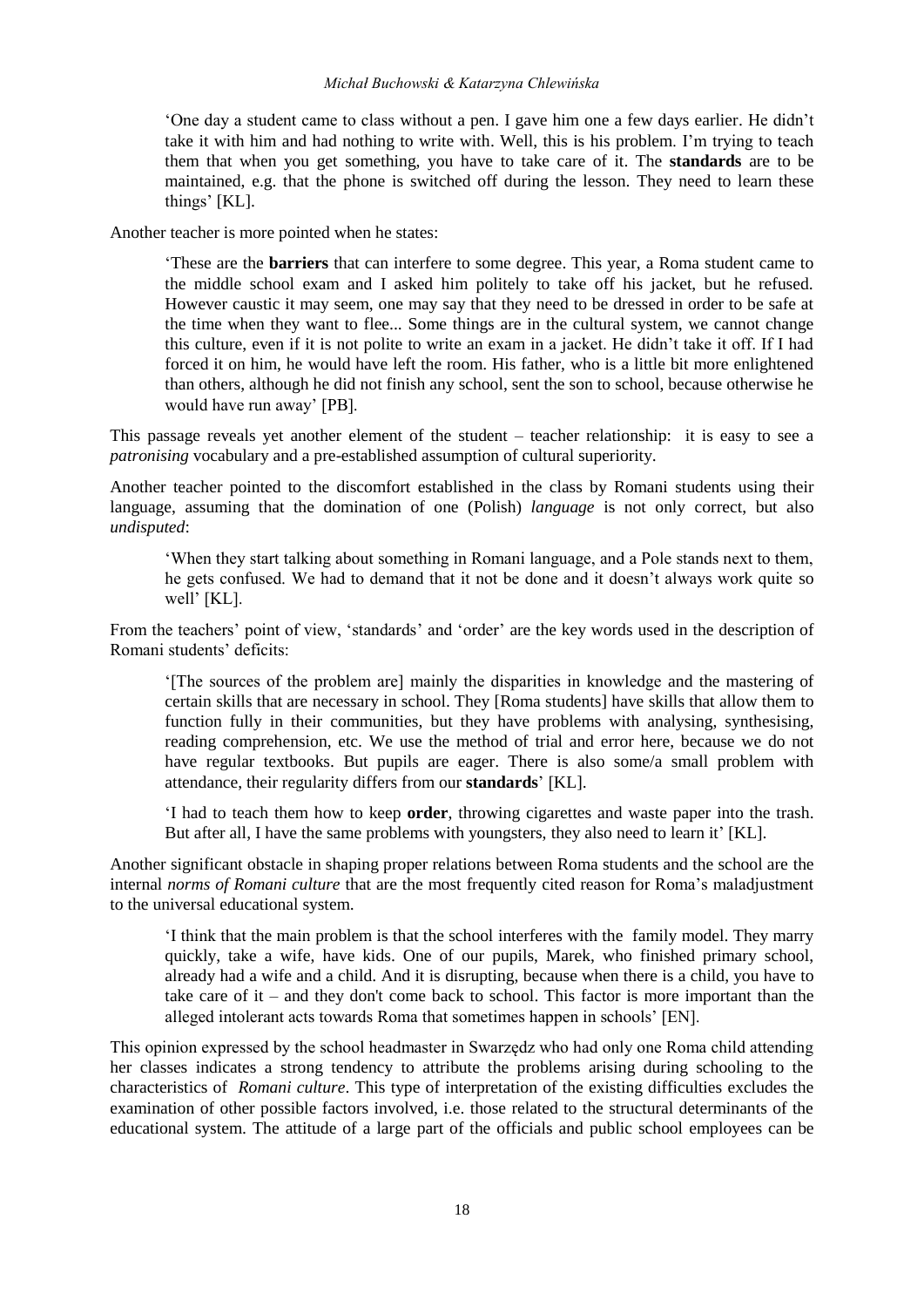expressed as follows: 'the reasons for [the setbacks] must be sought in isolation, in the cultural closure [of the Roma]' [EN].

Generalisations seem to be the main rationale of the experienced *otherness*:

'Mainly because we are dealing with a different culture, we need to be very careful not to offend the student, because the Romani culture is not identical with the Polish culture. There are other requirements... these people are very close with their family, whole families come to class, also families with young children. I need to show a great deal of patience' [MG].

'I watched this student, Natalia, and I noticed that in the  $6<sup>th</sup>$  grade history class these cultural differences in education started to appear. They [Roma] look at things differently. For us, some things are important, while this girl was living in a different reality, in the Romani world. She was constantly saying: "our customs this, our tradition that" [EN].

#### *Mutual stereotypes*

Some teachers openly admit that one of the factors adversely affecting the relations between Poles and the Roma are the *prejudices* transmitted to successive generations in all social strata:

'I think that the situation in schools would be improved if the stereotype of Roma in the common consciousness was changed for the better. It might not be so visible with children, but ... (...) When *Gypsies* come to the store, everyone holds their wallets and bags close to their body, me too.'[EN]

One can get the impression that in response the Roma ignore the attempts at disciplining them through the education of their children. Maybe this behaviour can be interpreted as a deliberate sabotage of assimilating them into dominant society, a kind of cultural resistance.

#### *'This Should Not Be Tolerated, Why?'*

The low effectiveness of the education of Roma is, inter alia, attributed to the fact that the institutions represented by both officers and headmasters do not enforce the law of compulsory education. Deputy Director of the one of Secondary Schools, stressed the need of a strict execution of this law:

'We [Poles], as a society, we do not learn from the mistakes of others. In Slovakia, the state has adopted one good, important rule – there is no mercy, when it comes to the duty of parents to send their children to school, they must comply to the rule. We have this situation in the case of Roma – if you say that they may be absent in some classes or you don't react to high absence rates, the effect is that Roma children in Poland abandon school and everyone will be is happy with this' [PB].

A similar view is shared by the employee of the City Department of Education (*Wydział Oświaty Urzędu Miasta*):

'mandatory education should be imposed. This should not be tolerated, why? [not complying to this duty should be punished]. If I do nothing, I give silent acquiescence' [EP].

The claims to treat Roma from the common, *dominant civic perspective* are put forward together with opinions that there exist vast differences between 'them' and 'us', which are also recognised as another reason for Roma's educational maladjustment. The following statement clearly expresses this perception:

'They have no religion, only a catalogue of ethnic rules, they have this council that considers all internal matters, they are locked up so much' [PB].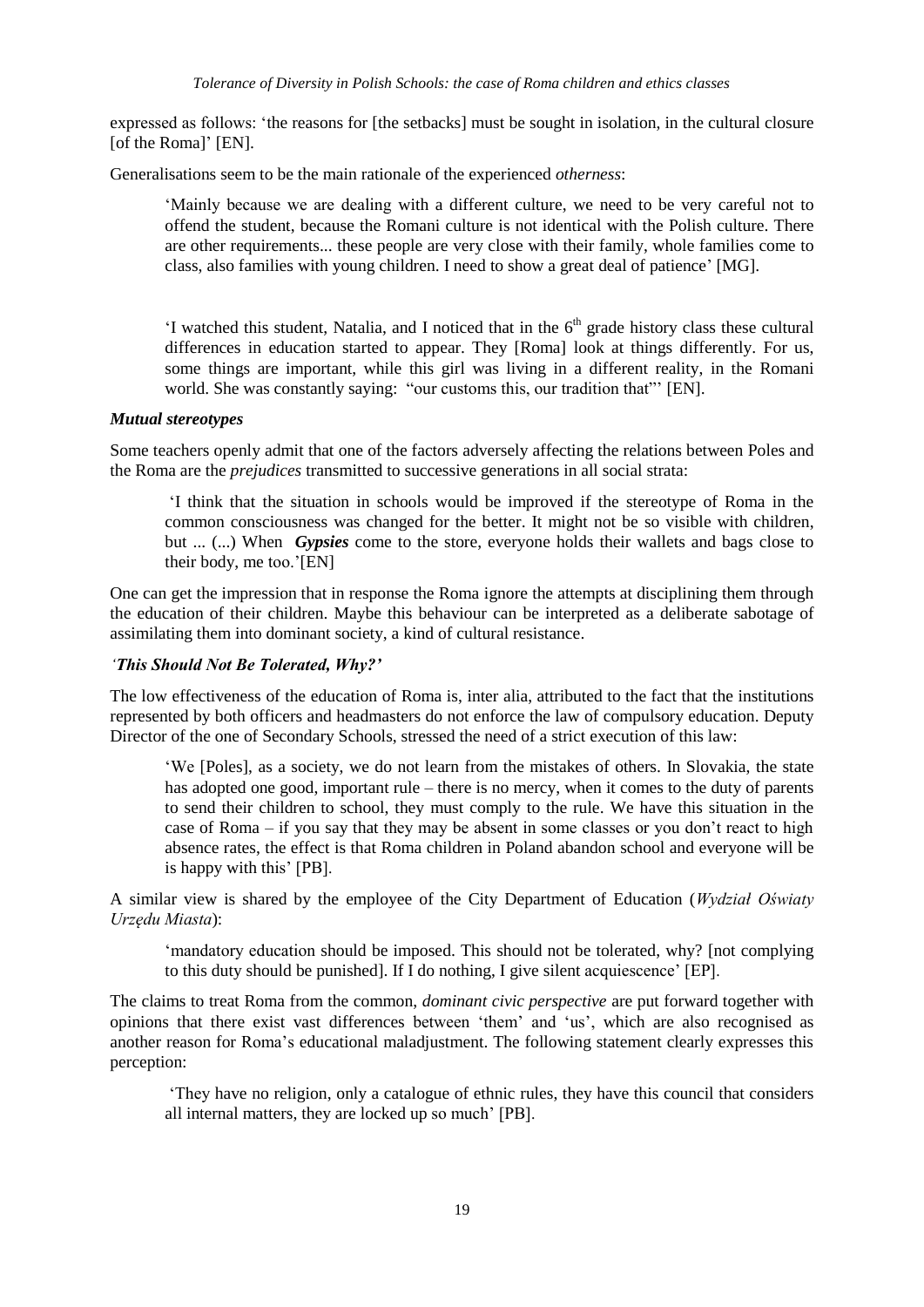'Roma **are not** like this – they come to class and do not treat the school as a place with certain rules and canons: they eat during teaching, talk, walk around like ten-year-olds, they can mobilise themselves [i.e., focus their attention] for 10-15 minutes only' [PB].

#### *Rigid Rules*

One of the distinct topics is also the clear need for changes in the curriculum, and the methods of evaluation and classification of Romani students. Teachers and headmasters share the opinion that it is not possible to achieve results with the current *rigid rules* that define educational success:

'A 29-year-old Polish woman approached me once, she started her adult life quite early (...) and she hadn't finished the last semester of the primary school [in the pre-reformed system of 8-grade primary school]. She was working in a company, was a **normal person** living in a **civilised** way. She was interested in starting secondary education. Her request to the Board of Education was rejected, officials informed her of the necessity to finish  $6<sup>th</sup>$  grade of a primary school, then 3 years of junior high school [gymnasium] and after all that, her secondary education [lyceum] dream could be fulfilled. (...) This system has no gaps, but someone should have the right to decide on a different form of determining the stage of education one is currently at, otherwise we face absurd situations' [PB].

As mentioned earlier, local education officers have changed their philosophy of dealing with Roma students in the course of time and try to ease the obstacles that are in the way to obtaining the best possible education results by Roma children. 'In the case of Roma children, the Board tells us to turn a blind eye to the lack of evidence of earlier stages of education' [EN].With the officers' blessing, teachers and headmasters have prepared the ground for greater flexibility in response to the specificity of Romani children's education, which gradually increases the number of pupils completing some level of education. They have used the goodwill of the authorities in an attempt to increase these statistics, and it is a proof that something can be done in this respect.

'I stick to the rules, but not very stiffly. If in a school for adults Roma… come and present their skills ... if you refine them, work at home. I'm not very strict with the level of absenteeism' [MG].

Nevertheless, these absenteeism numbers and teaching results are still disappointing and in fact demonstrate a partial failure of the education system<sup>20</sup>.

## *Implicit Motives*

Apart from all these culturally-based dimensions invoked be the interviewees, in order to describe their encounter with another culture we have to mention one more issue, the one reappearing in many conversations and hovering over all the attempts to create a new quality of education.

From time to time, teachers and headmasters mention the financial aspect of the Foundation's educational initiative, namely the fact that the Foundation encourages Roma in their educational efforts in a rather unconventional way  $-$  by granting them scholarship for each day spent at school. One of the teachers clearly states that Roma adults attend the evening school only because of the financial benefits:

'Their attitude towards the Foundation is fully demanding. It is not a secret that the Foundation must "wheel-and-deal" to encourage them to go to school. In the Primary School for Adults, most people know that this is a purely financial incentive. Of course, the

<sup>20</sup> <sup>20</sup> Assuming that more than 100 Roma families reside in Poznań [AM], whichamounts to at least 400-500 people, the fact that the Board of Education database consists of 38 students enrolled in public primary schools [JCH] and the number of students in secondary schools run by the 'Bahtałe Roma' Foundation is between 20 to 30 [PB], is a rather unsatisfactory outcome of the efforts described within the framework of this report.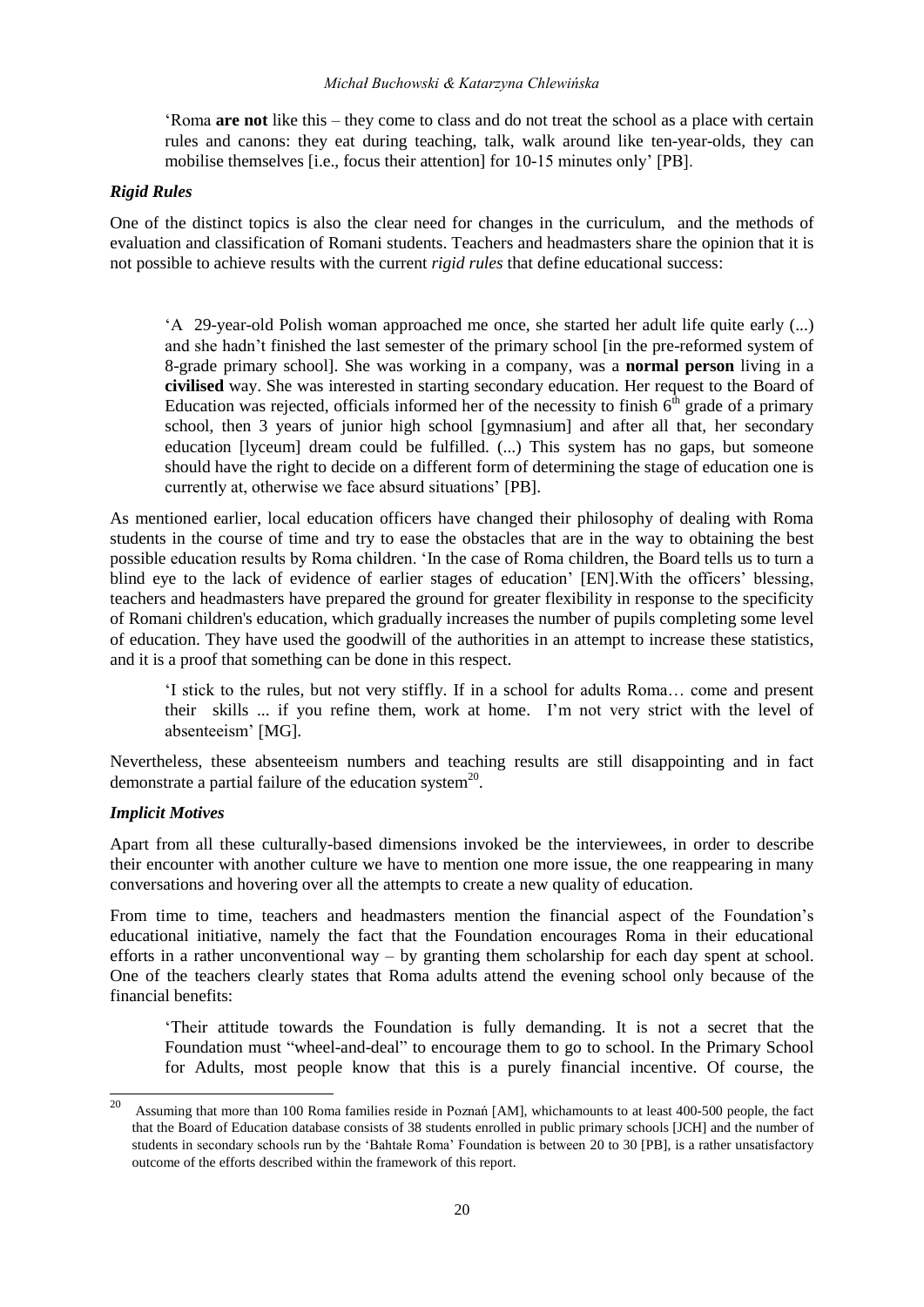Foundation may have problems with that, but the question is whether the officials understand this complex interrelationship' [PB].

The Foundation's president states openly:

'And we help those who attend our school. We apply for scholarships, 50 PLN per person per one day spent in school, and it allows the family to deal with schooling for a day. So there must be some material support, without it the Roma will not manage'[AM].

She emphasises it quite distinctly: 'Financial support is extremely important. As long as it does not exist... the schooling will not be effective' [AM].

If we consider not only these strongly voiced opinions of some officials concerning the Roma attitude toward financial support for schooling, but also their demands in other areas, i.e. claims concerning the method of teaching and assessment of Romani children in public schools [JCH], it appears that the education of Roma is a multi-faceted issue. Whereas different social forces are intermingling here, it still remains without a plan for the future.

#### *Conclusions*

The above-presented case of a grassroots organisation promoting education of Roma in schools raises a few questions. First, it seems that, what regards the education of Roma, there is a certain level of bureaucratic schizophrenia among both local and central authorities. On the one hand, the authorities support the Roma minority (when financing educational programs and their evaluation), but on the other, there are limited results of governmental initiatives. Could it be the lack of will that causes the long-lasting neglect in the field of the education of the Roma? There is no decisive activity directed at creating a well-functioning alternative to the current practices. And the authorities seem to believe it is the minorities' duty to match the majority culture. Roma have to know their responsibilities if they want to live in peace. Some efforts are made not to provoke accusations of intolerance and discrimination in the education system, but there is no really programme designed to change the inefficient education system. It seems that grass-root initiatives, similar to the one of the Bahtałe Roma Foundation, are most promising, since they take into account local context and needs.

Looking at the issue of Roma education from the perspective of the three-fold concept of Accept (Tolerance – Acceptance – Respect), those responsible for education make a good use of the concept of tolerance, but they would not use it to meet the others' needs. The universal state education requirements apply to everyone; this is the only message which the officials seem to send to the representatives of the Roma community. The officials clearly hinted that they see no other possibility of cooperation than the enforcement of universally applicable rules to all children, regardless of their origin or nationality. This is usually followed by a statement that changing these rules occasionally may happen only by good will of particular officials and teachers, and that this should not actually take place at all. These strategies of coping with 'the Roma problem' are accompanied by vigorous declarations of tolerance as a 'natural' feature of every Pole, especially of teachers. Therefore, it is not the question whether acceptance or respect is the next level. Officials believe that it is not their duty to pay respect to Roma's culture and practices, but the Roma who should accept the reality of the education system in Poland and respect the majority's assumptions.

Oddly enough, the fact that Roma are usually Roman-Catholics speaks in their favour from the perspective of civil servants and teachers. It gives officials hope that Roma will eventually 'civilise'! The ideal is the assimilation model rather than striving for mutual respect for differences. This is consistent with the interviewees' conviction that only 'Polishness' legitimates and determinates the rules, and that it defines the so-called normality. The model of a national culture reinforces the desire for homogenization.

As for the group of activists, i.e. the people devoted to real improvement in the educational situation of the Roma in Poznań, there is a remarkable similarity of discourses used to legitimise the activities in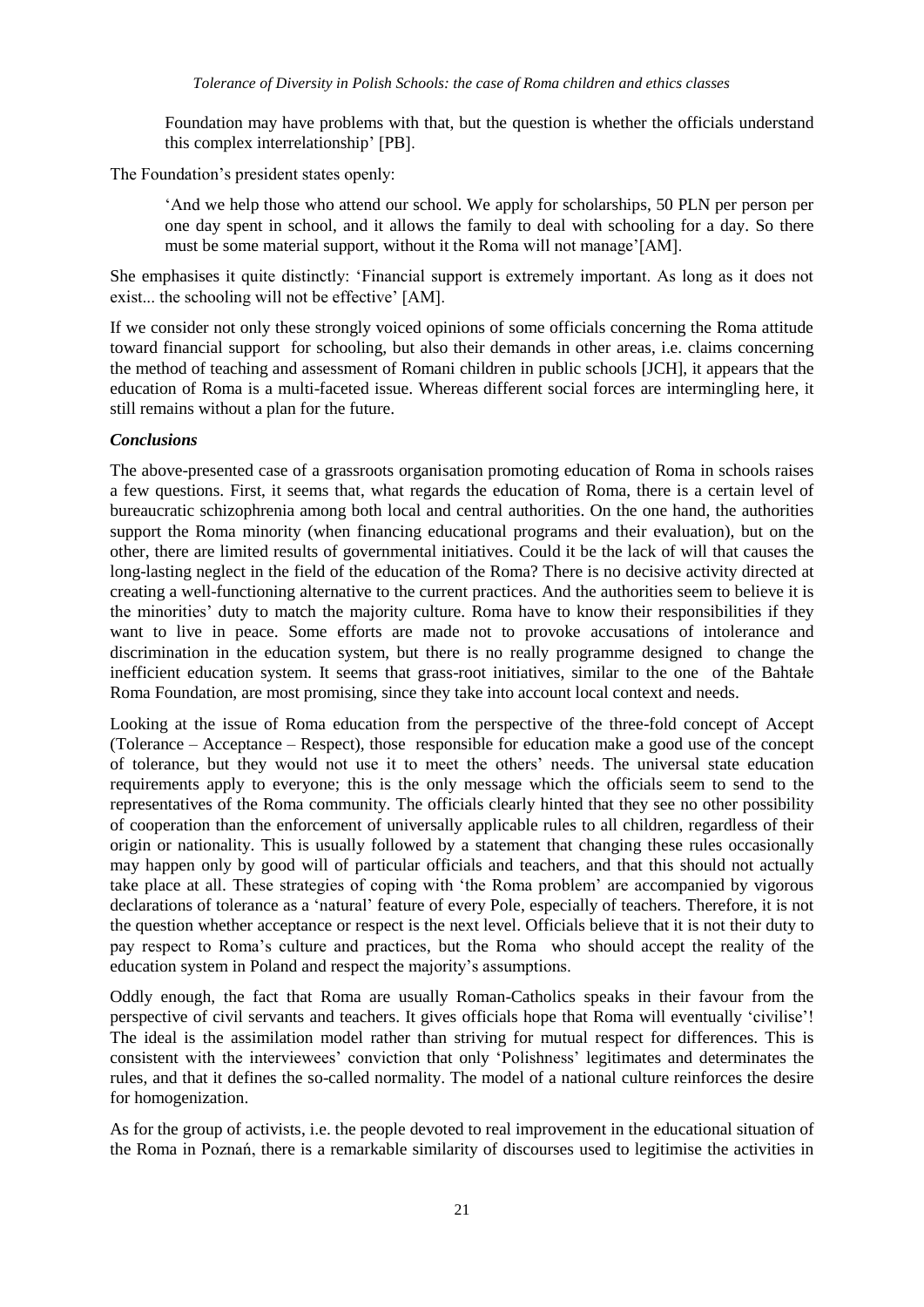favour of the Roma community. They also use arguments about the necessity to civilise them and to impose or restore normalcy, teaching them a proper range of reactions and behaviours. One can say that this group aims at the acceptance of diversity rather than merely tolerating it. It also has more experience in direct contact with the members of the Roma community. They are therefore more likely to express their awareness of the need to change the general attitude towards the Roma and sometimes even support their right to remain culturally distinct. However, the tone which prevails in the analysed discourse is patronising. No argument for respecting the cultural difference of Roma appears in the state-based educational process. Even the activists running the Romani organisation would rather improve better use of the existing system than introduce new rules of the dialogue between the majority society and the Roma. The initiatives presented in this part of the report which are aimed at creating and supporting public schools co-managed by the Roma, can cause a return to the tradition of segregation. Having an alternative school as recommended by the elders, Roma pupils and students will not be interested in the inclusion into mainstream education.

There is improvement in the education of Roma children, and there is a need of good will from the Romani activists and community elders, as well as city officials and ordinary teachers. It also requires the educational institutions' employees and school headmasters to develop local strategies for coping with high school absenteeism of the Roma children, as well as to prevent the wasting of funds and implementation of ineffective or inefficient plans and programs. The key issue seems to be the cooperation on the level of municipal institutions and policy makers, as well as among volunteers and NGO activists, for the preparation, implementation and evolution of the most effective solutions and new ideas of local education professionals.

#### **7. Cross and Religion: the Polish School in Need of Religious Tolerance?**

#### *Introduction*

The second case study chosen to illustrate the discourses on tolerance in the Polish school system relates to the issues of ethics and the presence of crucifixes in the classrooms.

We have decided to combine these two cases because separately they do not cover all the aspects we would like to refer to in our discussions on the cultural diversity in schools. Juxtaposing these discourses should give a better understanding of the debate on the possible oppositions to the existing ideological and cultural hegemony of the Roman-Catholic Church in the Polish public sphere. At the same time, it is a good starting point for the discussion on the relationship between state and religion, and the ways it affects the education system.

Classes in ethics and crosses in classrooms are relatively new concerns of the public debate. They are related to the invisible hegemony of the Roman-Catholic-based worldview and the strong influence that the Church has had on the state politics after 1989 (as well as the Church's role in Polish history, especially in the previous communist decades) [cf. Weigel 1992]. Research and scholarly publications on how the Church influences the mainstream discourses in Poland are still relatively few, and information on the calls for ideological pluralism appear occasionally and are considered rather bizarre excesses (e.g., the ones in schools are ascribed to rebellious young people<sup>21</sup>).

Originally, we planned to describe the conflict around the possibilities of classes in ethics in Ostrów Wielkopolski, a city in southern Wielkopolska, as it was one of the most widely commented events regarding pluralism in public schools. Unfortunately, it turned out to have little impact on the debate,

<sup>21</sup> <sup>21</sup> One of the teachers cited the following story: 'After the appeal of the European Court regarding the case of crosses in Italy, TV reporters were travelling to schools, looking for various freaks. The TVN television station's evening news announced that even the atheist teacher is a supporter of crucifixes. My own statement had been completely changed and used improperly' [KM].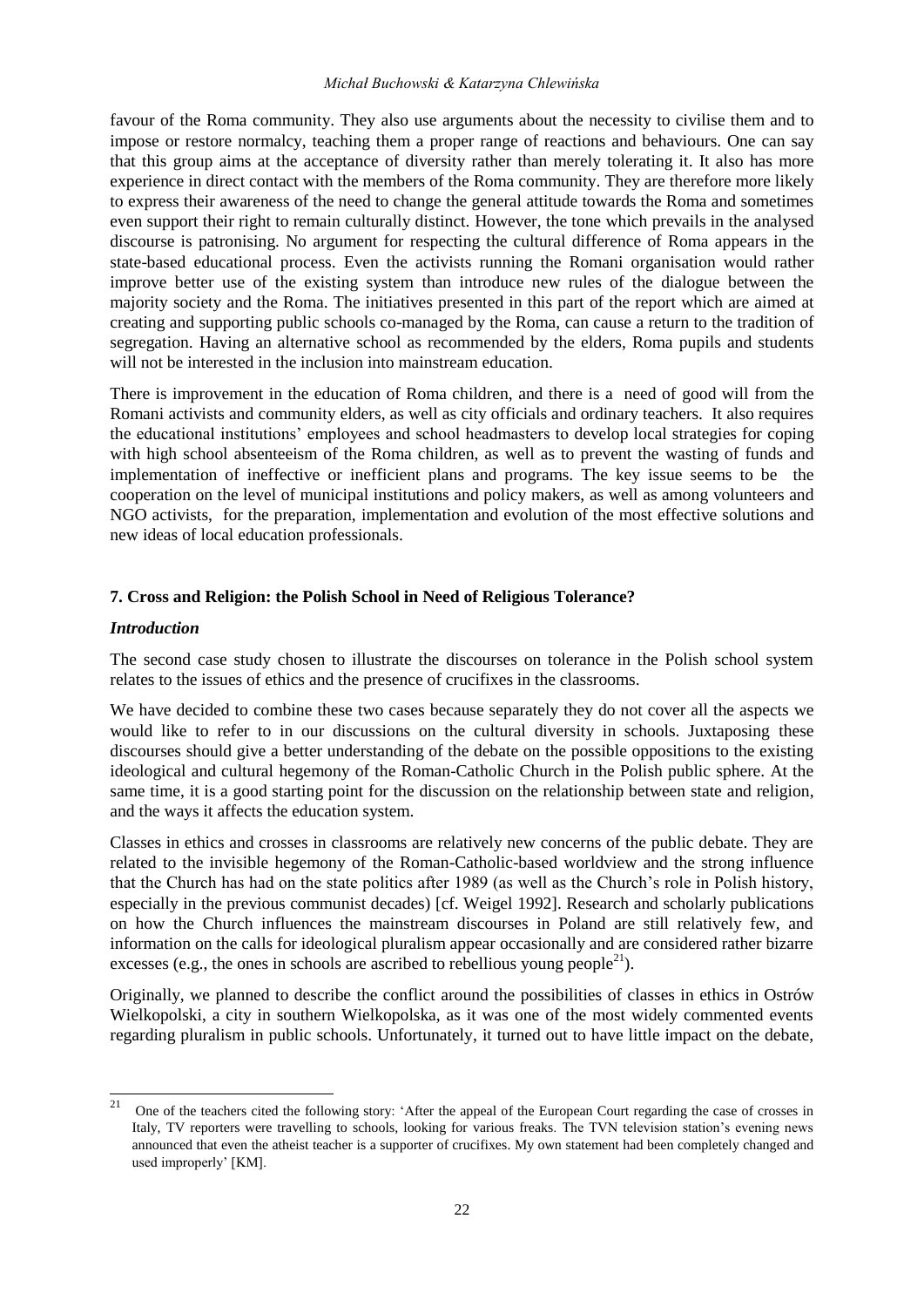despite the fact that the case was brought to the European Court of Human Rights (ECHR) in Strasbourg.

The detailed stand taken by the Provincial Board of Education on this matter will be presented later, but it should be mentioned that this case was perceived by the local educational authorities as a local conflict between the parents and the school's headmaster. In result, no conclusions had been drawn from the decision of the ECHR. Poland did not lodge a complaint appeal when the final verdict was rendered. The whole affair, from the first intervention of the parents in the Board of Education till the final verdict, took over 8 years<sup>22</sup>. Czesław Grzelak, an entrepreneur from Wielkopolska and declared agnostic, together with his wife decided to fight for their son's right to participate in ethics lessons. The parents had been sending letters to all sorts of offices and councils, including the National Ministry of Education (MEN) and the Ombudsman, but they had been constantly dismissed. Finally, with the assistance of the Helsinki Foundation for Human Rights, they reached the ECH. As a result, their son Mateusz did not participate neither in ethics nor in religion classes until he completed secondary school.

The parents won the trial, however they had not received the demanded compensation of 150 thousand zlotys (see: Sentence of the ECHR on Grzelak vs. Poland [ethics at school] $^{23}$ ) and the matter died out very quickly. This was the prime reason why we have decided to connect the issues of ethics with the contestation of religious symbols in order to sketch a more detailed picture of the diversity/pluralism debate in Polish schools.

A spokesperson for the Provincial Board of Education stated that:

'According to the government, (...) Mateusz often provoked his colleagues by mocking religious symbols and students participating in religion classes. The class teacher informed parents about the behaviour of their son, but they did not react.'

This is the whole course of events, given in detail.

l

'The headmaster of the school contacted the Department of Education in Poznań in order to verify the possibility of organizing such an inter-group class. Because this was impossible due to the low number of interested students and parents, the school suggested that he do some other things in the common room or library' [ES].

In her view, the family did not act entirely fairly towards the teachers and the headmaster of the school. But the official stand is that anyone can investigate their claims concerning educational rights before the court, including Strasbourg.

'The parents used their right to protest, the case came to light and the sentence made it clear to many school headmasters as well as leading authorities that such an obligation exists. Local authorities have to find a teacher and spend money and this is now strongly emphasised' [ES].

When asked for a diagnosis of such problems, the spokeswoman pointed to the structural changes in Polish schools as a major source of conflict and as information which is sensational to the press.

'Problems like this one used to be solved within a multistage structure – starting from the teacher, then the headmaster, then external inspector. Now, there is no such supervision and therefore, those parents who cannot reach an agreement with the teacher make a complaint directly to the Board's inspector. Most parents simultaneously also write to members of local

<sup>22</sup> GW 2010-06-15 [Strasburg: Polska dyskryminuje uczniów, którzy nie chcą chodzić na religię [http://wyborcza.pl/1,75478,8015624,Strasburg\\_\\_Polska\\_dyskryminuje\\_uczniow\\_\\_ktorzy\\_nie.html\]](http://wyborcza.pl/1,75478,8015624,Strasburg__Polska_dyskryminuje_uczniow__ktorzy_nie.html)

<sup>23</sup> For a short summary of the sentence see: http://www.non-discrimination.net/content/media/PL-14- ECHR%20judgment%20Grzelak%20v.%20Poland.pdf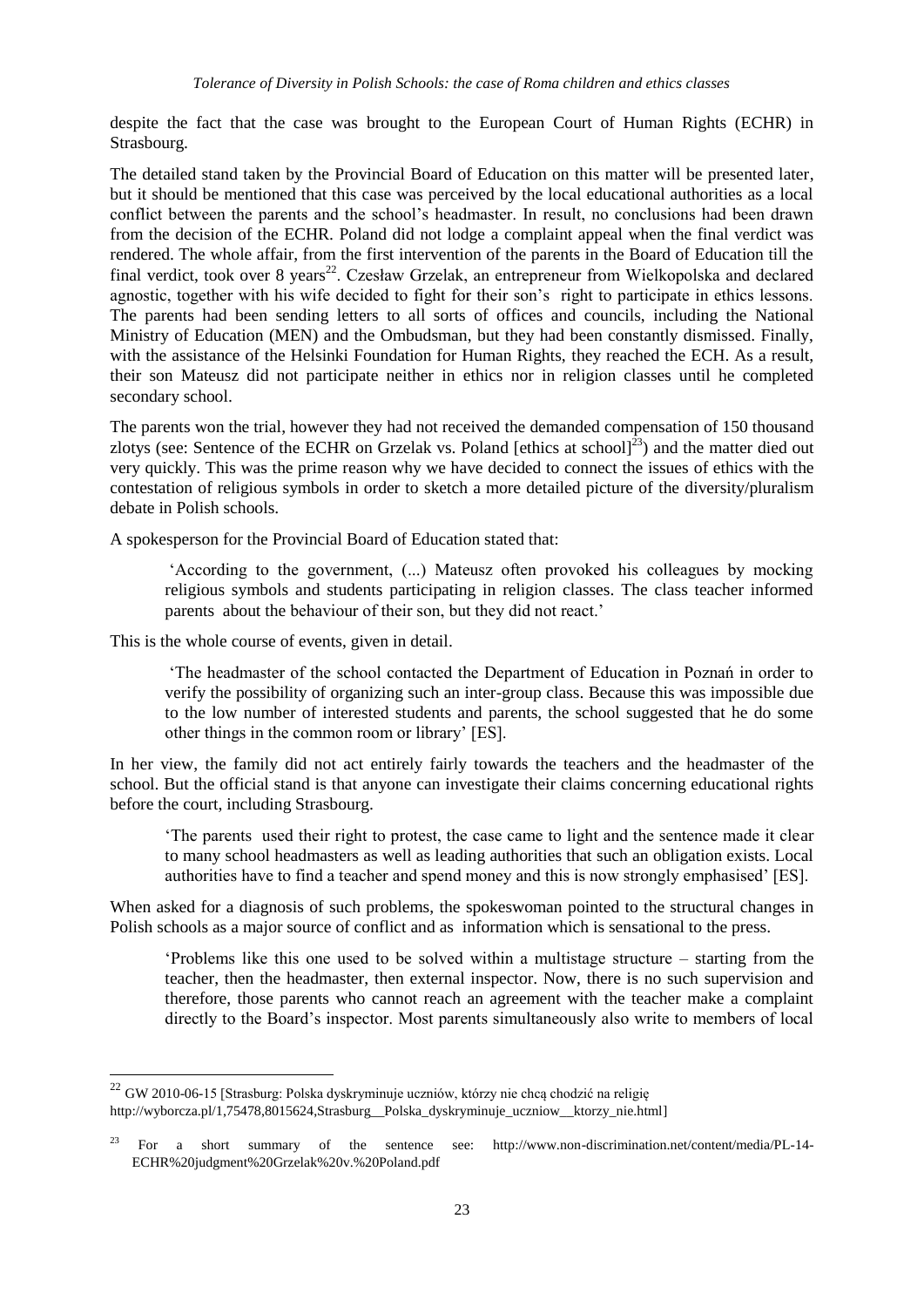government and to the local press. This is a typical attempt to resolve conflicts that can be found in the contemporary Polish school' [ES].

The question of ethics classes, their organization, scope of the curriculum and their incidence in Poland is another example of the existing discrepancies between the official stance of the education authorities (local Boards of Education, Ministry of Education and Municipal Departments of Education) and the discriminatory practices in schools. However, the primary case in our study is the introduction of religion as a subject taught in primary schools after the political transition of 1989.

#### *Religion in Public Schools*

The introduction of religious classes into schools was carried out in 1990 as the result of an agreement between the newly re-established democratic state represented by the Minister of Education and the representatives of the ecclesiastical authorities [KM]. Some commentators draw attention to the pressure exerted on the government by the Roman-Catholic Church, resulting from the clergy's desire to immediately restore the state of art from before 1961 (see footnote 11) (in this respect)? and to make religion a part of official life and education. Thus, religion was officially assigned a special cultural meaning and social importance. The government reluctantly agreed to the request and schools opened to religion classes under the instructions of the Minister of National Education of 30 VIII 1990.

Many people questioned both the fact of reintroducing religion and the way it was done, and they kept trying to prove that the move was illegal. However, in 1991 the Constitutional Court dismissed the Ombudsman's – Ewa Łętowska's, complaint and ruled that the law had not been violated. Interestingly, no contradictions with the regulations concerning the functioning of education at that time were found, although, the 'Law on the development of the education system' from 1961 was still in force. Religious teaching defenders also managed to prove that these classes were not introduced to the school as an institution, but only to school buildings.

On 14th April 1992, Minister of National Education issued a regulation on the conditions and manner of teaching religion in public schools and kindergartens. The next Ombudsman found that this regulation also violated many democratic rules, in particular the constitutional principle of the secular character of the state, however, a complaint to the Constitutional Court was also dismissed. Religious education in schools was finally authorised by the new Polish Constitution adopted on  $2<sup>nd</sup>$  April 1997<sup>24</sup>. Article 53  $\frac{8}{9}$  4 states that 'the religion of a church or religious association with regulated legal status can be taught in schools, but the freedom of conscience and the religion of others shall not be infringed $^{25}$ .

In the case of minors, the decision about attending religious classes is taken by their parents, and after reaching 18 years of age, it lies with the students themselves. Formally, the submission of a declaration of attendance is required to attend these classes. In fact, schools very often enforce the practice of negative statement, which is required of students who do not want to attend these lessons. Regulations specify that the statement can be expressed in the simplest form and does not need to be renewed in subsequent years, but may be changed. Therefore, there are no obstacles to changing the declaration during the school year or after becoming a major<sup>26</sup>.

During the course of religion or ethics classes, the school has the duty to provide care and educational activities for students who do not attend any of the courses, which is also a possibility that is becoming

 $24$ <sup>24</sup> *Dziennik Ustaw*, 16th July 1997, No. 78 pos. 483.

<sup>&</sup>lt;sup>25</sup> At first glance, it seems that the word 'can' leaves an open space for a final decision with respect to the presence of religion in schools. However, according to constitutionalists, this interpretation is incorrect, and the cited part should be understood as describing the non-obligatory nature of the subject. This makes the withdrawal of religion from schools possible only if the constitution is respectively amended.

<sup>&</sup>lt;sup>26</sup>The interviews indicate that resignation from religious classes after receiving the sacrament of Confirmation is a common practice among growing numbers of students. The sacrament is a prerequisite for receiving a church wedding in the future  $[AS]$ .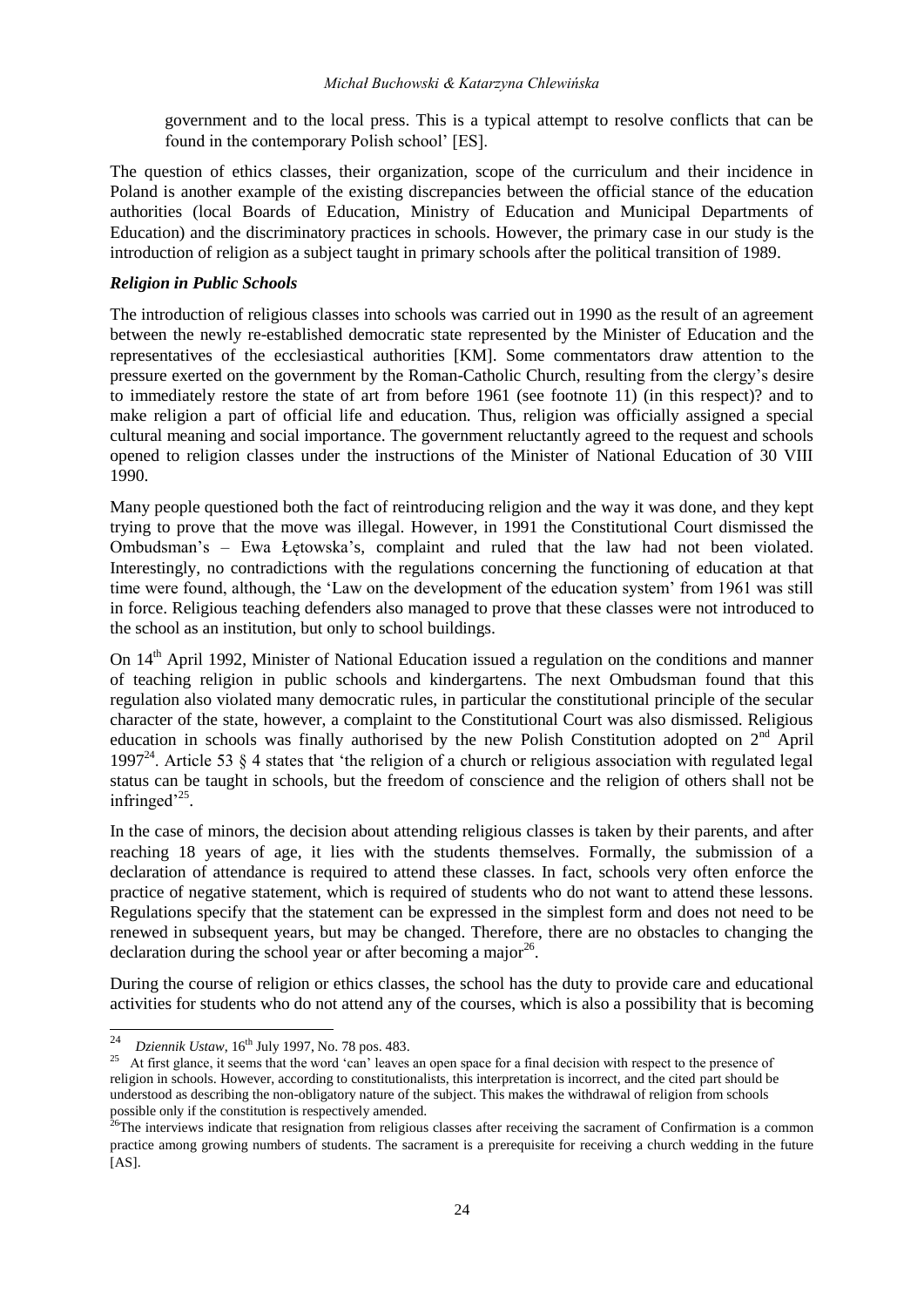an increasingly popular alternative. Usually the duty is fulfilled by an obligation to spend this time in the library or it is not implemented at all, so usually students are allowed to do what they want, which is an illegal practice.

The school should organise courses in ethics if no less than 7 students declare their willingness to participate in them. If this requirement is not met, courses should be organised for inter-class or interschool groups. The rules for the submission of statements of attendance in it are the same as in the case of religion. Interestingly enough, religious classes are held as mandatory 2 teaching hours per week, while the number of teaching hours of ethics classes can be limited to one by the headmaster's decision:

'We have 4 students willing to attend ethics classes, and it is the average in every school. I think they start about 7.10 early in the morning, one and a half hours a week. This was the only time satisfactory for everyone, it's their decision' [AG].

Apart from the inconveniences concerning time and place, there can be different reasons for the students' lack of interest in religion/ethics lessons:

*'*I think that it [resignation from both religion and ethics] results from calculations of time economy. They have so many classes every day and lots of *extracurricular activities*. And some do not attend religious teaching because it gives them an extra free hour. Religion class was meant to be at the beginning or end of the school day, but it is rarely the case.  $(\dots)$  There is no pressure exerted by parents, because very few parents are convinced *of the usefulness and validity of ethics lesson*s for their kids' [AG].

The Provincial Board's employee states very clearly that there are numerous ambiguities surrounding the organization of ethics classes:

'As for the Ostrów Wielkopolski case, if there was an alleged lack of ethics classes, than it is the city council's responsibility. The regulations regarding the organization of classes on religion and ethics are so framed that in order to organise such a group, at least 7 participants are required. And there is also a demand that **parents must submit a written document,** so that the school could organise these classes. It is, so to speak, an exploitation of parents' ignorance. If parents do not know that they have to write an application, the class will not be organised. The school must be officially approached. If you have a larger group at a given school, such activities should be organised. If there are not many children wanting to participate or if parents are successfully discouraged to write an application, it solves the problem from the point of the view of the school' [JCH].

'Some kind of interschool groups [for ethics lessons] were planned, but I do not know how they functioned. The problem is of organizational nature: location, hours of instruction, distance. I suspect that some *parents refrain from attempts to organise ethics* classes *for their children* for this reason' [JCH].

From one of the high school's<sup>27</sup> teacher's perspective, the matter is not controversial, it rather indicates a lack of interest in additional classes shown by students:

'85% of our students attend religious classes. We have offered them the possibility of participating in such activities [classes in ethics], but no one came forward. The student has a choice: either religion or ethics, or nothing at all. And some students benefit from this choice. We have had here 3 students of other faiths, but they had religious instruction in their churches. However, this is certainly a problem that asks for an effective solution. I cannot tell you why no one reports the willingness to attend classes in ethics. Parents were informed. We

 $27$ <sup>27</sup> This high school in Poznań, of which KL is headmaster, is considered to have a Catholic spirit, but it is also quite 'progressive'. Young people have the opportunity to study in classes with a multicultural profile, but at the same time the school organises marches to commemorate events of strongly patriotic and religious character.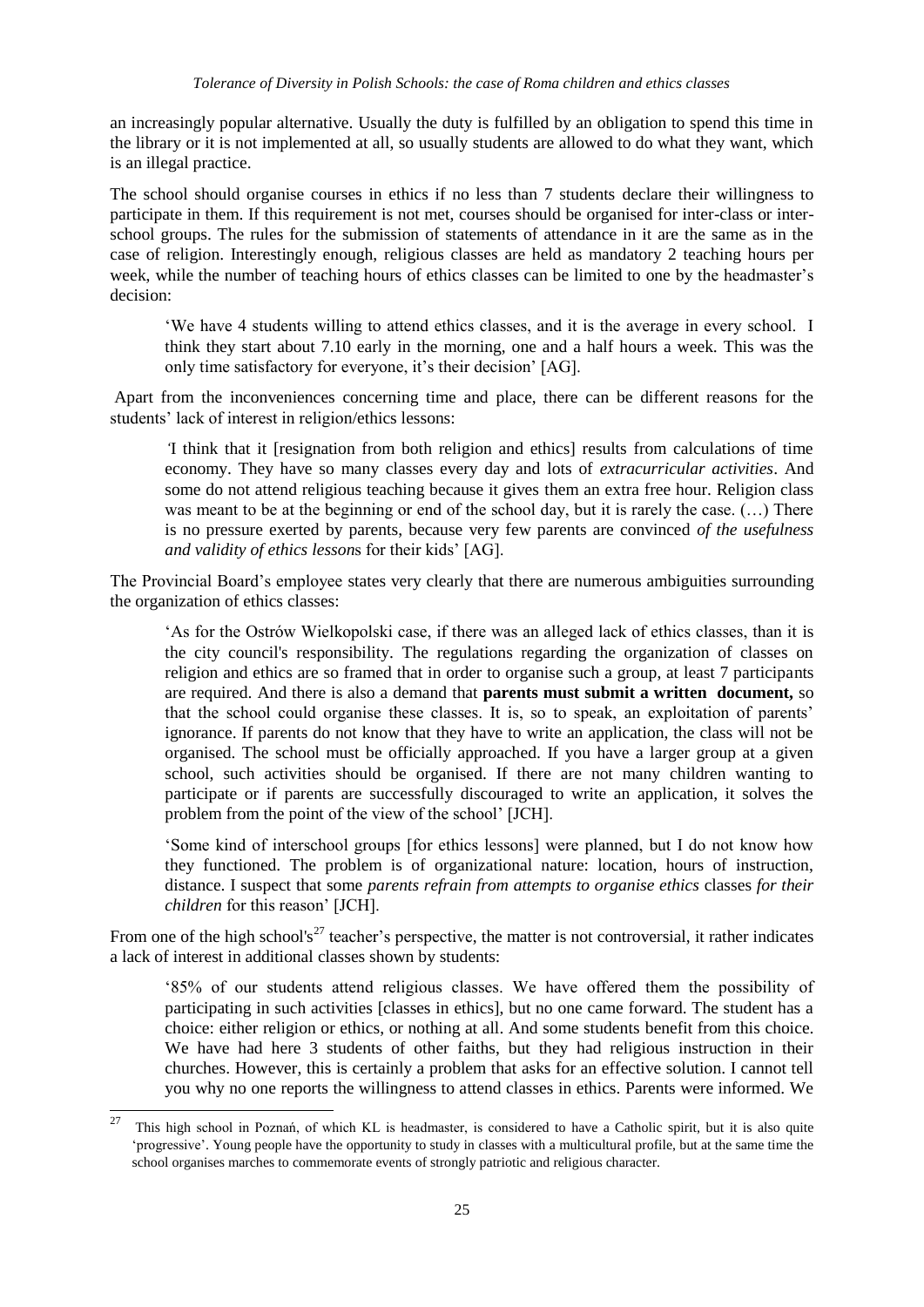are open to the organization of such activities. Of course, depending on the number of students, it would have adequate form. But the fact is that more and more students resign from lessons in religion' [KL].

This interviewee made a critical reference to the introduction of religion into schools, which indicates growing attempts to reconsider the sense of this culturally 'obvious' rule prevailing in schooling:

'When religion was introduced to schools, it became one of the elements of the curriculum and it had lost its uniqueness. In the catechetical room [separate rooms in the parish for teaching religion], it could have not been appreciated, but it was embedded in a local social environment. And I see that an increasing number of students is discouraged from attending religious classes: they don't resign but rather they do not sign in in the first place. Youngsters are more aware of their right of not doing it' [KL].

*The difficulties* related *to the organisation of* classes in *ethics incited attempts to develop* a *new perspective on the issue*, but they lasted very shortly:

'One MP proposed that ethics courses could be taught via the Internet (e-learning), but it also raised various opinions. The defenders of the equality in educational opportunities claim that if we want to teach ethics by e-learning, the same should apply to religious lessons. Only then everyone would be equal' [ES].

On the final certificate, grades from religion or ethics (or information of non-participation in any of these classes, the so called dash) appear next to the mark on 'assessment of conduct'. The grades applied are the same as those in all other subjects. The regulation prohibits making public any information specifying the denomination. However, when it appears on the school certificate in Poland (perhaps with the exception of small areas in the east of the country where classes taught by Orthodox teachers/priests are also held), one can be sure that it is a grade in the Roman-Catholic education. It has to be said that marks in religion and ethics classes do not influence the student's promotion to the next grade. The situation gets more complicated when it comes to counting averages in teaching results. The law does not regulate this matter, but an amendment issued by the Minister of National Education <sup>28</sup> regarding the rules of issuing certificates, diplomas and other school related documents, provides that religion is not a compulsory subject and should not affect the average ratings of a student. However, this rule has recently been changed – and nowadays, if a student is given a score lower than 'five<sup>'29</sup>, it is often associated with her/his resignation from those classes:

'Lessons in religious education are **assessed** and **count** in the calculation of average ratings. Grades [in religion classes] are rarely lower than a 5. I personally fight for a 6 because it looks cute. Our evaluation looks like this: we have an exercise book with generally nothing in it. It's a paranoia, we are almost adults and our assessment depends on an empty exercise book and a crossword puzzle' [AS].

On the one hand, the European Court of Human Rights confirmed that children *have the right* to attend classes in ethics. At the same time, statistics and common experience show that neither children nor parents are really interested in them. On the other hand, the Court's decision has not changed much in the approach of various authorities to the structure of the organization of these classes and did not result in a wider debate on the problem. A similar remark applies both to the issue of teaching religion in schools and to the presence of religious symbols in schools' (public) premises.

'**I think that the matter of classes in ethics has been resolved**. We haven't had any reports showing that there is a problem. But recently, there has been a wave of press articles regarding the 'cross in the school'. And it is rather a question of the relationship between students, the

 $28$ <sup>28</sup> *Dziennik Ustaw*, 31st January 2000, No. 6, pos. 73.

In the Polish system grades are ordered from lowest to highest, i.e. 1 is failure, while 5 is very good. Exceptionally excellent (6) can be issued.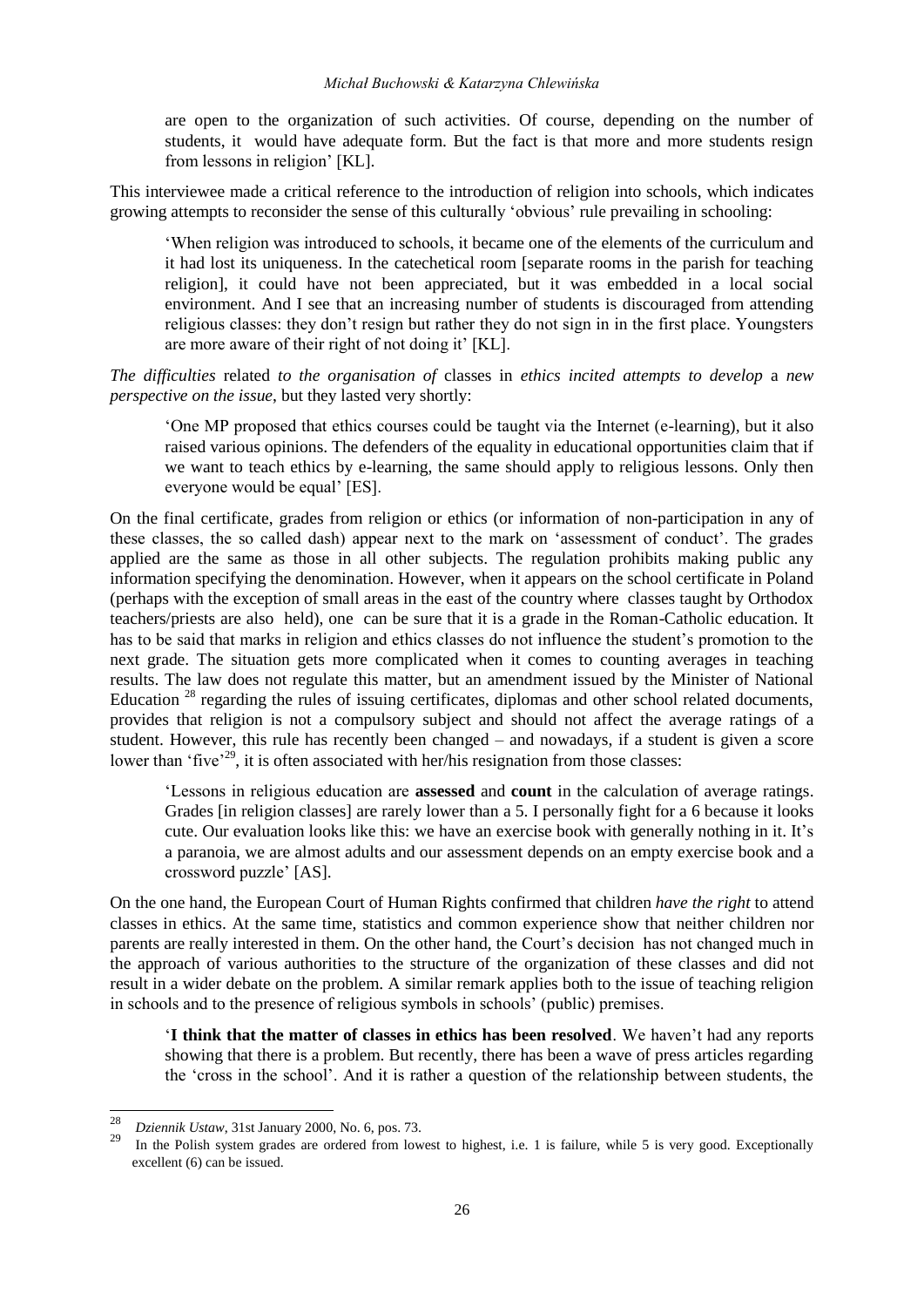headmaster, and the Student Council. There are two possibilities, and one of them is to have separate classrooms for religious teaching with a cross in it. But in many schools there is no special room for this. If students report any concerns or problems, some innovative solution would be recommended. I know that in some schools a priest would bring the cross with him to the room where religious class was held' [ES].

#### *Crosses/Religious Symbols in Schools*

The educational regulations allow for placing crosses in classrooms. Symbols of other than Christian religions are never mentioned in them. The law also permits the recitation of prayers before and after school, which 'should be an expression of the common aspirations of students as well as the tact of teachers and educators'<sup>30</sup>. To a large extent, a new impulse for the discussion on the presence of religious symbols in public spaces was given by the verdict on the 'Lautsi vs. Italy' case, which precisely addressed the issue of the presence of crosses in public schools:

'The problem is so complex because the cross hanging in a school is a sign that supports the Catholic*<sup>31</sup>* religion, but at the same time the lack of a cross may be interpreted as a sign of an atheistic school. Thus, a lack of a cross can also be a sign. This argument was used by an American lawyer, an orthodox Jew Joseph Weiler, who defended the Italian government in the Lautsi vs. Italy trial, the legal case concerning crosses in Italian schools. He argued that the absence of a sign is not neutral. But how to neutralise space then? By hanging all possible emblems and signs? **I think that Poland does not have this problem**. What happened in Italy was problematic, because there is a statement by the minister that **ordered** hanging crucifixes'[RW].

Besides this international incentive, a local stimulus also occurred. The interviewee refers to the events induced by the catastrophe of the presidential plane which took place in April 2010 in Smolensk, Russia. This tragedy ensued unexpectedly in the so-called 'war over the cross', and actually increased the negative attitude of the majority of citizens towards close ties between the State and the Catholic Church in Poland:

'In my opinion, the issue of the cross on Krakowskie Przedmieście*<sup>32</sup>* was a breakthrough, it was really something. **It had a very big impact**, and people who had been **hesitating, decided to abandon classes in religion** afterwards*.*' [KL]

The cultural significance of the cross as a symbol of the struggle with the communist regime is a factor that cannot be underestimated (cf. Mach 1993; Kubik 1994), also when one discusses education. In the first decade after the political transition it was a widely accepted part of the public space. More contemporary debates, however, highlighted the need to discuss the cultural basis of certain attitudes and to redefine them:

'In contemporary Poland this message [a cross in the public space] is not necessarily only religious, it also has another sense, as it was a symbol of the struggle against communism. Twenty years ago, the attempts to restore the presence of these symbols for many people were

<sup>30</sup> It should be emphasised that the student cannot be forced to recite it which is guaranteed by the Constitution (Article 53 § 6).

<sup>&</sup>lt;sup>31</sup> In speech practice 'Catholic' in Poland by default means 'Roman-Catholic' Church or denomination. In the citation given, we follow this practice.

 $\frac{32}{32}$  There is no room for a detailed description of the case of the cross in front of the Presidential Palace in Warsaw. The statement 'cross from Krakowskie Przedmieście' refers to several months of demonstrations and conflicts between the supporters and opponents of placing a cross commemorating the plane crash victims in which the President and several other top state functionaries died.. In public debates, these events have been raised to the rank of an open war between orthodox Roman-Catholics and a more-secular minded part of the society.. The whole 'battle' triggered a debate on the position of the Roman-Catholic Church in Poland. For an anthropological interpretation of the event see: Murawski 2011.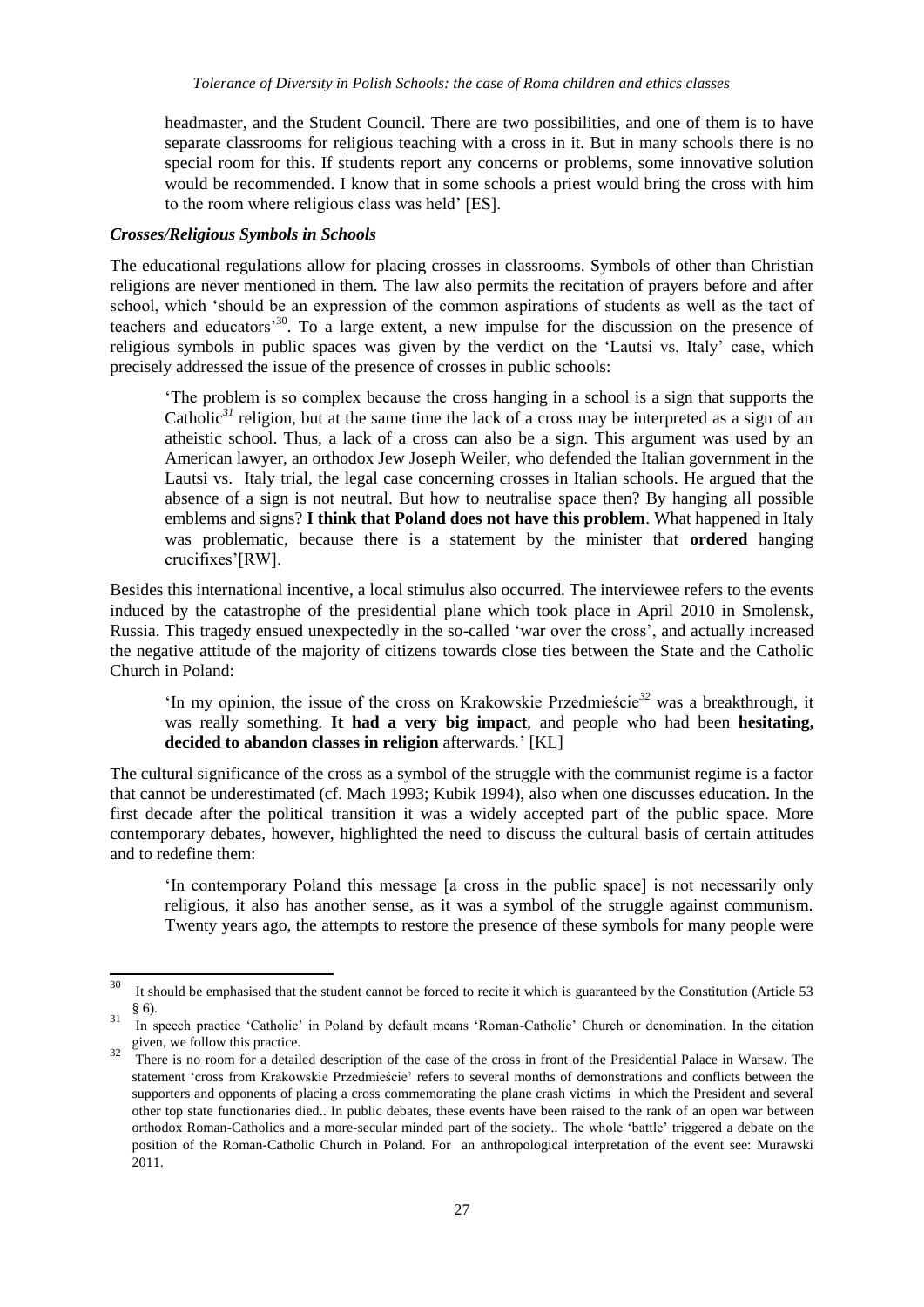#### *Michał Buchowski & Katarzyna Chlewińska*

a declaration of freedom. We want the cross, we want to have it, as once we were not allowed to. So our Polish experience also has this dimension'[RW].

Without a doubt, the matter of crosses in school classrooms raises more intense emotions than classes in ethics. In response to the events in other European countries, high school students of senior classes in larger cities (such as Warszawa, Kraków, Poznań, Wrocław) tried to provoke a debate on the meaning of a traditional worldview in their schools. It resulted mainly in bits and pieces of information in the evening news. However, these events stirred quite heated discussions on religious tolerance and state – Church relations, especially in the Polish school. As one of the interviewed teachers stated:

'When Gypsies are considered, the dividing line between 'us' and 'them' is very clear. The problem of religion is more complex. On the one hand, we [Poles] **see ourselves as tolerant**, but we also see ourselves as 100% Catholics, and when those who are not Catholics want to remove the cross, an outcry arises. Before it gets to the management [headmaster], the initiators of such actions are already restrained by their colleagues. And it all happens in schools like ours [considered to be one of the best high schools in Poznan]' [AG].

'After the students' attempts to remove the cross from the classrooms in Warsaw, or perhaps in Kraków, our students wanted to check the reaction in our school, and they made a fuss. The students council suppressed their initiative, probably with the help of the headmaster. The activists 'burned their fingers' and stopped fighting' [AG].

Long before the public debate on the cross, a history teacher in one of the high schools in Poznań decided to take off the cross from the wall in his classroom, because he wanted to be an advocate of a secular education. At the end, he failed to do so – the headmaster asked him to make a compromise with her and to stop the expected protests. He recounts:

*'*Then the **headmaster said***:* but you know, the press will go crazy if you remove the cross, **you know how it is**. She proposed a solution, to which I agreed, sort of a compromise, although I think it was too far-reaching, but let's say that a compromise solution was adopted – various religious symbols were to be hung in my classroom. One of them was the Catholic cross, plain, without anything, the one used in the Protestant world, and the typical Orthodox cross with additional beams. And they **all hang side by side**.' [KM]

'It ended with the headmaster's decision; according to the rules she has the right to decide whether the cross stays in the school or not. We [teachers-activists] learned that it is all up to the management of the school. The headmaster always has the final word. And at our school these matters [crosses on walls] are not discussed. It ended with hanging three crosses on the wall: Catholic, Orthodox and Protestant. When TV-reporters come to school, this is the room which is shown to them. Who would think of such an outcome? It is a symbol of the impossibility of change, definitely not a symbol of tolerance' [AG].

#### *Conclusions*

The case of classes in ethics is a complex issue. On the one hand, we are dealing with a very small number of students who attend or would like to attend these classes country-wide. This makes this subject marginal in a 'statistical sense'. On the other hand, it is precisely this small number of students participating in these lessons that makes this problem significant from the standpoint of the rudiments of universal education. In any case, the public debates reiterating from time to time on this topic show that the problem remains both burning and unresolved.

The situation in which most students attend classes in religion, as school statistics clearly show, somehow supports the attitude of those who consider it 'obvious' in an almost religiously homogenous society. However, a closer analysis of the rules and realities of conducting religious education allows for different interpretations. It can be argued that religion taught in schools is a relic of the first years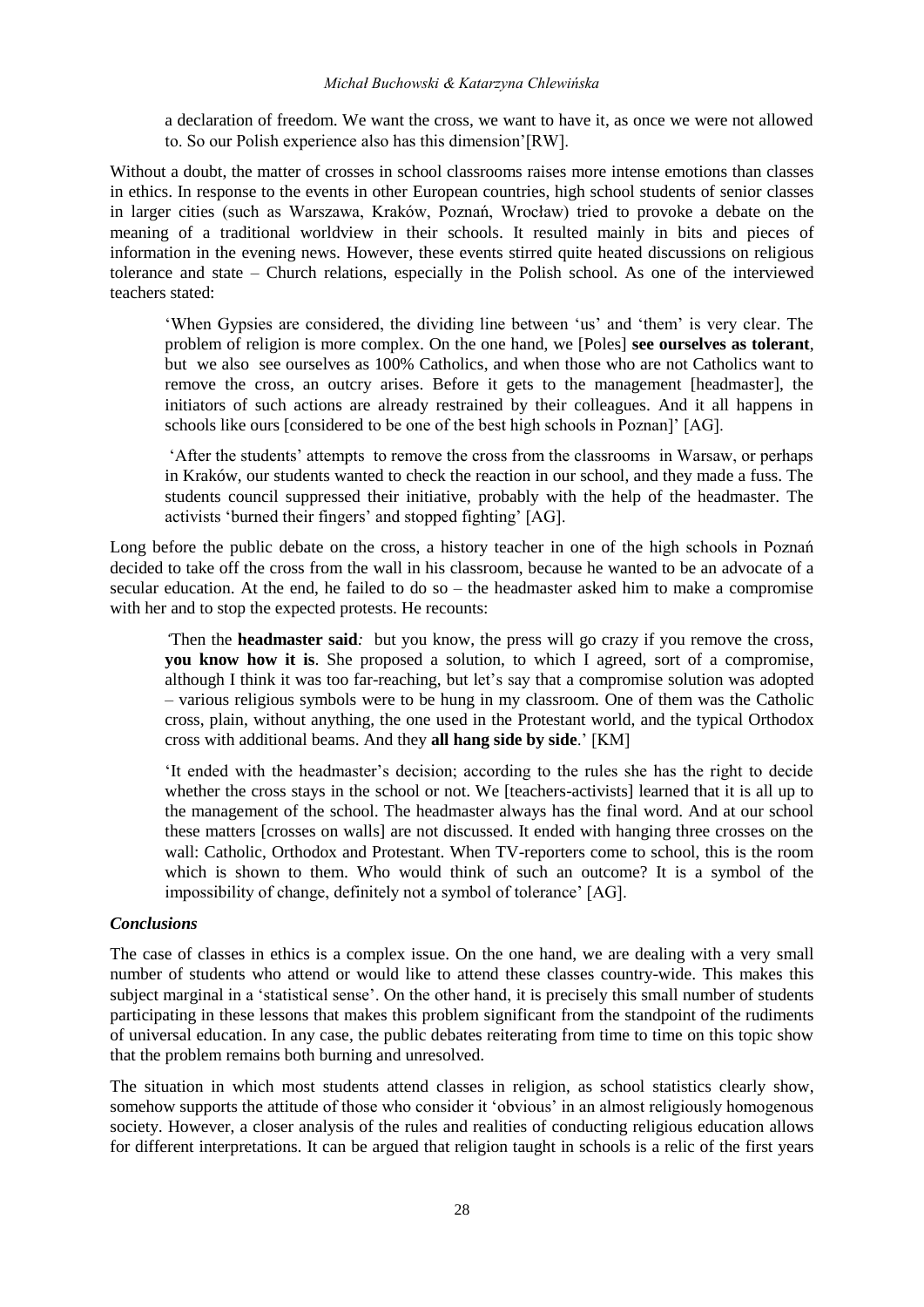following 1989, when the Roman-Catholic Church's position was justified by a broad social agreement. Within several years, the public opinion changed significantly, but this has not resulted in changes in the system of public education. Religious education takes place in public (and religious) schools. Simultaneously, in most cases the possibility to attend classes in ethics is fictitious. Critics of the idea of teaching ethics treat the efforts to secure such an option for students as unnecessary. From time to time, policymakers try to mend the problem; in some cases they say, it would make sense to commend the teaching of ethics to priests or religious teachers. It would be a cheap and simple solution that would nevertheless settle anxieties. Teaching ethics even in this way might serve as a token of the place supposedly accorded to liberal and pluralist ideas in Polish culture.

One of the informants [KM] told us a small but meaningful anecdote. He has a habit of showing his students a film about an Islamic school in one of the villages in north-east Poland which is inhabited by Polish Tatars. The documentary is presented within a framework of a series of classes about Islam in the history course. The documentary displays traditions cultivated by Tatars and also shows pictures shot during religious classes held on the weekends. He said that it always shocks him that no single student pays attention to the fact that there is a cross hanging on the wall in a classroom full of children learning Islam (classes are held in a local school building). It seems quite telling and it demonstrates what ideological and religious pluralism in Polish public schools looks like in practice. There may be various interpretations of this indifference or lack of perception. First, both majority and minority students take it for granted that crosses hang in public schools in Poland. Second, and related to the first, is that this cross is simply transparent and does not bother Muslim teachers and students in the class. Third, being aware of the sensitivity of the problem, Muslim teachers are afraid of raising the controversy by putting down the cross and are 'happy' that they can carry out their own education in a public school.

The presence of crucifixes in public schools, which for most people is transparent due to the conviction of a homogeneous ethno-religious composition of Poland, was not in fact discussed long after the political turn of 1989. Social changes, combined with the legislative recommendations of the European Union resulted in discussions on the presence of the Roman-Catholic Church in public life and of Christian symbols in public space. Several claims for re-secularization have been made. This is a complex debate between a rather small group of conscious citizens supporting the lay character of the state who try to convince religious authorities and religious 'fundamentalists', and who are supported implicitly by the silent majority and grassroots who simply 'do not care'. The students' dispassionate attitude towards religious education and crosses on walls in their school buildings mirrors to a certain extent the character of Polish ritualistic religiosity that is habitually practiced and embedded in national tradition. For those who support the current state of the art, the hegemonic status of Roman-Catholicism fully justifies its obvious presence in public education and space. Opponents are unable to make significant changes, because the attempts to implement the ideals of liberal tolerance and the actual pluralism of views and practices are discarded on the basis of this very ethnoreligious domination and arguments that 'we' have to defend our right to entertain freedom of religious practices and cannot allow to be terrorised by the minority. In more radical cases, fundamentalists claim that the supporters of exaggerated tolerance endanger the nations integrity.

Nobody really asks students about their actual needs and what they want. Even the parents that are critical of the existing status quo, for the sake of peace and tranquility, do not contest it and do not strive for the implementation of more liberal principles. In result, this kind of deadlock persists and it is only occasionally interrupted by some events that attract media attention and stir some debate on the place of religion in European countries (like the Lautsi vs. Italy case or the Grzelaks suiting Poland in the European Court in Strasbourg).

From the perspective offered by the three-fold concept accepted in the Accept Pluralism project (let us remind it: Tolerance – Acceptance – Respect), the conclusions have to be different than in the case of Roma education presented above. It is noticeable that the problem of religious education and religious symbols has been so far raised only with respect to students at the level of Lyceum (senior high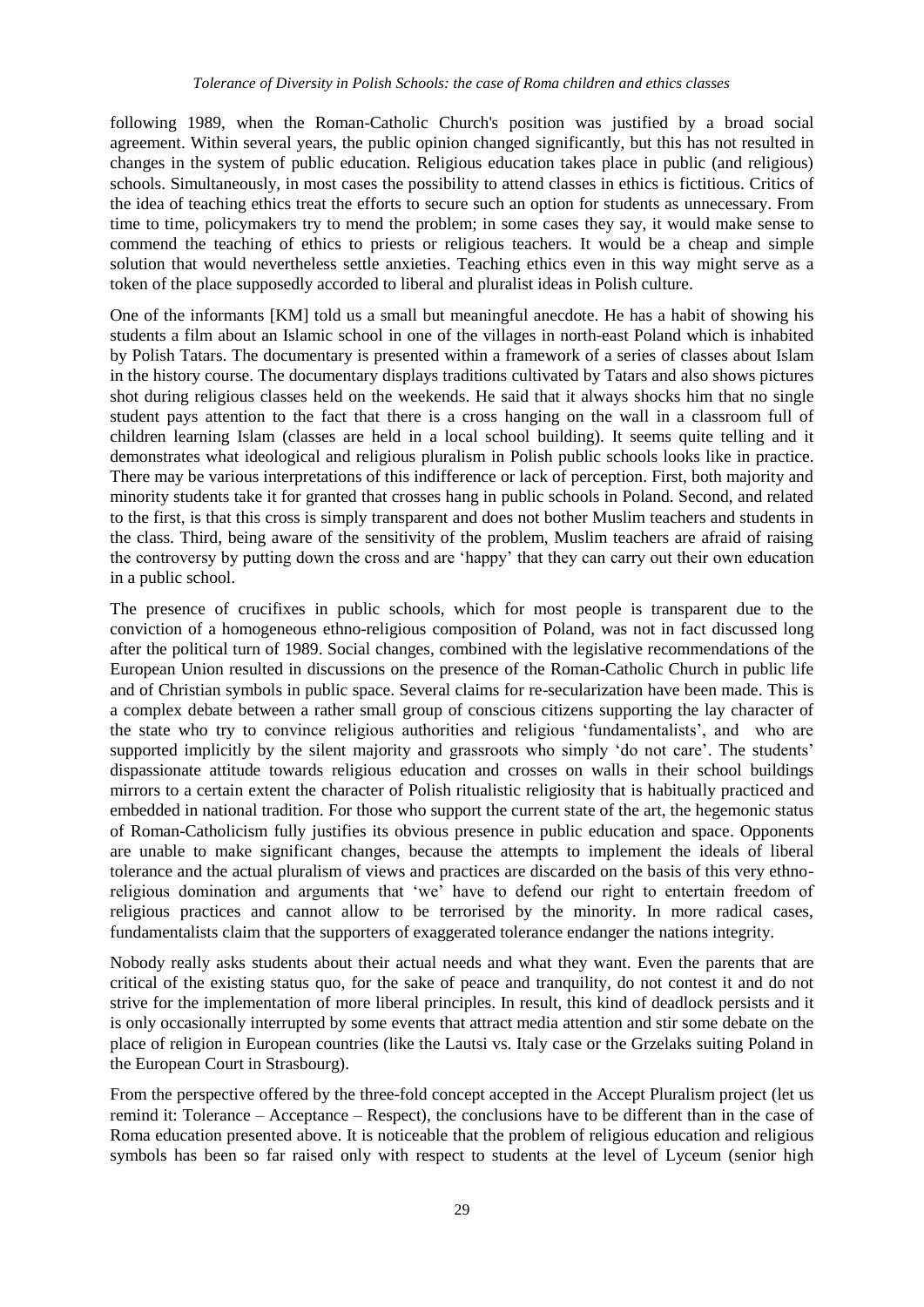#### *Michał Buchowski & Katarzyna Chlewińska*

school), and very rarely at the level of Gymnasium (junior high school). A question of tolerance, acceptance, or respect for worldviews other than the dominant one at the secondary level of education, seems to prove that for the majority, the problem either does not exist, or this domination is recognised as a 'natural' part of life. However, individual cases, such as the Grzelak one, had some influence on the education system as a whole. Several school principals/headmasters realised that there are parents that insist that their rights which are guaranteed by the law have to be respected. Still, in general, Polish schools practice an unspoken intolerance towards those who reject the perpetuation of the established and 'obvious' order. Only after the sentence had been passed in the Grzelak vs. Poland case, schools started to show a more tolerant attitude towards parents opposing the obviousness of the religious education and in some cases, have made some efforts to create options alternative to religious classes/create alternatives to religious classes. Minimal tolerance or so called gritted teeth tolerance has been achieved. Nevertheless, most persons responsible for education rarely show acceptance or respect for this kind of demands and various individuals still find it difficult to fulfil their desire to attend classes in ethics.

As for the crucifixes in classrooms, general intolerance towards those demanding their removal prevails. Opponents of the status quo define their appeals as a fight for the neutrality of public space and the secular character of the state. (Of course, one – following Joseph Weiler – can consider a blank wall in the classroom, in which a cross has hung for decades, a denial of neutrality.) However, in this reality neither acceptance nor respect for the active supporters of religious neutrality in public spaces granted in the constitution, is exercised; we would even say that in many cases, intolerance towards such demands is openly shown.

From another perspective, there seems to be no good solution to the impasse with regard to securing classes on ethics and the presence of crucifixes and other religious symbols in schools. A viable negotiation process should start with a debate between the Educational Boards and other officials, priests, teachers, parents and students, on the need for religion and ethics classes in schools, their form, content and status in the whole curriculum, as well as on the presence of religious symbols in the school premises. The next step in changing the situation in favour of more tolerant and pluralistic practices would be to work out a consensus on the expectations of all actors involved in the organization of these classes, both educators and recipients, and the way these agreed points could be implemented. A creation of space for such a debate held in a mutually tolerant and respectful atmosphere would be the first and necessary step towards the acceptance of pluralism in schools in Poland. Unfortunately, at this point in time this optimistic scenario seems rather unfeasible. In some schools such steps have been undertaken, but the meetings often ended up in verbal attacks on the initiators of these "iconoclastic" discussions.

#### **8. Concluding Remarks**

The two case studies have been selected in order to shed light on the issue of tolerance and multiculturalism in Polish schools. Teaching Roma, particularly Roma children, as well as the issue of classes in ethics as an alternative to classes in religion, and the legitimacy of the presence of religious symbols at schools, from time to time spur public debates, which help to understand the attitude of educators to ethno-cultural and worldview pluralism.

The application of the Three-Fold Concept of tolerance to the material gathered allows the following interpretation: *the model of minimal tolerance prevails*. It is based in the myth of the Polish inherent and historically grounded tolerance.? The cultural differences of other groups are recognised, but at the same time they are tolerated merely to a token degree – they can be practised at home and celebrated during festivities (a phenomenon that we call 'a tolerance for folkloristic pluralism' – see Polish report in WP1). There is no room for integrating the minorities' cultural practices or views nor for the implementation of all educational rights in public life. In this respect, Polish practices fall short of the norms as they are defined in plural and liberal states. According to schoolteachers and school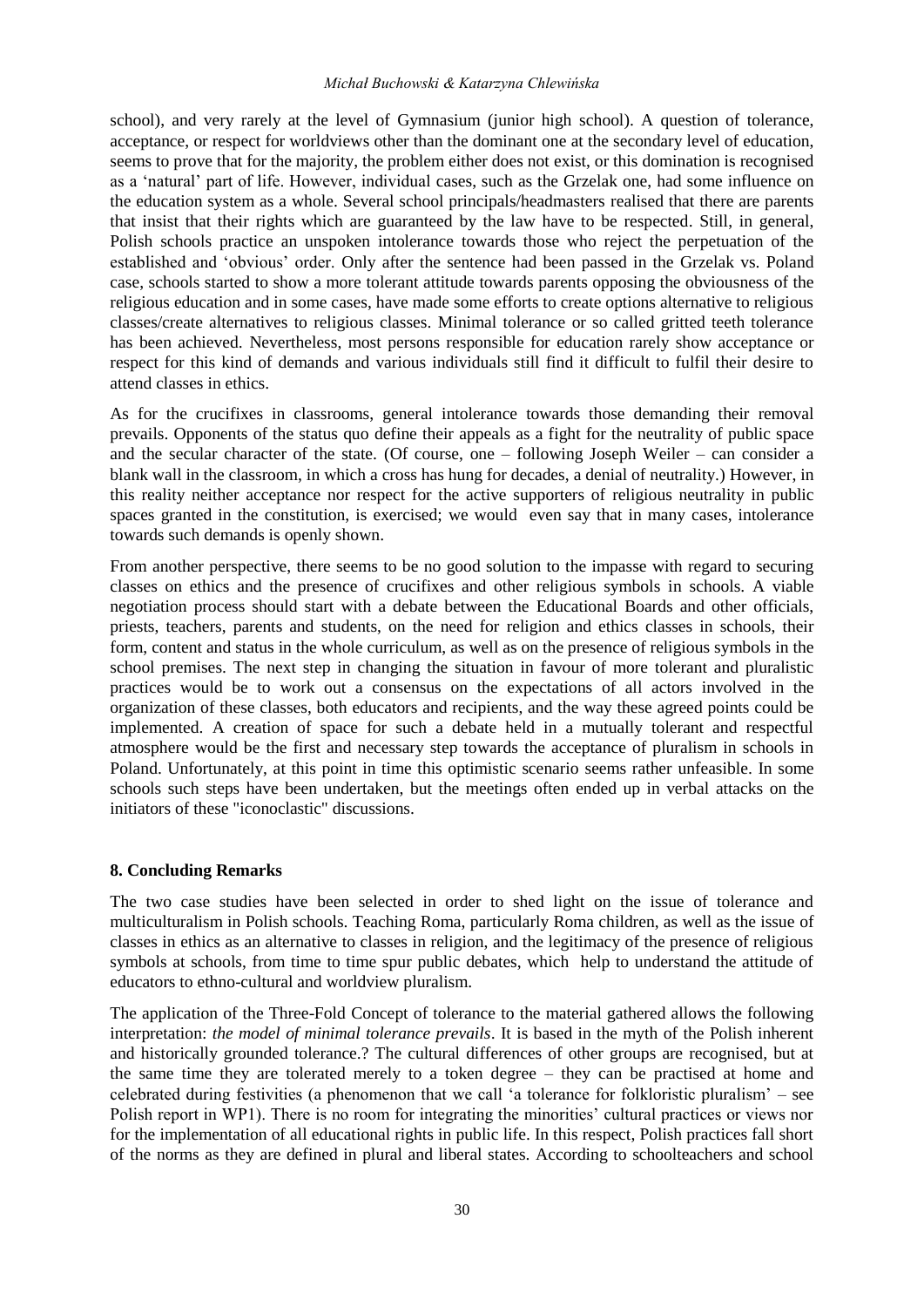authorities, educational policy ought to be unified, and the integral cultural core values should be conveyed to all students irrespectively of their ethnic and cultural background. This situation appears as 'obvious', inherent, taken for granted, and not subject to special considerations. Many interlocutors are 'culturally blind' to the issues of pluralism and tolerance and unaware of the ways they are conceptualised in other 'western democracies'. Instinctively, the majority of Polish educators support and eagerly implement an *assimilationist* policy. A similarly 'totalising' attitude is traceable in stances taken toward worldview tolerance: the *supremacy* of the dominant Roman-Catholicism and of Christian symbols is accepted and disputed only by few. Since Christianity is a tradition shared by nearly all, so to say statistically justified, religious teaching can or even should be held at school.

In the case of schooling for the Roma minority, both officials and teachers support the model of *a unified education*. It is legitimised by the 'civilizational mission', in this case modelled on the 19<sup>th</sup> century intelligentsia's attempt to civilise the masses of unenlightened peasants in a partitioned country. The possibility of adjusting school curricula to the Roma peoples' culture or expectations is not mentioned at all. Including some knowledge about their culture in these curricula, or making allusions that their cultural values or lifestyle are worth popularising, is a completely alien idea. Roma's cultural features and habits are treated as an obstacle in the way to a successful education. The thought that Romani culture contains valuable elements, or has enriching potential for existing norms is inconceivable. Roma are distinct and distant, which implies a notion of cultural racism. No partnership can be seen in the writing and publishing of special textbooks for Roma, and little partnership can be seen in the reforming of existing curricula to make them square to Roma's cultural images and needs. They should simply assimilate to the dominant culture (*Leitkultur*), which is *normal* and obvious. Roma's failures are caused by their cultural habits, which shows that cultural determinism is a popular view among educators. The most successful programs are developed at the local level by young volunteers, advocates of tolerance, and those vividly interested in Romani culture. As the case in Swarzędz shows, getting financial support for local undertakings is not the main problem<sup>33</sup>. The persisting stereotypes about Roma and the images of a unified educational policy in a dominantly Polish state are the main obstacles.

Therefore, there is no acceptance for the Roma cultural distinction in the Polish educational system. The Bahtałe Roma Foundation's efforts to increase Roma children's (and adults') participation in education are partly successful, but again, they can also lead to the ghettoization of children. The Foundation's schools, though officially open to all interested – and financed from public funds – in practice attract Roma students. In this way, a segregation of children actually takes place. One of our interviewees has paid attention to this problem, and warned against the further expansion of this kind of an educational model: 'in the end we'll face the situation when they won't come to normal schools' [EP], especially that they meet mostly their kin in the Foundation's schools; one should also not forget that the financial gratification for attendance involved can obscure the educational drive of students. One has to admit that the functioning of this school is a result of the cooperation between the major stakeholders, i.e. bureaucrats, teachers, headmasters and Roma activists (although not all take part in it and the Roma organisation in Swarzedz is against the Bahtałe Roma initiative<sup>34</sup>), and represents a novelty in the field of multiculturalism, but it is hard to call them spectacular; between fifty to a hundred students attend the Foundation's schools at all levels of education. Its educational assumptions and methods do not diverge significantly from the existing standards. One can

l

<sup>&</sup>lt;sup>33</sup> As president the Bahtałe Roma Foundation, Anna Markowska admits that funds devoted to the education and other social and cultural purposes of Roma are considerably high, especially that there are not that many Roma in Poland. The main shortcoming in the field of education is the lack of a coherent strategy that would take into consideration the local demographic patterns and economic possibilities.

<sup>&</sup>lt;sup>34</sup> As mentioned, the many attempts to interview the Roma Association in Wielkopolska were unsuccessful. This organisation criticises the Bahtałe Roma initiative, which is based in Poznań, for facilitating segregation.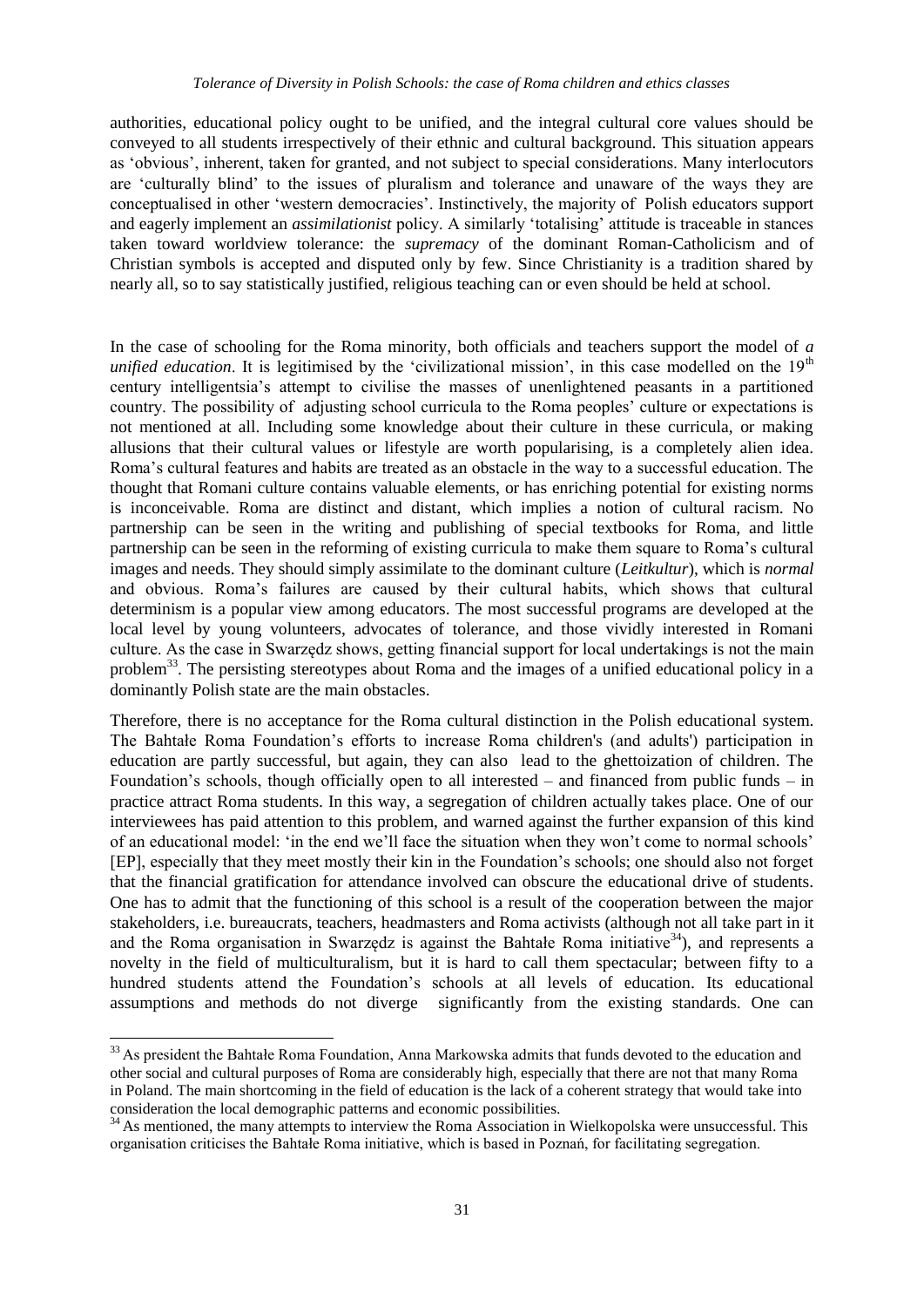summarise the whole issue by saying that the education of Roma in Poland is caught between a Scylla of ineffectiveness and a Charybdis of segregation. The ideas implemented in Swarzędz represent a move in a good direction, but do not assure full success.

The case of classes in ethics and the presence of religious symbols in public schools funded by a nominally secular state illustrates the intricate relations between the Roman-Catholic Church and the Polish State. It hardly fits the Tolerance – Acceptance – Respect model. The case rather shows a reversal of this model, i.e. a common intolerance towards those few who voice their protest against the violation of the principle of secularism in public life. Most teachers and educational authorities perceive them as provocateurs who disturb the existing consensus. The latter is justified by a hegemonic cultural order in which the domination of Catholicism is presumed. This popularity of religion among the population is rarely disputed and also justifies the lack of real interest in organising classes in ethics, which are an equivalent for religious classes. The major group of actors in the education system, i.e. pupils, represent a similar attitude – they show disinterest and simply accept the status quo.

All in all, one can say that the Polish school is merely tolerant to cultural distinctiveness and intolerant toward persons questioning the domination of Catholicism and its right to occupy an assumedly secular public space.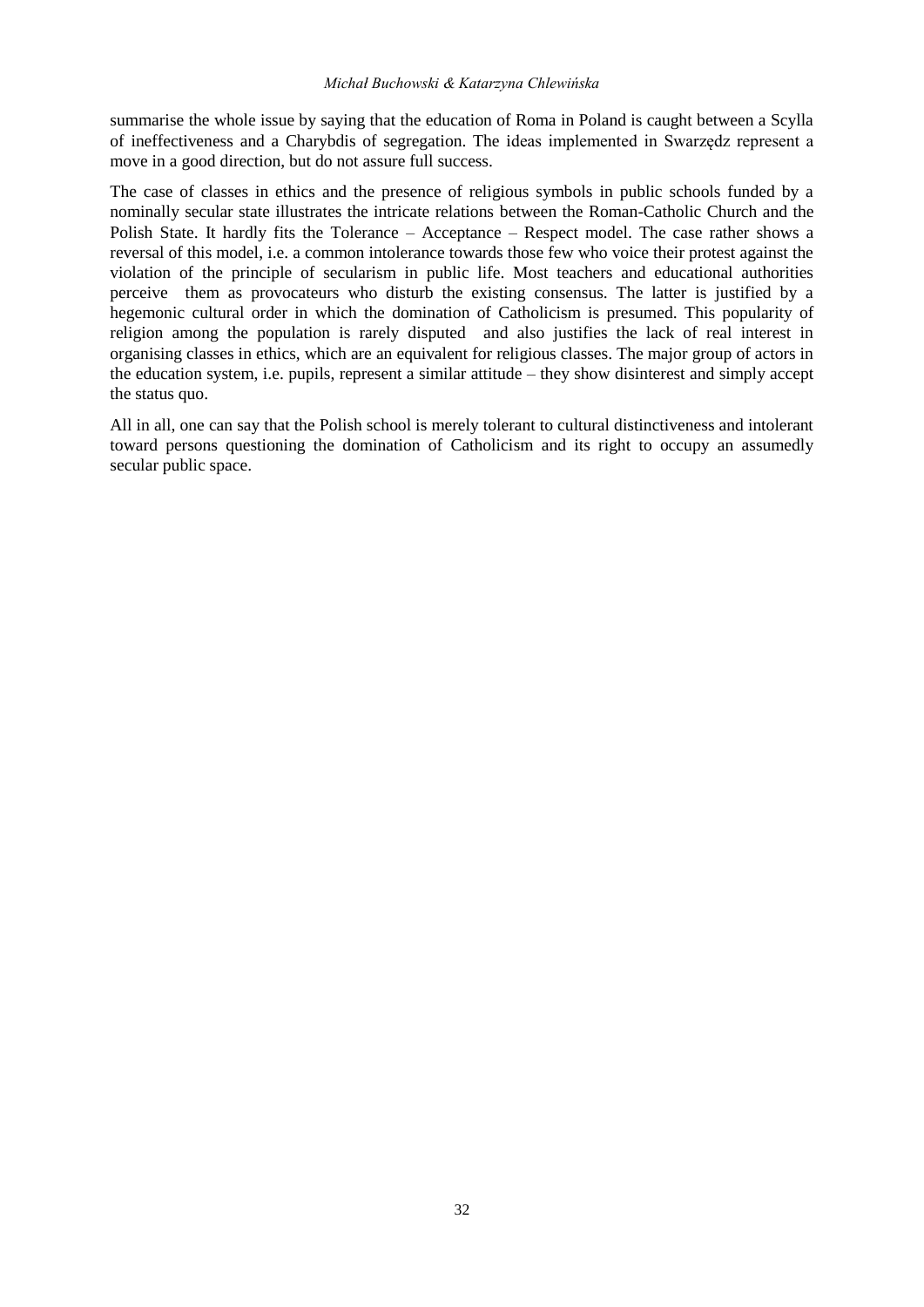## **Bibliography**

Białecki I. and Haman J. 2000, *Program Międzynarodowej Oceny Umiejętności Uczniów OECD/PISA. Wyniki polskie - raport z badań*, PAN

Borek P. 2007 (ed.) *Romowie w Polsce i Europie*, Kraków: Wydawnictwo Naukowe Akademii Pedagogicznej

Brahhm M. 1993 *The Untouchables: A survey of the Roma people of Central and Eastern Europe*. Geneva: UNHCR

Buchowski M., Chlewińska K. 2010, *Tolerance and Cultural Diversity Discourses in Poland*

Chrabąszcz R. and Gałecki A. 2010, Rozmieszczenie terytorialne społeczności romskiej w Polsce, in: Mazur S. 2010 (ed.), *Krajowe i wspólnotowe polityki publiczne wobec mniejszości romskiej – mapa aktywności społeczno-gospodarczej Romów*

Czerniejewska I. 2008, Edukacja wielokulturowa w Polsce w perspektywie antropologii, nieopublikowana praca doktorska, (unpublished PhD thesis), Poznań: Uniwersytet im. Adama Mickiewicza

Dolata R. 2005, *Najważniejsze wyzwania stojące przed polską oświatą*, Instytut Spraw Publicznych.Analizy i Opinie, nr 45

Doliński R. 2007, Doświadczenia własne asystenta edukacji romskiej, in: Weigl B., Formanowicz M. (eds.) *Romowie 2007. Od edukacji młodego pokolenia do obrazu w polskich mediach*, Warszawa: AcademicaFederowicz M. 2003, *Badanie PISA i jego rezultaty*, PISA

Głowacka-Grajper M. 2006, *Dobry gość. Stosunek nauczycieli szkół podstawowych do dzieci romskich i wietnamskich*, Warszawa: ProLog

Groenwald M. 2008, Tolerancja w szkole – dlaczego problematyczna? in: Patalon M. (ed.), *Tolerancja a edukacja*, Gdańsk: Wydawnictwo Uniwersytetu Gdańskiego

[http://www.cmp3.ore.edu.pl/files/Dzieci%20imigrant%C3%B3w.%20Nowe%20edukacyjne%20wyzw](http://www.cmp3.ore.edu.pl/files/Dzieci%20imigrantów.%20Nowe%20edukacyjne%20wyzwanie%20dla%20polskich%20szkół.pdf) [anie%20dla%20polskich%20szk%C3%B3%C5%82.pdf](http://www.cmp3.ore.edu.pl/files/Dzieci%20imigrantów.%20Nowe%20edukacyjne%20wyzwanie%20dla%20polskich%20szkół.pdf)

Kubik J. 1994, The Power of Symbols Against the Symbols of Power: The Rise of Solidarity and the Fall of State Socialism in Poland, University Park: Penn State University Press

Kwadrans Ł. 2007, Charakterystyka sytuacji edukacyjnej Romów z Czechach, Polsce i Słowacji po 1989 roku, in: Borek P. (ed.) *Romowie w Polsce i Europie*, Kraków: Wydawnictwo Naukowe Akademii Pedagogicznej

Kwadrans Ł. 2008, *Edukacja Romów. Studium porównawcze na przykładzie Czech, Polski i Słowacji*, Wrocław-Wałbrzych

Mach Z. 1993, *Symbols, Conflicts and Identity*, Albany: SUNY Press

Mazur S. 2010 (ed.), *Krajowe i wspólnotowe polityki publiczne wobec mniejszości romskiej – mapa aktywności społeczno-gospodarczej Romów*

Murawski M. 2011, Inappropriate Object: Warsaw and the Stalin-era Palace for Culture after the Smolensk Disaster, *Anthropology Today* 27(4): 5-10

Nowicka E. 1997, Polityka oświatowa wobec osiadłych Romów w Polsce. Wielokulturowość jako wartość, in: Kempny M., Kapciak A. and Łodziński S. (eds.) *U progu wielokulturowości. Nowe oblicza społeczeństwa polskiego*, Warszawa: Oficyna Naukowa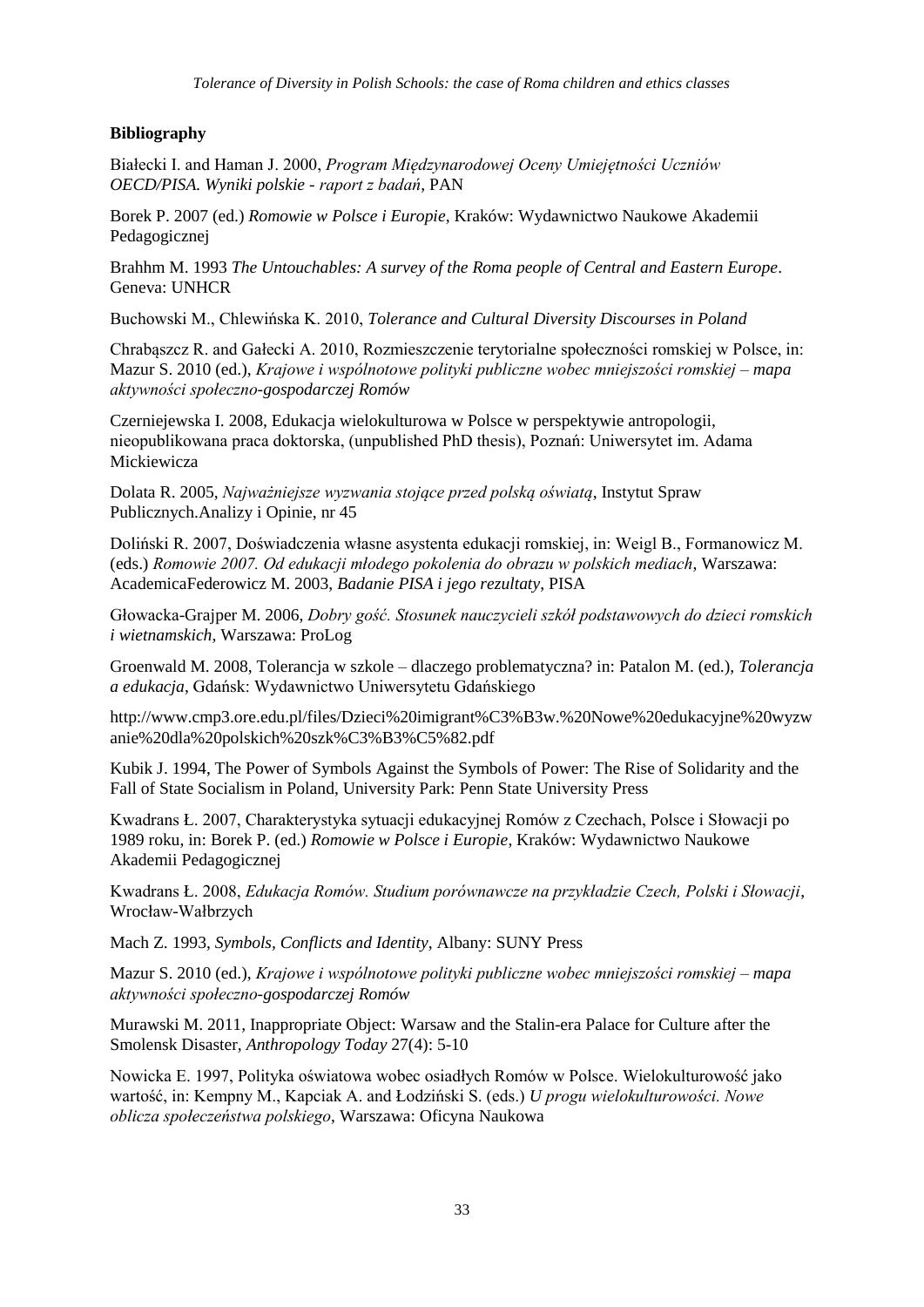Organizacja systemu edukacji w Polsce 2009/2010, Raport EAOEA (Agencja Wykonawcza d. Edukacji, Kultury i Sektora Audiowizualnego)

Państwowa Komisja Wyborcza 2011, *Wybory do Sejmu i Senatu Rzeczpospolitej Polskiej 2011. Zarządzone na dzień 9 października 2011*. [\(http://wybory2011.pkw.gov.pl/wyn/pl/000000.html#tabs-](http://wybory2011.pkw.gov.pl/wyn/pl/000000.html#tabs-1)[1\)](http://wybory2011.pkw.gov.pl/wyn/pl/000000.html#tabs-1)

Paszko A., Czynsz R. 2010, Aktywność ekonomiczna Romów, in: Mazur S. 2010 (ed.), *Krajowe i wspólnotowe polityki publiczne wobec mniejszości romskiej – mapa aktywności społecznogospodarczej Romów*, Kraków: Małopolska Szkoła Administracji Publicznej Uniwersytetu Ekonomicznego w Krakowie

Rasizm 2011, Rasizm w polskiej szkole [\(http://adl.hebrew.pl/2011/07/rasizm-w-gimnazjum-nr-1-w](http://adl.hebrew.pl/2011/07/rasizm-w-gimnazjum-nr-1-w-gdansku/)[gdansku/\)](http://adl.hebrew.pl/2011/07/rasizm-w-gimnazjum-nr-1-w-gdansku/)

Soszka-Różycka M., Weigl B. 2007, Asystent edukacji romskiej. Konkurencja czy szansa?, in: Weigl B., Formanowicz M. (eds.) *Romowie 2007. Od edukacji młodego pokolenia do obrazu w polskich mediach*, Warszawa: Academica

Sułkowska-Kądziołka A. 2007, Wybrane programy edukacyjne dla mniejszośći romskiej w Małopolsce, in: Borek P. (ed.) *Romowie w Polsce i Europie*, Kraków: Wydawnictwo Naukowe Akademii Pedagogicznej

Szelewa D. 2010, *Integracja a polityka edukacyjna, Report*, Centre for International Relations, Warszawa

Tanner A. (n.d.), The Roma of Eastern Europe: Still Searching for Inclusion, Migration Information. <http://www.migrationinformation.org/Feature/display.cfm?ID=308>

Todorowska-Sokolovska V. (n.d.) *Dzieci imigrantów. Nowe edukacyjne wyzwanie dla polskich szkół*, Fundacja Termopilska

Walzer M. 1997, *On Toleration*, New Haven: Yale University Press

Weigel G. 1992, *The Final Revolution: The Resistance Church and the Collapse of Communism*, Oxford University Press

Weigl B., Formanowicz M. 2007, *Romowie 2007. Od edukacji młodego pokolenia do obrazu w polskich mediach*, Warszawa: Academica

Wiśniewska J., Andrys W. 2007, Dzieci romskie w Szkole Podstawowej nr 7 w Świeciu, in: Borek P. (ed.) *Romowie w Polsce i Europie*, Kraków: Wydawnictwo Naukowe Akademii Pedagogicznej

Zawicki M. 2010, Polityka państwa wobec społeczności romskiej w Polsce w latach 2000-2009, in: Mazur S. 2010 (ed.), *Krajowe i wspólnotowe polityki publiczne wobec mniejszości romskiej – mapa aktywności społeczno-gospodarczej Romów*

*Documents of Ministry of Interior and Administration on Program for Roma community [Reports on the implementation of the 'Program for the Roma community in Poland']:*

Sprawozdanie z realizacji "Programu na rzecz społeczności romskiej w Polsce" za 2010r.

[http://www.mswia.gov.pl/portal/pl/566/9139/Sprawozdanie\\_z\\_realizacji\\_Programu\\_na\\_rzecz\\_spolecz](http://www.mswia.gov.pl/portal/pl/566/9139/Sprawozdanie_z_realizacji_Programu_na_rzecz_spolecznosci_romskiej_w_Polsce_za_ro.html) [nosci\\_romskiej\\_w\\_Polsce\\_za\\_ro.html](http://www.mswia.gov.pl/portal/pl/566/9139/Sprawozdanie_z_realizacji_Programu_na_rzecz_spolecznosci_romskiej_w_Polsce_za_ro.html)

Sprawozdanie z realizacji "Programu na rzecz społeczności romskiej w Polsce" za 2009r.

[http://www.mswia.gov.pl/portal/pl/467/8526/Sprawozdanie\\_z\\_realizacji\\_Programu\\_na\\_rzecz\\_spolecz](http://www.mswia.gov.pl/portal/pl/467/8526/Sprawozdanie_z_realizacji_Programu_na_rzecz_spolecznosci_romskiej_w_Polsce_za_ro.html) [nosci\\_romskiej\\_w\\_Polsce\\_za\\_ro.html](http://www.mswia.gov.pl/portal/pl/467/8526/Sprawozdanie_z_realizacji_Programu_na_rzecz_spolecznosci_romskiej_w_Polsce_za_ro.html)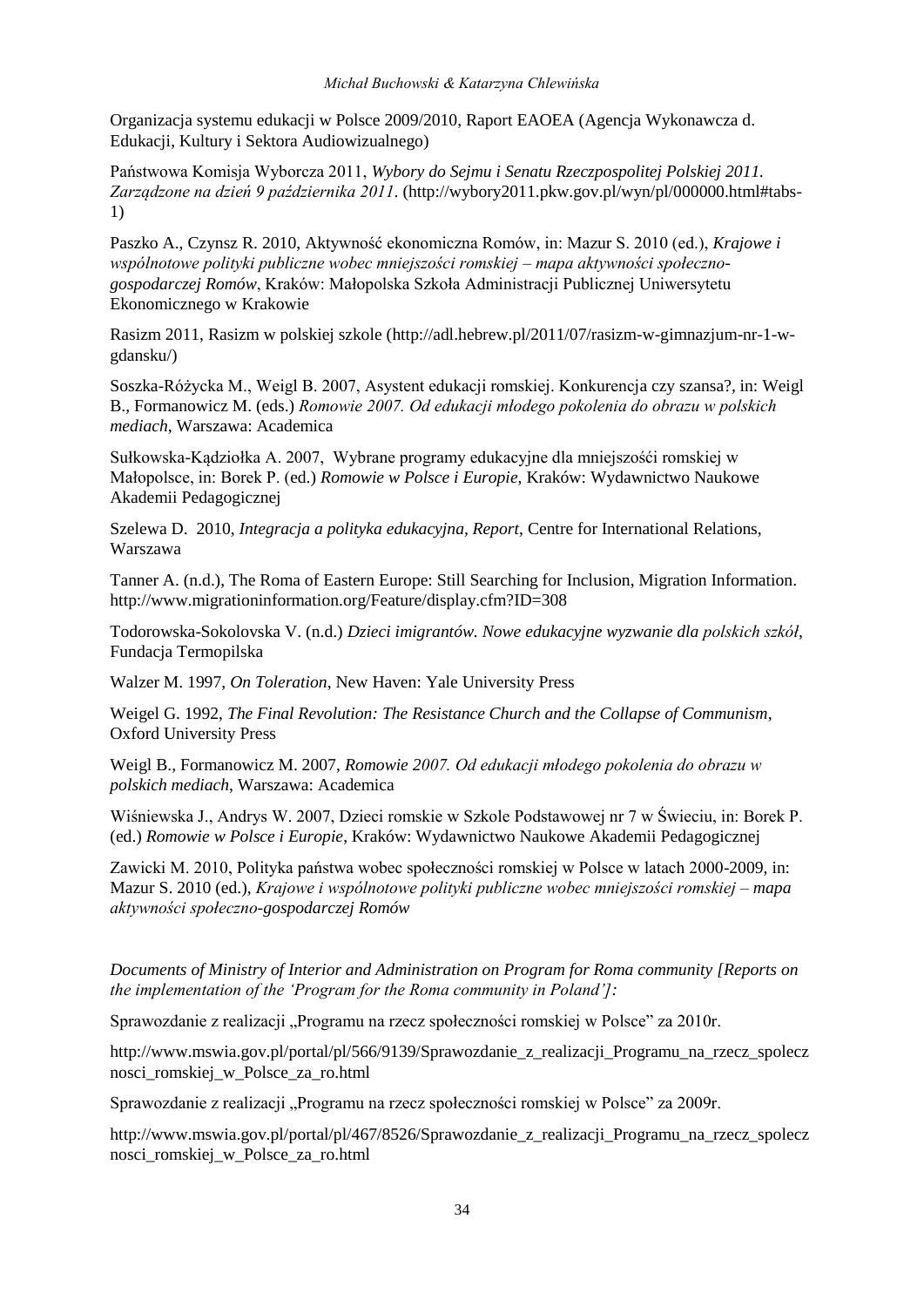#### *Tolerance of Diversity in Polish Schools: the case of Roma children and ethics classes*

Sprawozdanie z realizacji "Programu na rzecz społeczności romskiej w Polsce" za 2008r.

[http://www.mswia.gov.pl/portal/pl/366/7679/Sprawozdanie\\_z\\_realizacji\\_Programu\\_na\\_rzecz\\_spolecz](http://www.mswia.gov.pl/portal/pl/366/7679/Sprawozdanie_z_realizacji_Programu_na_rzecz_spolecznosci_romskiej_w_Polsce_za_ro.html) [nosci\\_romskiej\\_w\\_Polsce\\_za\\_ro.html](http://www.mswia.gov.pl/portal/pl/366/7679/Sprawozdanie_z_realizacji_Programu_na_rzecz_spolecznosci_romskiej_w_Polsce_za_ro.html)

Sprawozdanie z realizacji "Programu na rzecz społeczności romskiej w Polsce" za 2007r.

http://www.mswia.gov.pl/portal/pl/285/6024/Sprawozdanie z realizacji Programu na rzecz spolecz nosci\_romskiej\_w\_Polsce\_w\_200.html

Sprawozdanie z realizacji "Programu na rzecz społeczności romskiej w Polsce" za 2006r.

[http://www.mswia.gov.pl/portal/pl/184/4953/Sprawozdanie\\_z\\_realizacji\\_Programu\\_na\\_rzecz\\_spolecz](http://www.mswia.gov.pl/portal/pl/184/4953/Sprawozdanie_z_realizacji_Programu_na_rzecz_spolecznosci_romskiej_w_Polsce_w_200.html) [nosci\\_romskiej\\_w\\_Polsce\\_w\\_200.html](http://www.mswia.gov.pl/portal/pl/184/4953/Sprawozdanie_z_realizacji_Programu_na_rzecz_spolecznosci_romskiej_w_Polsce_w_200.html)

Sprawozdanie z realizacji "Programu na rzecz społeczności romskiej w Polsce" za 2005r.

http://www.mswia.gov.pl/portal/pl/183/3957/Sprawozdanie z realizacji Programu na rzecz spolecz [nosci\\_romskiej\\_w\\_Polsce\\_w\\_200.html](http://www.mswia.gov.pl/portal/pl/183/3957/Sprawozdanie_z_realizacji_Programu_na_rzecz_spolecznosci_romskiej_w_Polsce_w_200.html)

Sprawozdanie z realizacji "Programu na rzecz społeczności romskiej w Polsce" za 2004r.

[http://www.mswia.gov.pl/portal/pl/182/2966/Sprawozdanie\\_z\\_realizacji\\_Programu\\_na\\_rzecz\\_spolecz](http://www.mswia.gov.pl/portal/pl/182/2966/Sprawozdanie_z_realizacji_Programu_na_rzecz_spolecznosci_romskiej_w_2004_roku.html) [nosci\\_romskiej\\_w\\_2004\\_roku.html](http://www.mswia.gov.pl/portal/pl/182/2966/Sprawozdanie_z_realizacji_Programu_na_rzecz_spolecznosci_romskiej_w_2004_roku.html)

## *Press Articles*

## POLITYKA

Nr 33 /2010 'Kreska łamie prawo'

<http://www.polityka.pl/kraj/analizy/1506914,1,strasburg-dal-nam-lekcje-etyki.read>

2010 'Krzyż, czyli My i Oni'

<http://www.polityka.pl/spoleczenstwo/reportaze/1507082,1,krzyzem-spod-palacu-podzieleni.read>

Nr 5/ 2011 'Ignorancja w służbie obłudy'

[http://www.polityka.pl/kraj/analizy/1512386,1,etyka-w-polskich](http://www.polityka.pl/kraj/analizy/1512386,1,etyka-w-polskich-szkolach.read?backTo=http://www.polityka.pl/kraj/analizy/1514782,1,kosciol-odpycha-inteligentow.read)[szkolach.read?backTo=http://www.polityka.pl/kraj/analizy/1514782,1,kosciol-odpycha](http://www.polityka.pl/kraj/analizy/1512386,1,etyka-w-polskich-szkolach.read?backTo=http://www.polityka.pl/kraj/analizy/1514782,1,kosciol-odpycha-inteligentow.read)[inteligentow.read](http://www.polityka.pl/kraj/analizy/1512386,1,etyka-w-polskich-szkolach.read?backTo=http://www.polityka.pl/kraj/analizy/1514782,1,kosciol-odpycha-inteligentow.read)

2011 Ile Kościoła, ile państwa i Państwa?

<http://www.polityka.pl/kraj/rozmowy/1513442,1,wywiad-polska-sie-laicyzuje.read>

## GAZETA WYBORCZA

2010-09-15 [http://wiadomosci.gazeta.pl/Wiadomosci/1,80708,8380616,TOK\\_FM\\_\\_Etyka\\_w\\_szkolach\\_\\_Nie\\_bed](http://wiadomosci.gazeta.pl/Wiadomosci/1,80708,8380616,TOK_FM__Etyka_w_szkolach__Nie_bedzie_odwolania_od.html) [zie\\_odwolania\\_od.html](http://wiadomosci.gazeta.pl/Wiadomosci/1,80708,8380616,TOK_FM__Etyka_w_szkolach__Nie_bedzie_odwolania_od.html)

2010-10-21 Szkoła bez krzyży: w imię Konstytucji, wbrew tolerancji?

[http://krakow.gazeta.pl/krakow/1,35803,8550614,Szkola\\_bez\\_krzyzy\\_\\_w\\_imie\\_Konstytucji\\_\\_wbrew](http://krakow.gazeta.pl/krakow/1,35803,8550614,Szkola_bez_krzyzy__w_imie_Konstytucji__wbrew_tolerancji_.html#ixzz1N0940haH) [\\_tolerancji\\_.html#ixzz1N0940haH](http://krakow.gazeta.pl/krakow/1,35803,8550614,Szkola_bez_krzyzy__w_imie_Konstytucji__wbrew_tolerancji_.html#ixzz1N0940haH)

2010-06-15 Strasburg: Polska dyskryminuje uczniów, którzy nie chcą chodzić na religię

[http://wyborcza.pl/1,75478,8015624,Strasburg\\_\\_Polska\\_dyskryminuje\\_uczniow\\_\\_ktorzy\\_nie.html](http://wyborcza.pl/1,75478,8015624,Strasburg__Polska_dyskryminuje_uczniow__ktorzy_nie.html)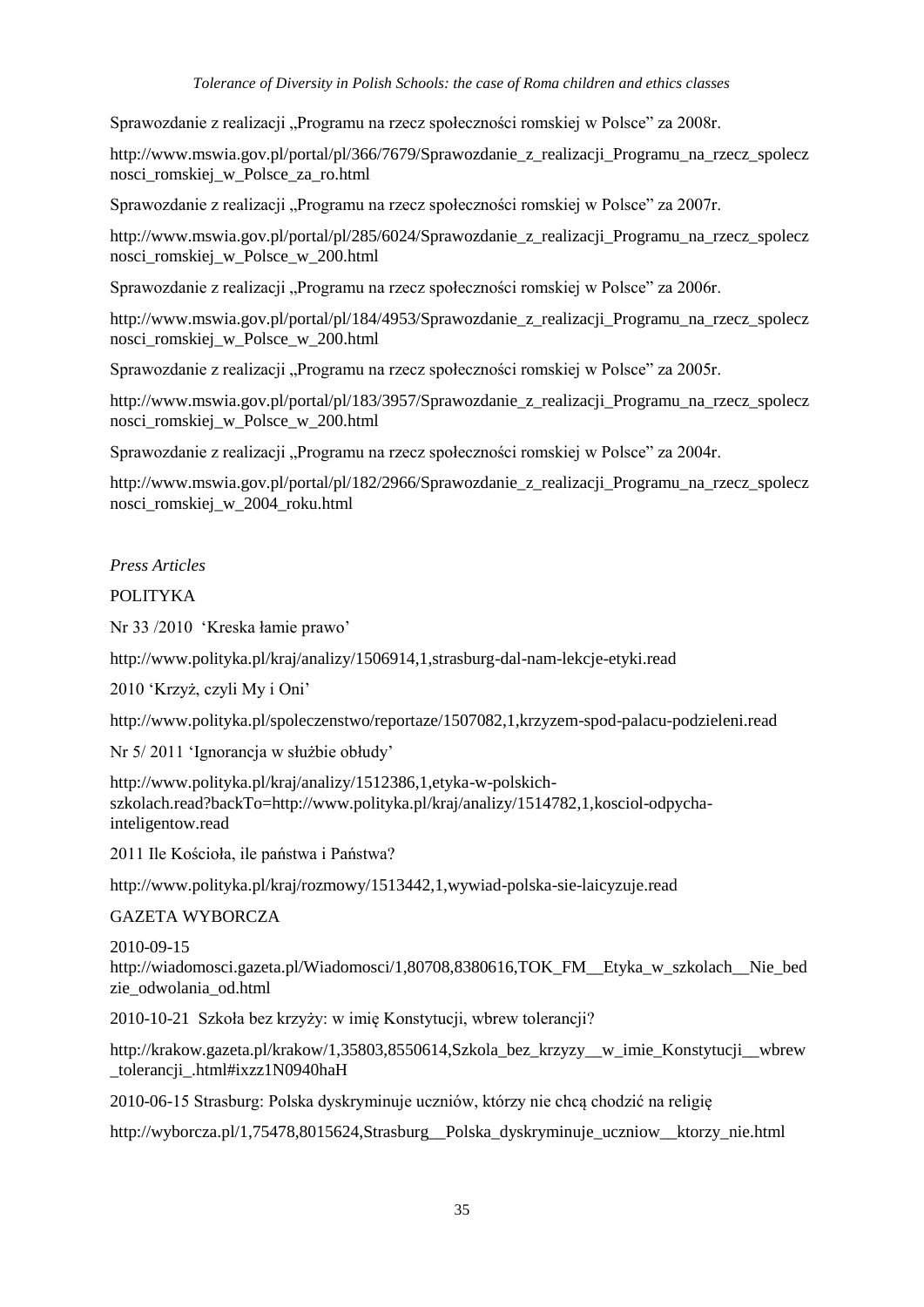2010-08-26 Kościół zderzył się z państwem

[http://wyborcza.pl/1,76842,8299812,Kosciol\\_zderzyl\\_sie\\_z\\_panstwem.html](http://wyborcza.pl/1,76842,8299812,Kosciol_zderzyl_sie_z_panstwem.html)

2009-01-10 Krytyka Kościoła czy normalność

[http://wyborcza.pl/1,76842,6144827,Krytyka\\_Kosciola\\_czy\\_normalnosc.html](http://wyborcza.pl/1,76842,6144827,Krytyka_Kosciola_czy_normalnosc.html)

*Other online publications:*

[http://wiadomosci.wp.pl/kat,1342,title,Akcja-zbierania-podpisow-by-usunac-religie-ze](http://wiadomosci.wp.pl/kat,1342,title,Akcja-zbierania-podpisow-by-usunac-religie-ze-szkol,wid,12416205,wiadomosc_prasa.html?ticaid=1c581)[szkol,wid,12416205,wiadomosc\\_prasa.html?ticaid=1c581](http://wiadomosci.wp.pl/kat,1342,title,Akcja-zbierania-podpisow-by-usunac-religie-ze-szkol,wid,12416205,wiadomosc_prasa.html?ticaid=1c581)

[http://www.tokfm.pl/Tokfm/1,103454,8260266,Krzyz\\_w\\_sferze\\_publicznej\\_\\_\\_W\\_kraju\\_\\_gdzie\\_90\\_p](http://www.tokfm.pl/Tokfm/1,103454,8260266,Krzyz_w_sferze_publicznej___W_kraju__gdzie_90_proc_.html) [roc\\_.html](http://www.tokfm.pl/Tokfm/1,103454,8260266,Krzyz_w_sferze_publicznej___W_kraju__gdzie_90_proc_.html)

<http://www.sfora.pl/Polacy-sa-zmeczeni-Kosciolem-Ciagle-sie-wtraca-a28378>

[http://www.pardon.pl/artykul/13023/krzyze\\_w\\_urzedach\\_legalne\\_tak\\_orzekl\\_sad](http://www.pardon.pl/artykul/13023/krzyze_w_urzedach_legalne_tak_orzekl_sad)

[http://wiadomosci.wp.pl/kat,1371,title,Strasburg-Polska-dyskryminuje-w](http://wiadomosci.wp.pl/kat,1371,title,Strasburg-Polska-dyskryminuje-w-szkolach,wid,12371204,wiadomosc.html)[szkolach,wid,12371204,wiadomosc.html](http://wiadomosci.wp.pl/kat,1371,title,Strasburg-Polska-dyskryminuje-w-szkolach,wid,12371204,wiadomosc.html)

[http://www.non-discrimination.net/content/media/PL-14-](http://www.non-discrimination.net/content/media/PL-14-ECHR%20judgment%20Grzelak%20v.%20Poland.pdf) [ECHR%20judgment%20Grzelak%20v.%20Poland.pdf](http://www.non-discrimination.net/content/media/PL-14-ECHR%20judgment%20Grzelak%20v.%20Poland.pdf)

## **Annex I**

List of interviewees (in alphabetic order) [All interviews were recorded and transcribed in Polish.]

- 1. [AG] female, history and knowledge of society teacher in a 'good' high school in, feminist activist, declared atheist [27 April 2011]
- 2. [AM] female, chair of 'Bahtałe Roma' foundation, NGO activist working on the improvement of life conditions for the Roma community in Poznań; education is one of her areas of expertise; she is the leader of the team coordinating actions concentrated on improving the education of Roma described in this report [4 March 2011]
- 3. [AP] female, headmaster of Kindergarten no. 186 in Poznań, first pre-school institution in Poland offering a special group for foreigners' and migrants' children – the so called 'multicultural group' (the program closed after a year) [5 April 2011]
- 4. [AS] female, high school student, interested in politics, attending both religion and ethics classes due to personal interest [5 May 2011]
- 5. [AT] female, Primary Years Program Coordinator in the International School of Poznań, one of the two schools in Poznań teaching in English? Where English is the language of instruction [26 February 2011]
- 6. [EN] female, headmaster of Primary School no.1 in Swarzędz, interested in the multicultural history of the town, used to teach 3 Roma pupils [13 April 2011]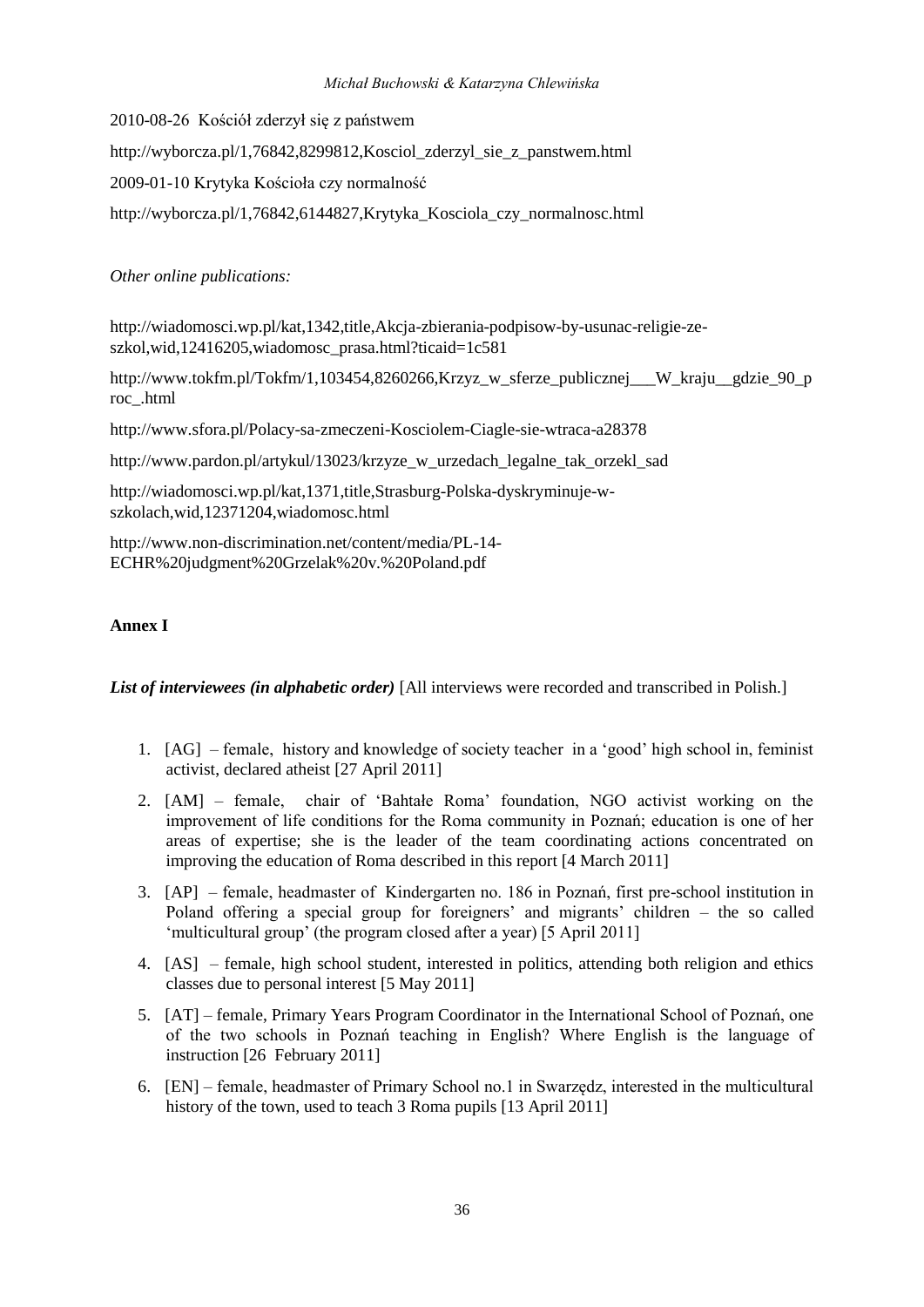- 7. [EP] female, employee in the Department of Education in the Municipality of Poznań, responsible for kindergartens and solving difficult problems in the department; she coordinated the multicultural group in Kindergarten no. 186 [17 March 2011]
- 8. [ES] female, spokesperson for the Educational Board of Poznań [7 March 2011]
- 9. [JCH] female, employee of the Educational Board of Poznań, responsible for primary schools, previously a headmaster of a big school [10 March 2011]
- 10. [KL]– male, headmaster of a high school in Poznań, coordinator of the Foundation's school for adults, teaching geography and math [14 March 2011]
- 11. [KM] male, history teacher in a 'good' high school in Poznań, he removed a cross from the wall in his teaching room, declared atheist [21 April 2011]
- 12. [KZ]– male, Representative of the Regional Police Commander for Equal Treatment, often engaged in solving tensions of multicultural nature [19 February 2011]
- 13. [MG] female, vice-principal/headmaster of Gymnasium no. 25 and the Foundation's school for adults in Poznań [6 May 2011]
- 14. [PB] male, vice-headmaster of Gymnasium and Lyceum run by the foundation, activist, former headmaster of a big school for adults [8 March 2011]
- 15. [PP] male, Governor's Representative for Minorities, actively engaged in supporting NGOs working for the benefit of minorities in Poznań, focusing his personal interests on the Roma community [22 February 2011]
- 16. [RW] male, academic, head of Poznan Human Rights Centre, lawyer, declared Catholic [24 April 2011]

## **Annex II**

#### **Interview-guide for semi-structured interviews (list of issues)**

**I. Case Study 1: Education of Roma**

#### **II.**

**1. Teachers, headmasters, vice-principals**

Part A (general information)

- 1. Personal information name, occupation, specificity of the connection to the education system (previous history of employment), role in the present work place
- 2. Role in the process of organizing and/or running the Foundation's school(s)
- 3. Previous experience in teaching Roma pupils before starting cooperation with the Foundation's initiative
- 4. Previous experience in teaching any other non-Polish pupils/students
- 5. Personal experiences of contacts with non-Poles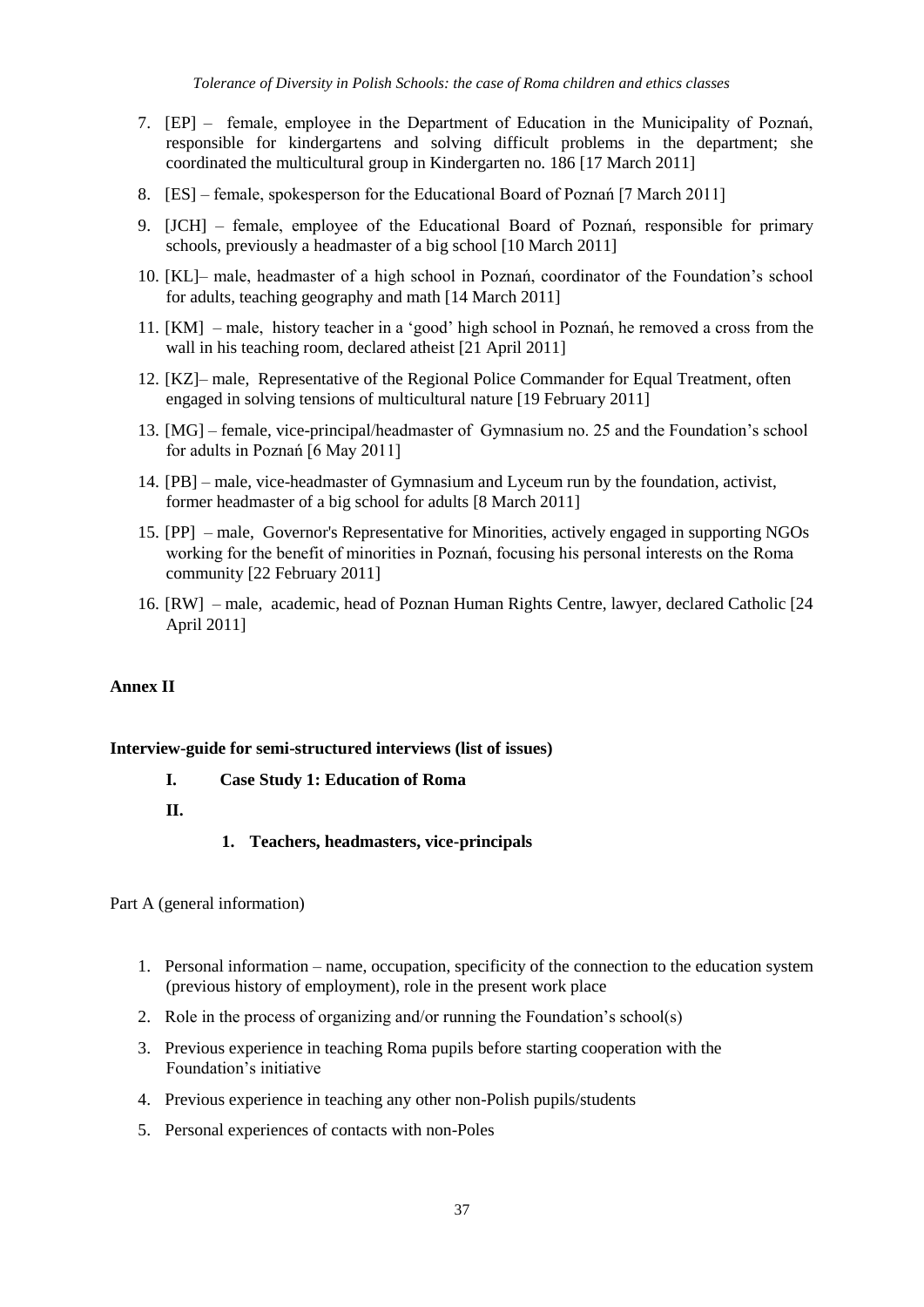#### *Michał Buchowski & Katarzyna Chlewińska*

- 6. General opinion on multicultural policies in Poland
- 7. General opinion about multicultural policies in Polish schooling system (documents, textbooks, curricula) – general knowledge and own encounters within the work history period

## Part B

- 1. General opinion about the Roma minority education level, state programs and their effectiveness
- 2. Main challenges for diversity in Polish schools
- 3. Examples of good/bad practices of accommodating diversity in school life
- 4. Memorable episodes, events related to teaching Roma children
- 5. Memorable episodes, events related to contacts with Roma parents
- 6. Main challenges in cooperation with officials
- 7. Main concerns related to the future of Roma minority education
- 8. Diagnosis of the most pressing problems in the education of Roma (other minorities)
- 9. Proposals of solutions to the most severe problems
- 10. General opinion on tolerance towards minorities in Poland
- 11. General opinion on tolerance towards minorities in Poland in schools
- 12. Personal meaning of the term 'tolerance'

## **2. Local officials**

## Part A

- 1. Personal information name, occupation, specificity of the connection to the education system (previous history of employment), role in the present workplace, main responsibilities
- 2. Role in the process of organizing/coordinating multicultural education; [*if applicable*] role in supporting the process of the Foundation's schools' functioning?
- 3. Previous work experience in cases related to Roma pupils in the history of employment
- 4. Previous work experience in cases related to minorities other than the local Roma community
- 5. Personal experiences of contacts with non-Poles
- 6. General opinion on the multicultural policies in Poland
- 7. General opinion on the multicultural policies in the Polish school system (documents, textbooks, curricula) – general knowledge and own encounters within the work history period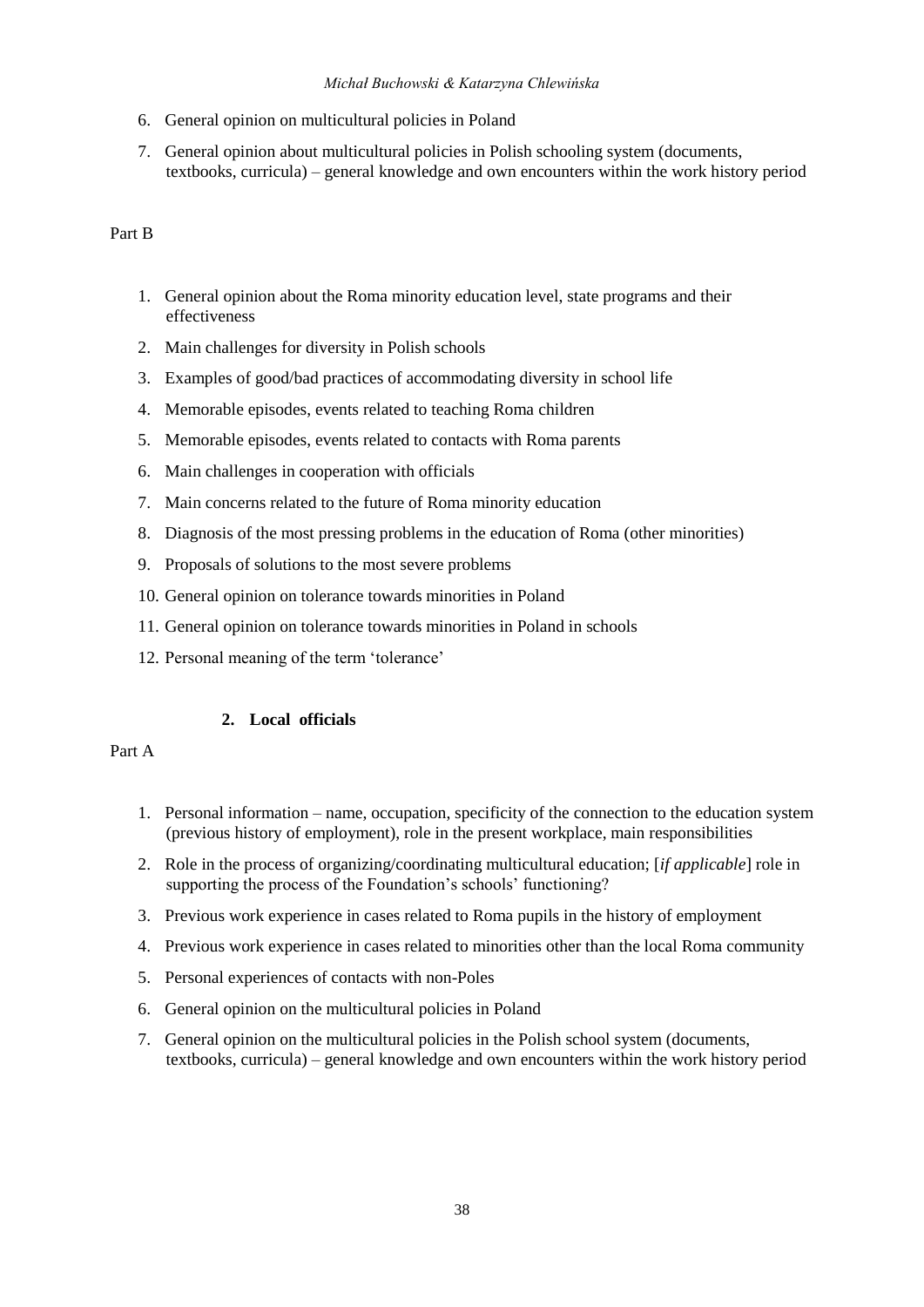## Part B

- 1. General opinion on the Roma minority education level, state programs and their effectiveness
- 2. Main challenges for diversity in Polish schools
- 3. Examples of good/bad practices of accommodating diversity in school life observed in school life
- 4. Memorable episodes (both positive and negative) or events related to contacts with Roma children, parents, activists
- 5. Main challenges in the cooperation with other officials, school teachers, school headmasters
- 6. Main concerns related to the future of Roma (and other) minorities' education
- 7. Diagnosis of the most pressing problems
- 8. Proposals of solutions to the most severe problems
- 9. General opinion about tolerance towards minorities in Poland
- 10. General opinion about tolerance towards minorities in Poland in schools
- 11. Personal meanings of the term 'tolerance'

## **III. Case Study 2: ethics classes**

Part A (general information)

- 1. Personal information name, occupation, specificity of the connection to the education system (previous history of employment), role in the present workplace
- 2. Previous experience in teaching any other non-Polish pupils/students [*if applicable*]
- 3. Personal experiences of contacts with (1) non-Poles; (2) Poles of other religious convictions/atheists
- 4. Religious conviction (voluntary)
- 5. General opinion about multicultural policies in Poland
- 6. General opinion about multicultural policies in the Polish school system (documents, textbooks, curricula) – general knowledge and own encounters within the work history period
- 7. General opinion about pluralism in public thesphere/debates
- 8. General opinion about the pluralism of views in schooling
- 9. Attitude towards the Roman-Catholic Church's presence in the public domain
- 10. Reasons for consent to participate in the interview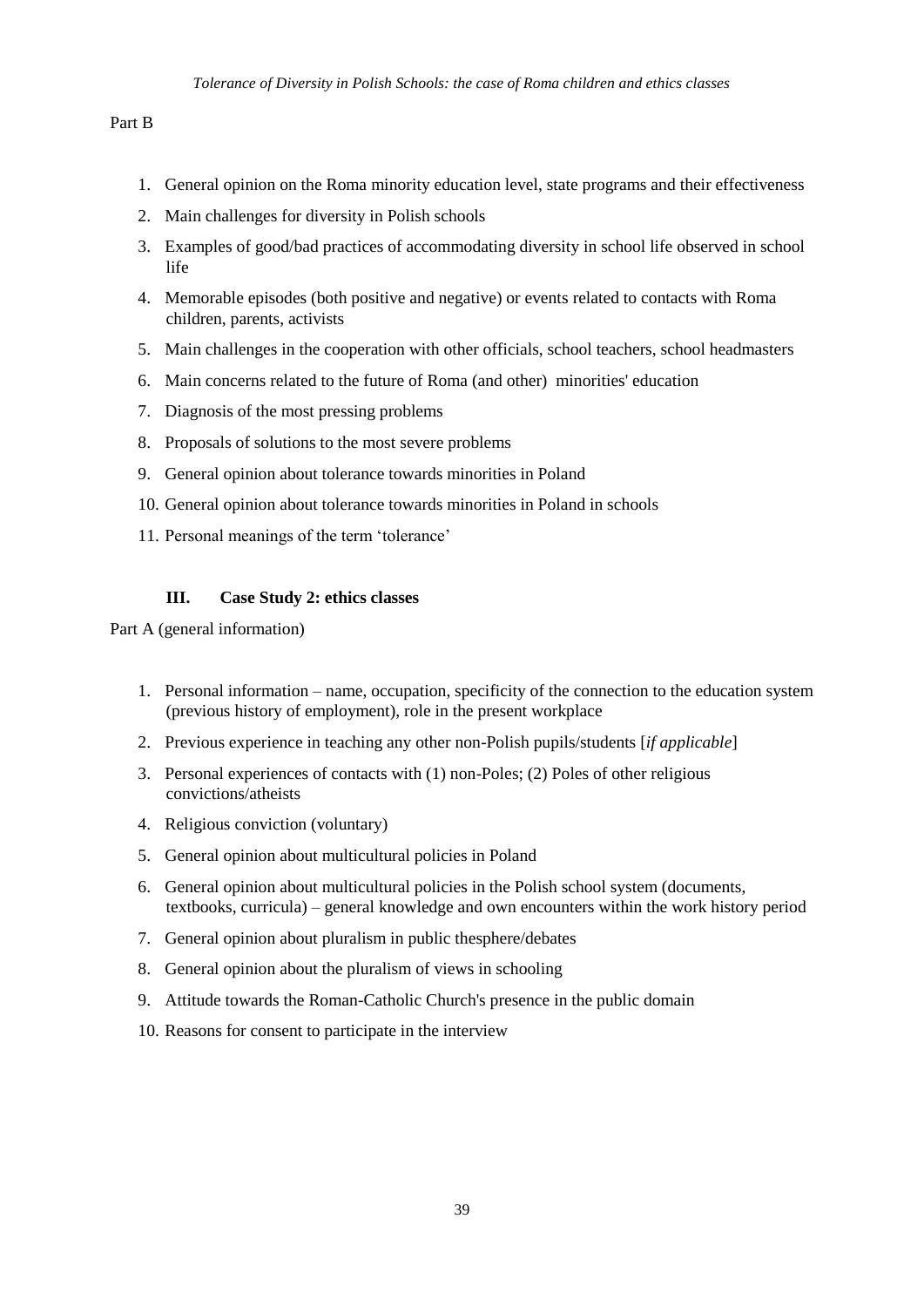#### Part B

- 1. General opinion about pluralism in the workplace/school [*if applicable*]
- 2. Main challenges for diversity in Polish schools/Polish society in general
- 3. Knowledge of the Ostrów Wielkopolski case
- 4. Knowledge of incidents concerning the discussions/event around crosses and ethics classes
- 5. Examples of good/bad practices of accommodating the pluralism of views in school life (observed )
- 6. Memorable episodes (both positive and negative) or events related to religious pluralism
- 7. Main challenges in the cooperation with officials, teachers, headmasters when pluralism is considered
- 8. Experience of events/statements in favor of a lack of pluralism in school life
- 9. Personal attitude towards religion and ethics classes in schools
- 10. Main concerns related to the future of education
- 11. Diagnosis of the most pressing problems connected to religious pluralism
- 12. Proposals of solutions to the most severe problems
- 13. General opinion about tolerance towards diversity (not only cultural) in Poland
- 14. General opinion about tolerance towards diversity (not only cultural) in schools
- 15. Personal meaning of the term 'tolerance'